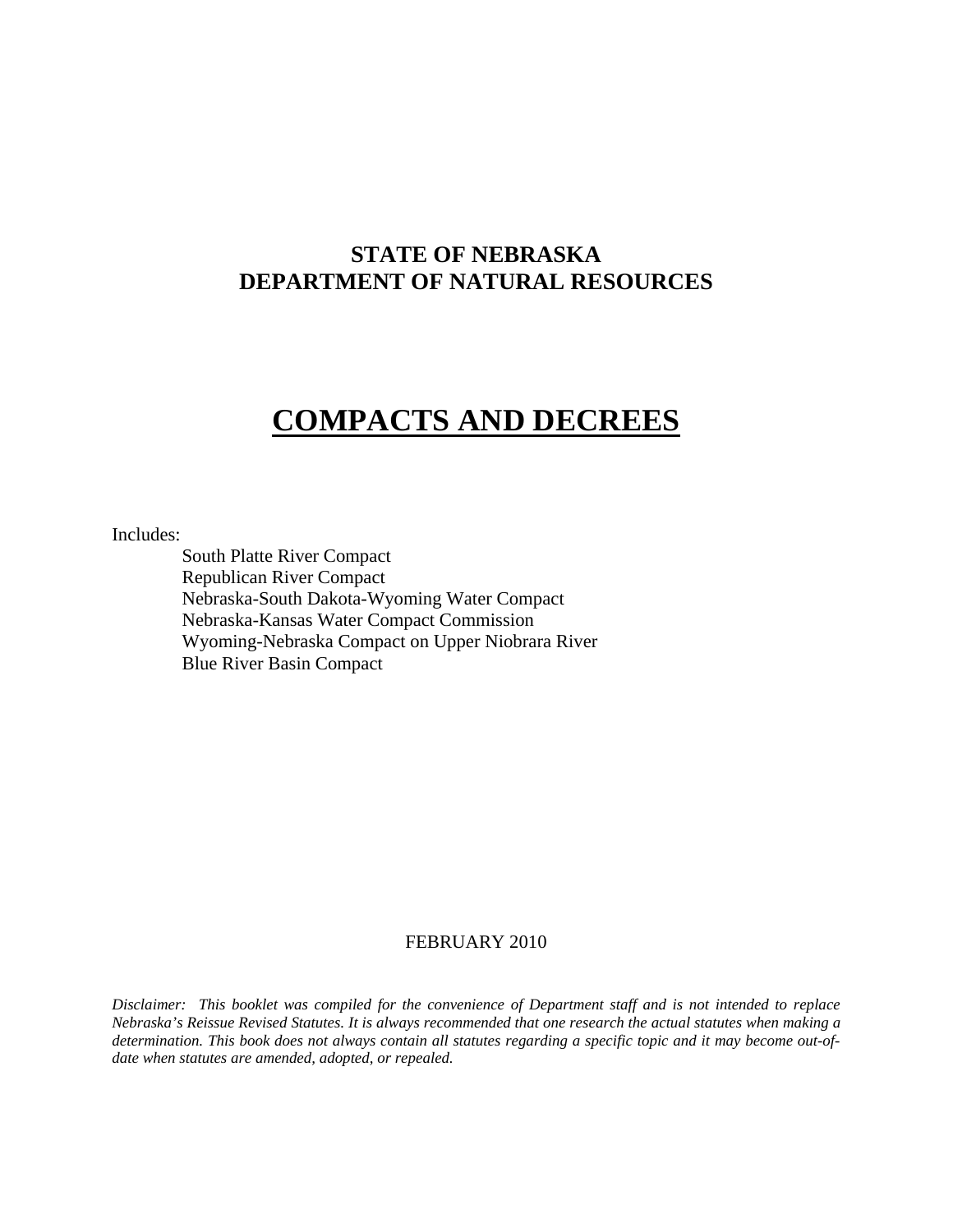## **Table of Contents**

| 1-112. WYOMING-NEBRASKA COMPACT ON UPPER NIOBRARA RIVER  19 |  |
|-------------------------------------------------------------|--|
|                                                             |  |
|                                                             |  |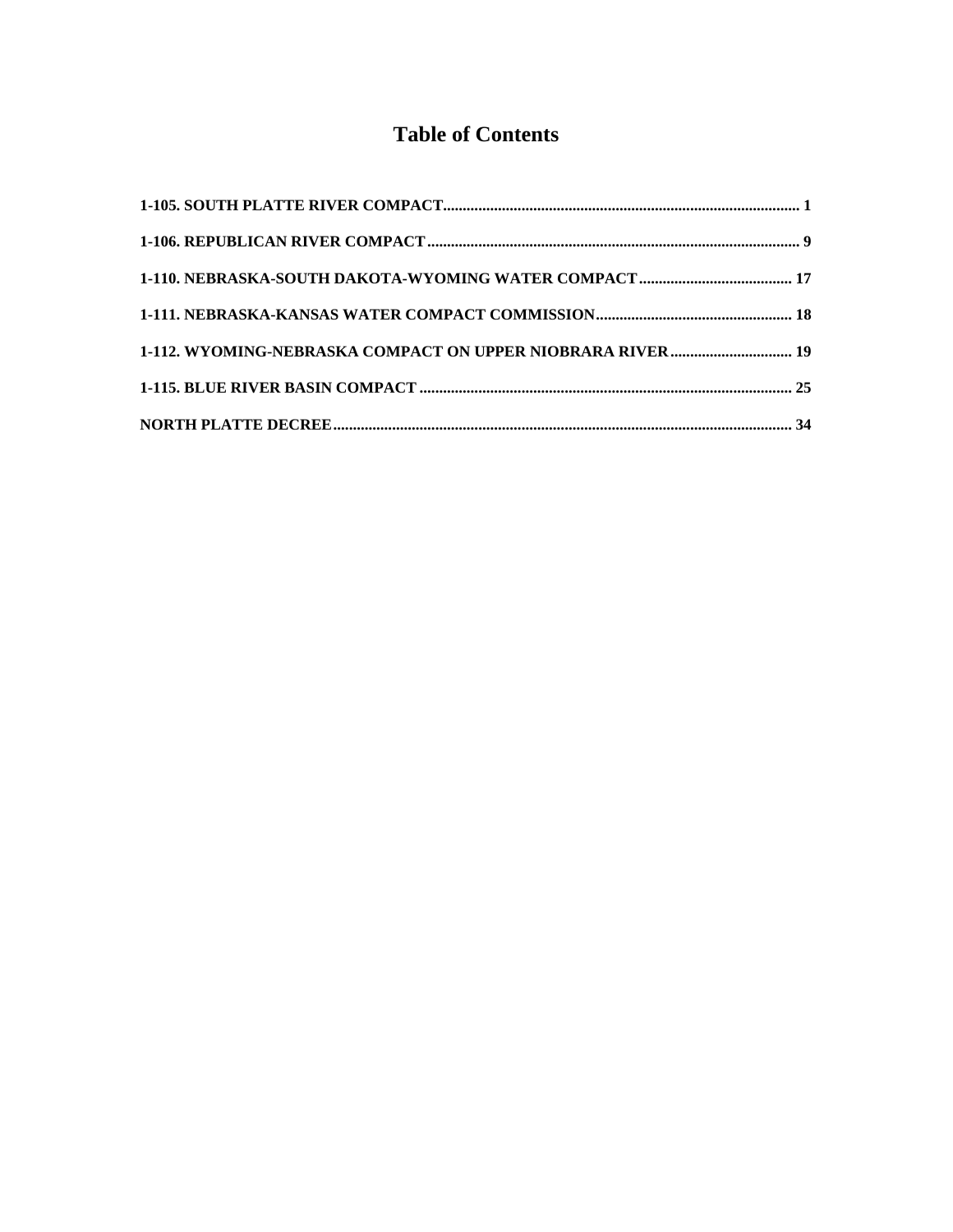## <span id="page-2-0"></span>**1-105. SOUTH PLATTE RIVER COMPACT**

#### **(1) Ratification by Nebraska Legislature**

#### COMPACT WITH COLORADO, SOUTH PLATTE RIVER

AN ACT to ratify and approve the Compact between the States of Colorado and Nebraska, respecting the South Platte River, and to declare an emergency.

Be it enacted by the people of the State of Nebraska:

Section 1. **Compact Betweeen States of Colorado and Nebraska.** The compact concluded and signed on the 27th day of April A. D. 1923, by Commissioners for the States of Colorado and Nebraska, acting under appointment by the Governors of said States respectively, providing for the use and disposition of the waters of the South Platte River, is hereby ratified and approved by the Legislature of the State of Nebraska, which said Compact is in words and figures as follows:

#### SOUTH PLATTE RIVER COMPACT BETWEEN THE STATES OF

#### COLORADO AND NEBRASKA

The State of Colorado and the State of Nebraska, desiring to remove all causes of present and future controversy between said States, and between citizens of one against citizens of the other, with respect to waters of the South Platte River, and being moved by considerations of interstate comity, have resolved to conclude a compact for these purposes, and, through their respective Governors, have named as their Commissioners:

Delph E. Carpenter, for the State of Colorado; and Robert H. Willis, for the State of Nebraska; who have agreed upon the following articles:

## ARTICLE I

In this compact: (1) The State of Colorado and the State of Nebraska are designated, respectively, as "Colorado" and "Nebraska." (2) The provisions hereof respecting each signatory State, shall include and bind its citizens and corporations and all others engaged or interested in the diversion and use of the waters of the South Platte River in that State. (3) The term "Upper Section" means that part of the South Platte River in the State of Colorado above and westerly from the west boundary of Washington County, Colorado. (4) The term "Lower Section" means that part of the South Platte River in the State of Colorado between the west boundary of Washington County and the intersection of said river with the boundary line common to the signatory States. (5) The term "Interstate Station" means that stream gaging station described in Article II. (6) The term "flow of the river" at the Interstate Station means the measured flow of the river at said station plus all increment of said flow entering the river between the Interstate Station and the diversion works of the Western Irrigation District in Nebraska.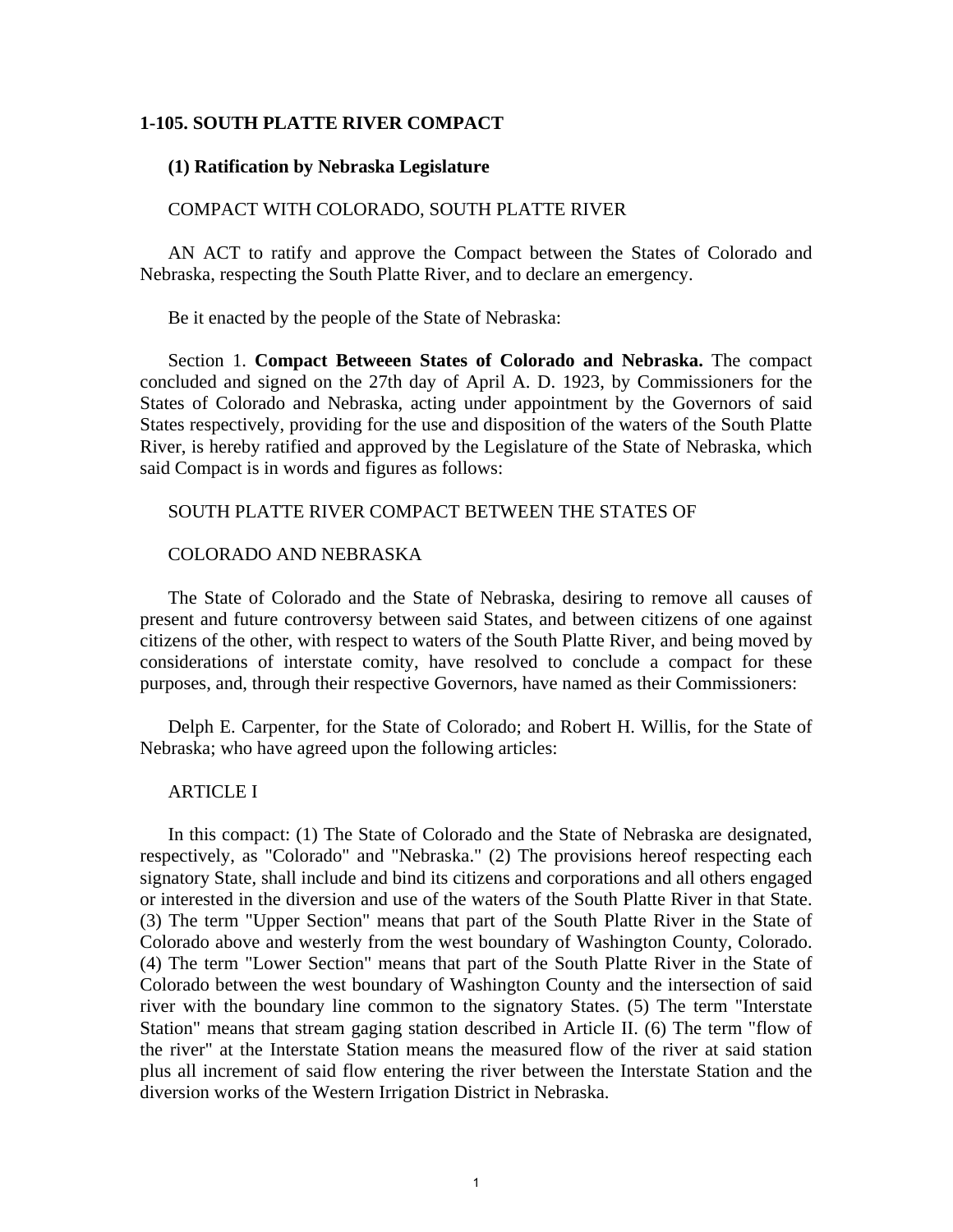#### ARTICLE II

(1) Colorado and Nebraska, at their joint expense, shall maintain a stream gaging station upon the South Platte River at the river bridge near the town of Julesburg, Colorado, or at a convenient point between said bridge and the diversion works of the canal of The Western Irrigation District in Nebraska, for the purpose of ascertaining and recording the amount of water flowing in said river from Colorado into Nebraska and to said diversion works at all times between the first day of April and the fifteenth day of October of each year. The location of said station may be changed from year to year as the river channels and water flow conditions of the river may require. (2) The State Engineer of Colorado and the Secretary of the Department of Public Works of Nebraska shall make provisions for the cooperative gaging at and the details of operation of said station and for the exchange and publication of records and data. Said state officials shall ascertain the rate of flow of the South Platte River through the Lower Section in Colorado and the time required for increases or decreases of flow, at points within said Lower Section, to reach the Interstate Station. In carrying out the provisions of Article IV of this compact, Colorado shall always be allowed sufficient time for any increase in flow (less permissible diversions) to pass down the river and be recorded at the Interstate Station.

#### ARTICLE III

The waters of Lodgepole Creek, a tributary of the South Platte River flowing through Nebraska and entering said river within Colorado, hereafter shall be divided and apportioned between the signatory States as follows: (1) The point of division of the waters of Lodgepole Creek shall be located on said creek two miles north of the boundary line common to the signatory States. (2) Nebraska shall have the full and unmolested use and benefit of all waters flowing in Lodgepole Creek above the point of division and Colorado waives all present and future claims to the use of said waters. Colorado shall have the exclusive use and benefit of all waters flowing at or below the point of division. (3) Nebraska may use the channel of Lodgepole Creek below the point of division and the channel of the South Platte River between the mouth of Lodgepole Creek and the Interstate Station, for the carriage of any waters of Lodgepole Creek which may be stored in Nebraska above the point of division and which Nebraska may desire to deliver to ditches from the South Platte River in Nebraska, and any such waters so carried shall be free from interference by diversions in Colorado and shall not be included as a part of the flow of the South Platte River to be delivered by Colorado at the Interstate Station in compliance with Article IV of this compact; **Provided, however,** that such runs of stored water shall be made in amounts of not less than ten cubic feet per second of time and for periods of not less than twenty four hours.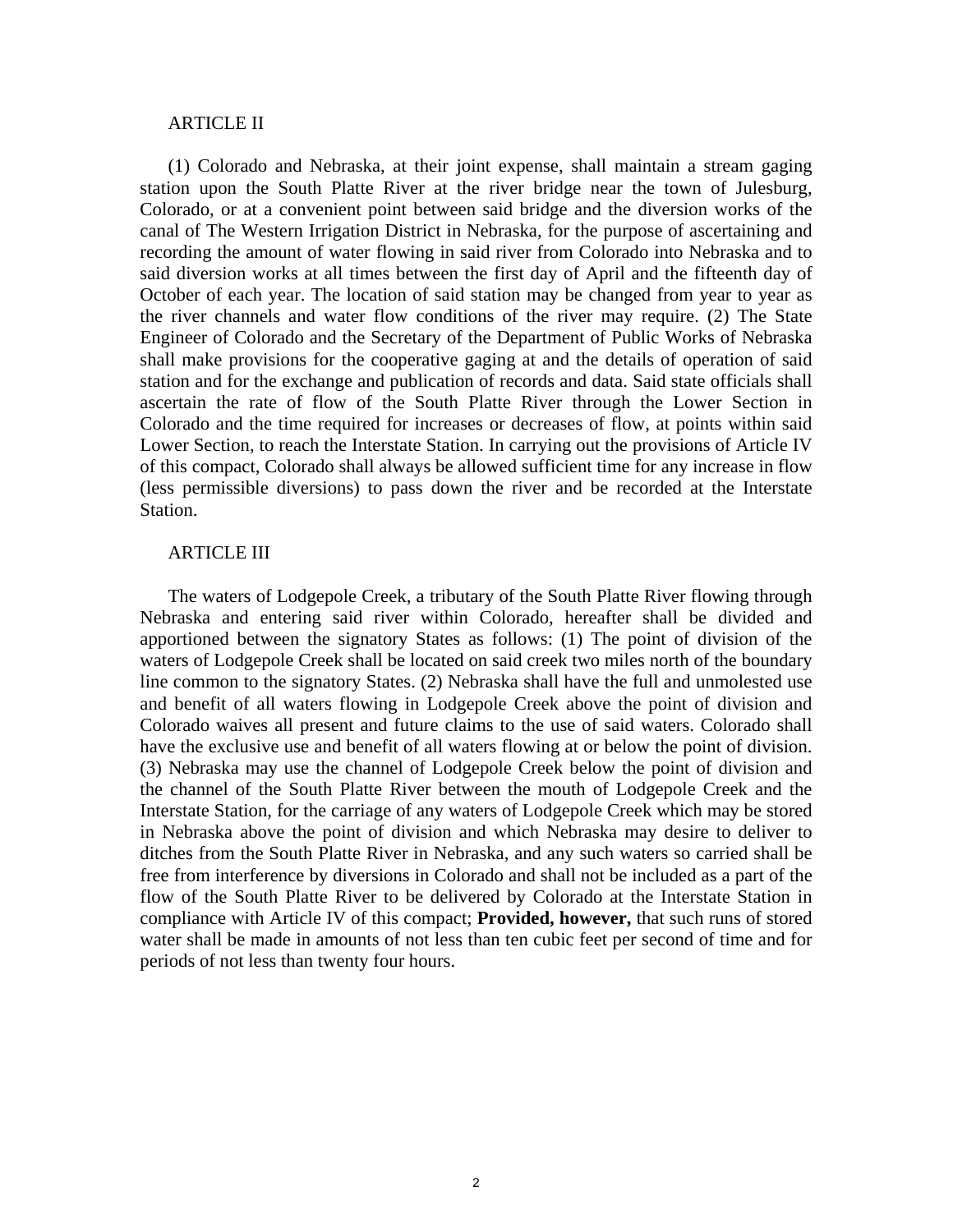#### ARTICLE IV

The waters of the South Platte River hereafter shall be divided and apportioned between the signatory States as follows: (1) At all times between the fifteenth day of October of any year and the first day of April of the next succeeding year, Colorado shall have the full and uninterrupted use and benefit of the waters of the river flowing within the boundaries of the State, except as otherwise provided by Article VI. (2) Between the first day of April and the fifteenth day of October of each year, Colorado shall not permit diversions from the Lower Section of the river, to supply Colorado appropriations having adjudicated dates of priority subsequent to the fourteenth day of June, 1897, to an extent that will diminish the flow of the river at the Interstate Station, on any day, below a meanflow of 120 cubic feet of water per second of time, except as limited in paragraph three (3) of this Article. (3) Nebraska shall not be entitled to receive and Colorado shall not be required to deliver, on any day, any part of the flow of the river to pass the Interstate Station, as provided by paragraph two (2) of this Article, not then necessary for beneficial use by those entitled to divert water from said river within Nebraska. (4) The flow of the river at the Interstate Station shall be used by Nebraska to supply the needs of present perfected rights to the use of water from the river within said State before permitting diversions from the river by other claimants. (5) It is recognized that variable climatic conditions, the regulation and administration of the stream in Colorado, and other causes, will produce diurnal and other unavoidable variations and fluctuations in the flow of the river at the Interstate Station, and it is agreed that, in the performance of the provisions of said paragraph two (2), minor or compensating irregularities and fluctuations in the flow at the Interstate Station shall be permitted; but where any deficiency of the mean daily flow at the Interstate Station may have been occasioned by neglect, error or failure in the performance of duty by the Colorado water officials having charge of the administration or diversions from the Lower Section of the river in that state, each such deficiency shall be made up, within the next succeeding period of seventy two hours, by delivery of additional flow at the Interstate Station, over and above the amount specified in paragraph two (2) of this article, sufficient to compensate for such deficiency. (6) Reductions in diversions from the Lower Section of the river, necessary to the performance of paragraph two (2) of this Article by Colorado, shall not impair the rights of appropriators in Colorado (not to include the proposed Nebraska canal described in Article VI), whose supply has been so reduced, to demand and receive equivalent amounts of water from other parts of the stream in that State according to its Constitution, laws, and the decisions of its courts. (7) Subject to compliance with the provisions of this Article, Colorado shall have and enjoy the otherwise full and uninterrupted use and benefit of the waters of the river which hereafter may flow within the boundaries of that State from the first day of April to the fifteenth day of October in each year, but Nebraska shall be permitted to divert, under the subject to the provisions and conditions of Article VI, any surplus waters which otherwise would flow past the Interstate Station.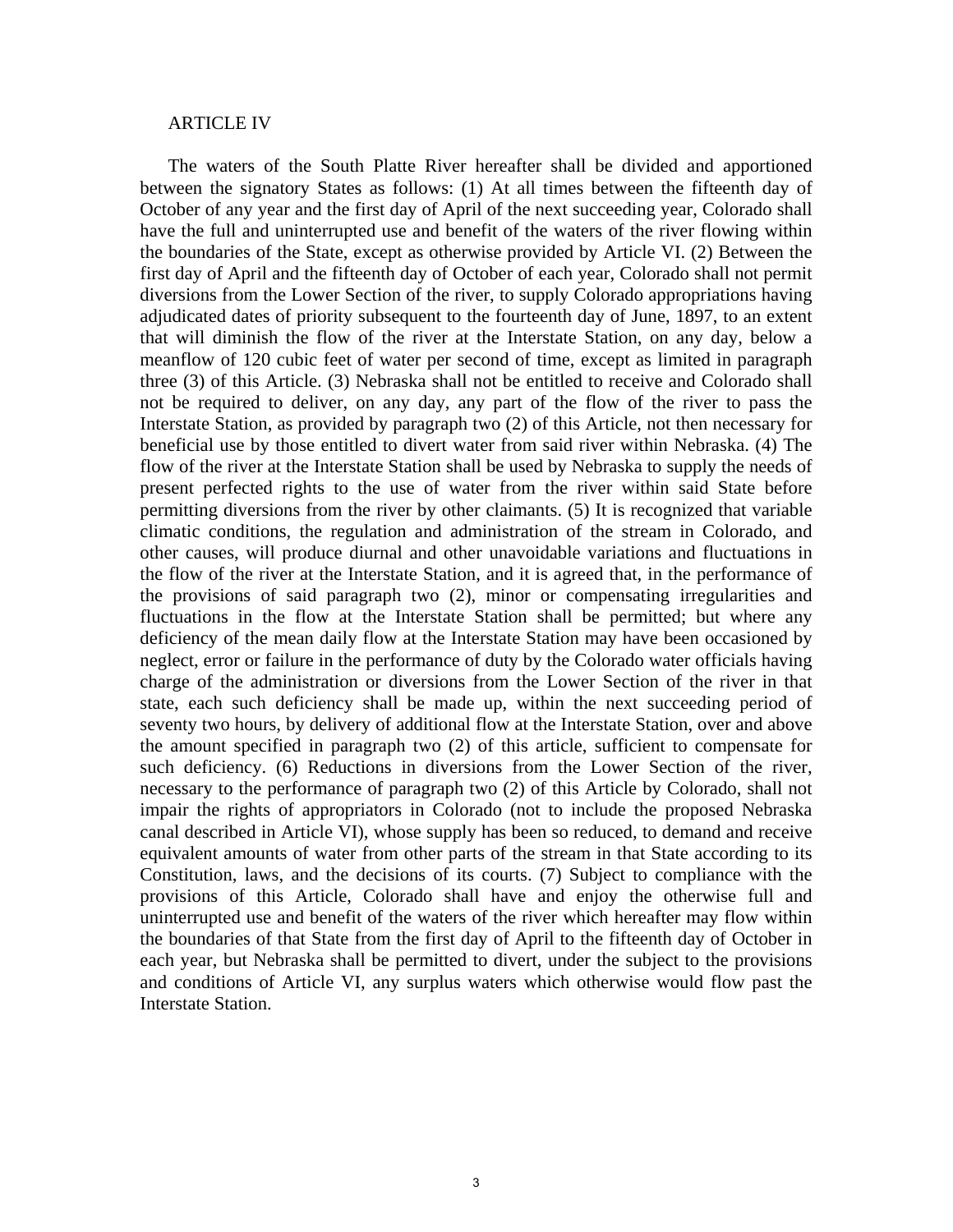#### ARTICLE V

(1) Colorado shall have the right to maintain, operate, and extend, within Nebraska, the Peterson Canal and other canals of The Julesburg Irrigation District which now are or may hereafter be used for the carriage of water from the South Platte River for the irrigation of lands in both States, and Colorado shall continue to exercise control and jurisdiction of said canals and the carriage and delivery of water thereby. This Article shall not excuse Nebraska water users from making reports to Nebraska officials in compliance with the Nebraska laws. (2) Colorado waives any objection to the delivery of water for irrigation of lands in Nebraska by the canals mentioned in paragraph one (1) of this Article, and agrees that all interests in said canals and the use of waters carried thereby, now or hereafter acquired by owners of lands in Nebraska, shall be afforded the same recognition and protection as are the interests of similar land owners served by said canals within Colorado; **Provided, however,** that Colorado reserves to those in control of said canals the right to enforce the collection of charges or assessments, hereafter levied or made against such interests of owners of the lands in Nebraska, by withholding the delivery of water until the payment of such charges or assessments; **Provided, however,** such charges or assessments shall be the same as those levied against similar interests of owners of lands in Colorado. (3) Nebraska grants to Colorado the right to acquire by purchase, prescription, or the exercise of eminent domain, such rights of way, easements or lands as may be necessary for the construction, maintenance, operation, and protection of those parts of the above mentioned canals which now or hereafter may extend into Nebraska.

#### ARTICLE VI

It is the desire of Nebraska to permit its citizens to cause a canal to be constructed and operated for the diversion of water from the South Platte River within Colorado, for irrigation of lands in Nebraska; that said canal may commence on the South bank of said river at a point southwesterly from the town of Ovid, Colorado, and may run thence easterly through Colorado along or near the line of survey of the formerly proposed "Perkins County Canal" (sometimes known as the "South Divide Canal") and into Nebraska, and that said project shall be permitted to divert waters of the river as hereinafter provided. With respect to such proposed canal it is agreed: (1) Colorado consents that Nebraska and its citizens may hereafter construct, maintain, and operate such a canal and thereby may divert water from the South Platte River within Colorado for use in Nebraska, in the manner and at the time in this article provided, and grants to Nebraska and its citizens the right to acquire by purchase, prescription, or the exercise of eminent domain such rights of way, easements or lands as may be necessary for the construction, maintenance, and operation of said canal; subject, however, to the reservations and limitations and upon the conditions expressed in this Article which are and shall be limitations upon and reservations and conditions running with the rights and privileges hereby granted, and which shall be expressed in all permits issued by Nebraska with respect to said canal. (2) The net future flow of the Lower Section of the South Platte River, which may remain after supplying all present and future appropriations from the Upper Section, and after supplying all appropriations from the Lower Section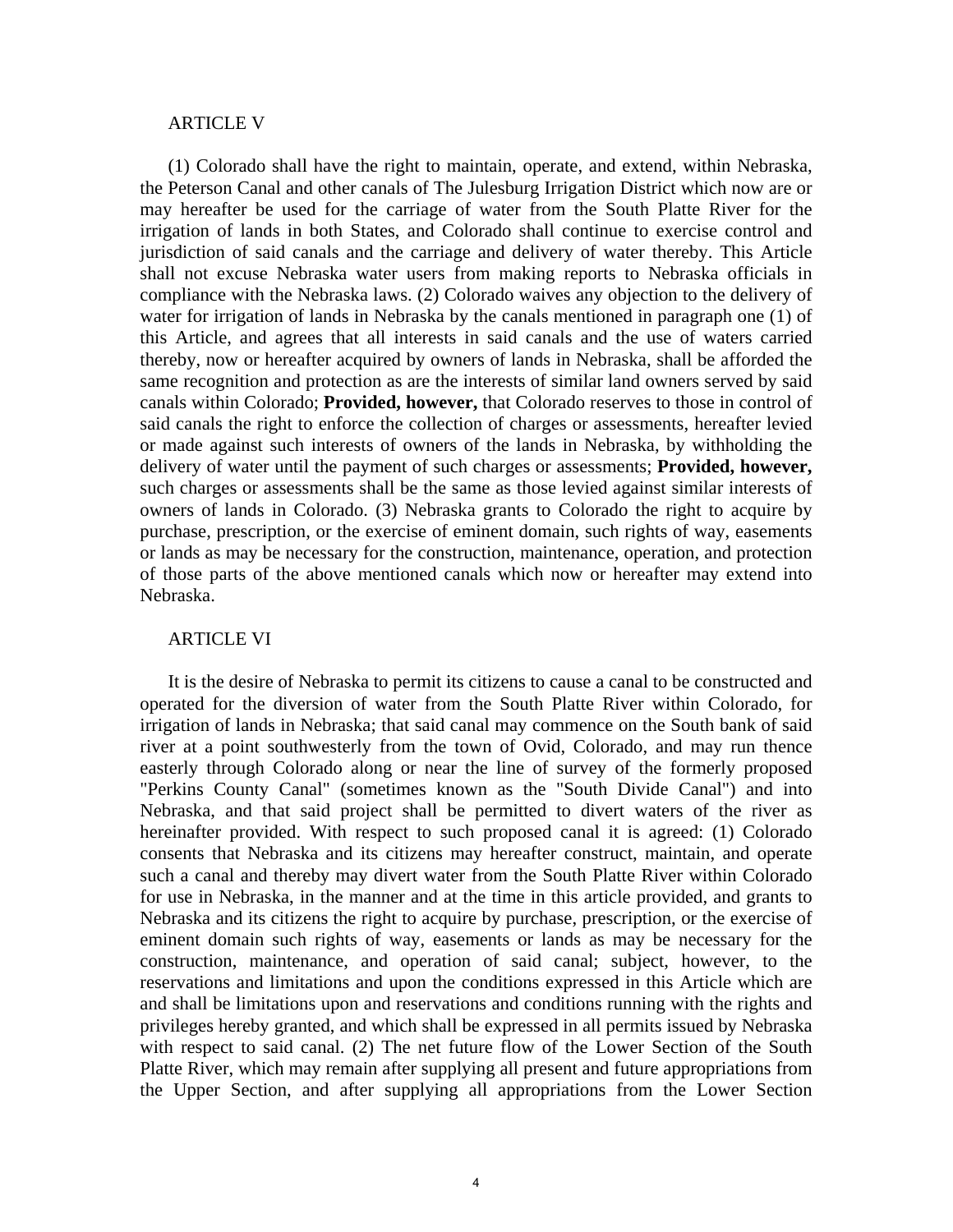perfected prior to the seventeenth day of December, 1921, and after supplying the additional future appropriations in the Lower Section for the benefit of which a prior and preferred use of Thirty-five thousand acre feet of water is reserved by subparagraph (a) of this article, may be diverted by said canal between the fifteenth day of October of any year and the first day of April of the next succeeding year subject to the following reservations, limitations and conditions: (a) In addition to the water now diverted from the Lower Section of the river by present perfected appropriations, Colorado hereby reserves the prior, preferred and superior right to store, use and to have in storage in readiness for use on and after the first day of April in each year, an aggregate of thirtyfive thousand acre feet of water to be diverted from the flow of the river in the Lower Section between the fifteenth day of October of each year and the first day of April of the next succeeding year, without regard to the manner or time of making such future uses, and diversions of water by said Nebraska canal shall in no manner impair or interfere with the exercise by Colorado of the right of future use of the water hereby reserved. (b) Subject at all times to the reservation made by subparagraph (a) and to the other provisions of this Article, said proposed canal shall be entitled to direct five hundred cubic feet of water per second time from the flow of the river in the Lower Section, as of priority of appropriation of date December 17th, 1921, only between the fifteenth day of October of any year and the first day of April of the next succeeding year upon the express condition that the right to so divert water is and shall be limited exclusively to said annual period and shall not constitute the basis for any claim to water necessary to supply all present and future appropriations in the Upper Section or present appropriations in the Lower Section and those hereafter to be made therein as provided in subparagraph (a). (3) Neither this compact nor the construction and operation of such a canal nor the diversion, carriage and application of water thereby shall vest in Nebraska, or in those in charge or control of said canal or in the users of water therefrom, any prior, preferred or superior servitude upon or claim or right to the use of any water of the South Platte River in Colorado from the first day of April to the fifteenth day of October of any year or against any present or future appropriator or user of water from said river in Colorado during said period of every year, and Nebraska specifically waives any such claims and agrees that the same shall never be made or asserted. Any surplus waters of the river, which otherwise would flow past the Interstate Station during such period of any year after supplying all present and future diversions by Colorado, may be diverted by such a canal, subject to the other provisions and conditions of this Article. (4) Diversions of water by said canal shall not diminish the flow necessary to pass the Interstate Station to satisfy superior claims of users of water from the river in Nebraska. (5) No appropriations of water from the South Platte River by any other canal within Colorado shall be transferred to said canal or be claimed or asserted for diversion and carriage for use on lands in Nebraska. (6) Nebraska shall have the right to regulate diversions of water by said canal for the purposes of protecting other diversions from the South Platte River within Nebraska and of avoiding violations of the provisions of Article IV; but Colorado reserves the right at all times to regulate and control the diversions by said canal to the extent necessary for the protection of all appropriations and diversions within Colorado or necessary to maintain the flow at the Interstate Station as provided by Article IV of this Compact.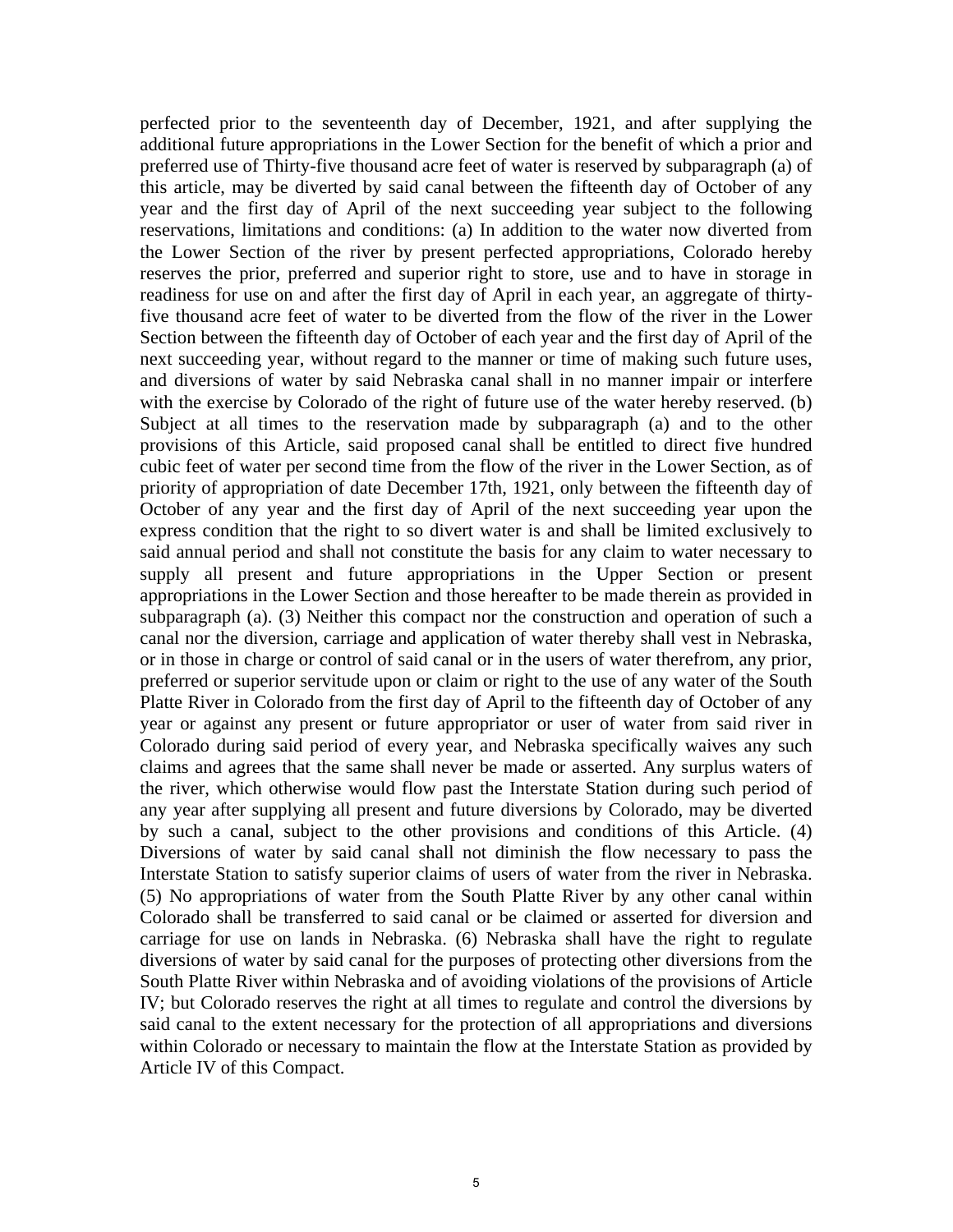#### ARTICLE VII

Nebraska agrees that compliance by Colorado with the provisions of this compact and the delivery of water in accordance with its terms shall relieve Colorado from any further or additional demand or claim by Nebraska upon the waters of the South Platte River within Colorado.

#### ARTICLE VIII

Whenever any official of either State is designated herein to perform any duty under this compact, such designation shall be interpreted to include the State official or officials upon whom the duties now performed by such official may hereafter devolve, and it shall be the duty of the officials of the State of Colorado charged with the duty of the distribution of the waters of the South Platte River for irrigation purposes, to make deliveries of water at the Interstate Station in compliance with this compact without necessity of enactment of special statutes for such purposes by the General Assembly of the State of Colorado.

#### ARTICLE IX

The physical and other conditions peculiar to the South Platte River and to the territory drained and served thereby constitute the basis for this compact and neither of the signatory States hereby concedes the establishment of any general principle or precedent with respect to other interstate streams.

#### ARTICLE X

This compact may be modified or terminated at any time by mutual consent of the signatory States, but, if so terminated and Nebraska or its citizens shall seek to enforce any claims of vested rights in the waters of the South Platte River, the statutes of limitation shall not run in favor of Colorado or its citizens with reference to claims of the Western Irrigation District to the water of the South Platte River from the sixteenth day of April, 1916, and as to all other present claims from the date of the approval of this compact to the date of such termination and the State of Colorado and its citizens may be made defendants in any action brought for such purpose shall not be permitted to plead the Statutes of Limitation for such periods of time.

#### ARTICLE XI

This compact shall become operative when approved by the Legislature of each of the signatory States and by the Congress of the United States. Notice of approval by the Legislature shall be given by the Governor of each State to the Governor of the other State and to the President of the United States, and the President of the United States is requested to give notice to the Governors of the signatory States of the approval by Congress of the United States.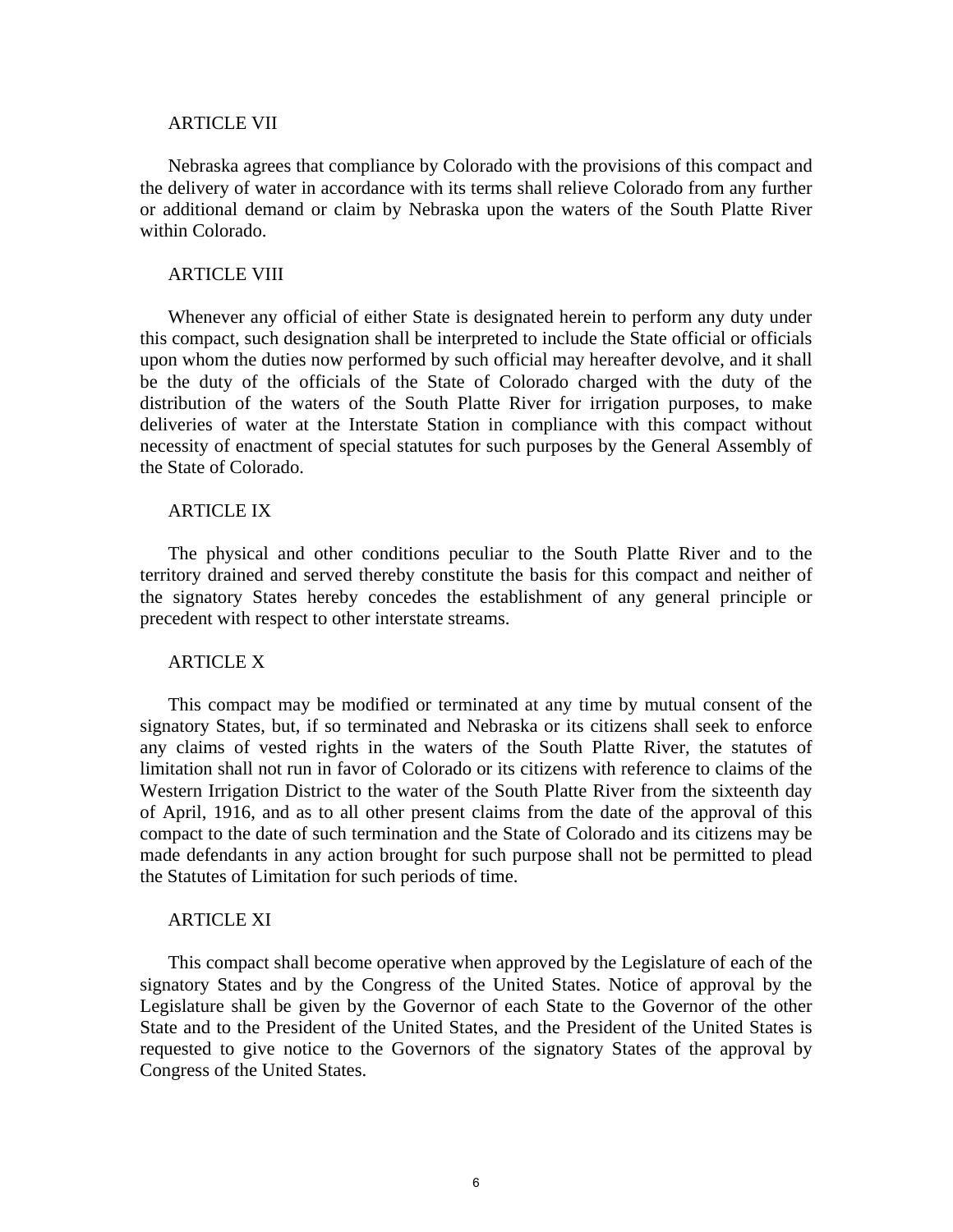IN WITNESS WHEREOF, the Commissioners have signed this compact in duplicate originals, one of which shall be deposited with the Secretary of State of each of the signatory States.

DONE at Lincoln, in the State of Nebraska, this 27th day of April, in the year of our Lord, One Thousand Nine Hundred Twenty-Three.

(Signed) Delph E. Carpenter.

Robert H. Willis.

Sec. 2. **Not to Bind State Until Approved by Other State.** That said Compact shall not bind either of the signatory States unless and until the same shall have been approved by the Legislature of each of the signatory States and the Congress of the United States shall have given its consent thereto and approval thereof.

Sec. 3. **The Governor to Notify Governor of Colorado.** The Governor of the State of Nebraska shall notify the Governor of the State of Colorado and the President of the United States of the passage of this Act, and the President is requested to notify the Governors of said States of the consent to and approval of said Compact by the Congress and to make proclamation thereof.

Sec. 4. **Emergency.** WHEREAS, an emergency exists, this Act shall take effect and be in force from and after its passage and approval.

#### **(2) Appointment of the Commission of 1939**

AN ACT providing for the appointment of a commissioner to act on behalf of the State of Nebraska to negotiate a compact between the States of Colorado and Nebraska respecting the use of and distribution of the waters of the South Platte River and the rights of said states thereto.

Section 1. The Governor of Nebraska shall appoint a commissioner who shall represent the State of Nebraska upon a joint commission to be composed of commissioners representing the States of Colorado and Nebraska, to be constituted by said states for the purpose of negotiating and entering into a compact or agreement between said states, with the consent of Congress, relative to the utilization and disposition of the waters of the South Platte River and all streams tributary thereto, and fixing and determining the rights of each of said states to the use, benefit and disposition of the waters of said streams; **Provided,** that any compact or agreement made on behalf of said states shall not be binding or obligatory upon either of said states or the citizens thereof, unless and until the same shall have been ratified and approved by the Legislatures of both states. Said commissioner shall have complete authority to consider and include in any compact between the said states, provisions for the construction of such works as may be necessary to conserve the waters in the aforesaid river and to store said waters in the State of Colorado for use in the State of Nebraska.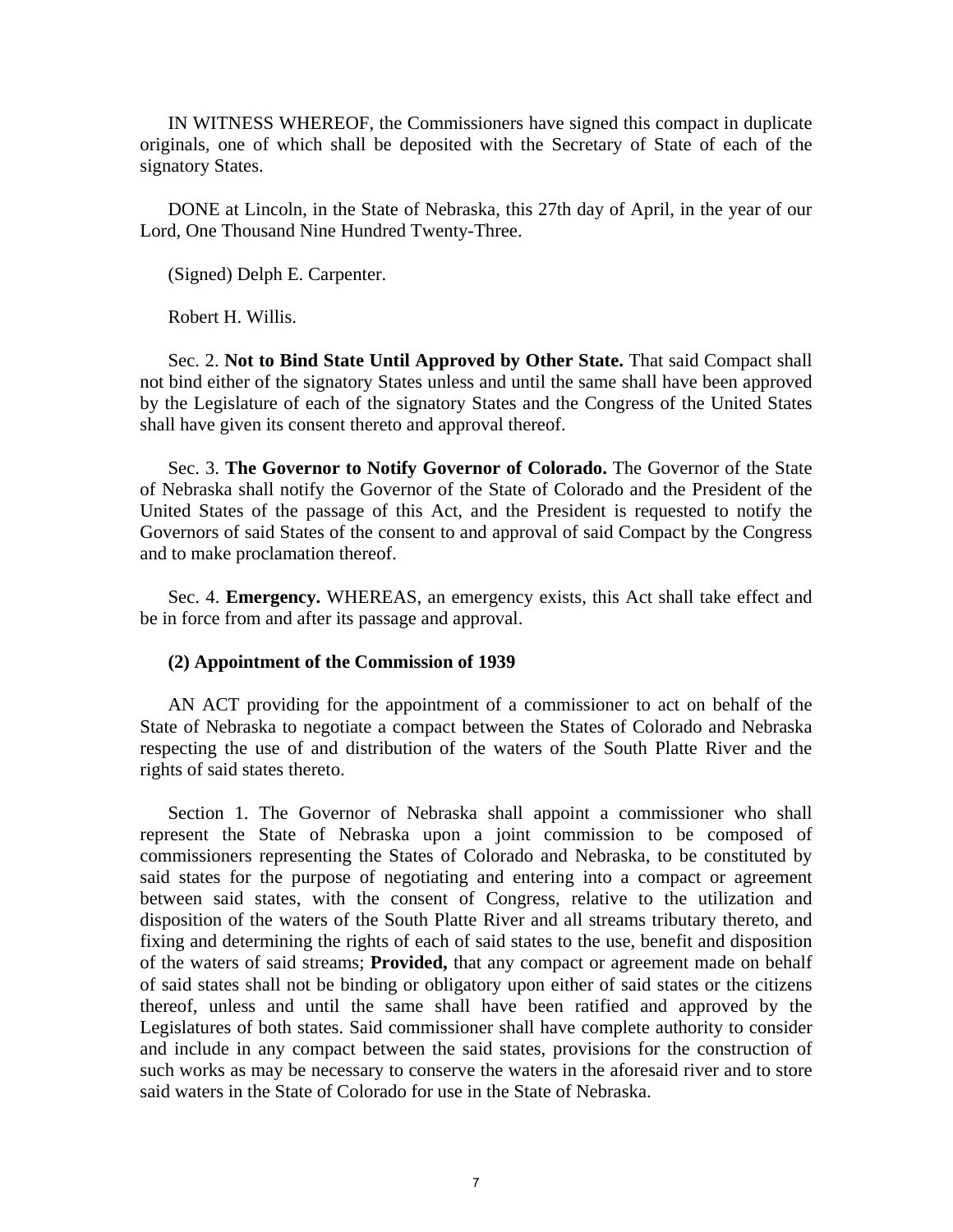Sec. 2. Upon appointment of said commissioner by the Governor, the said commissioner shall proceed as soon as possible to meet with the commissioner for the State of Colorado for the purpose of negotiating the compact referred to in Section 1 hereof.

**Source:** (1) Laws 1923, c. 125, p. 299; (2) Laws 1939, c. 53, p. 223.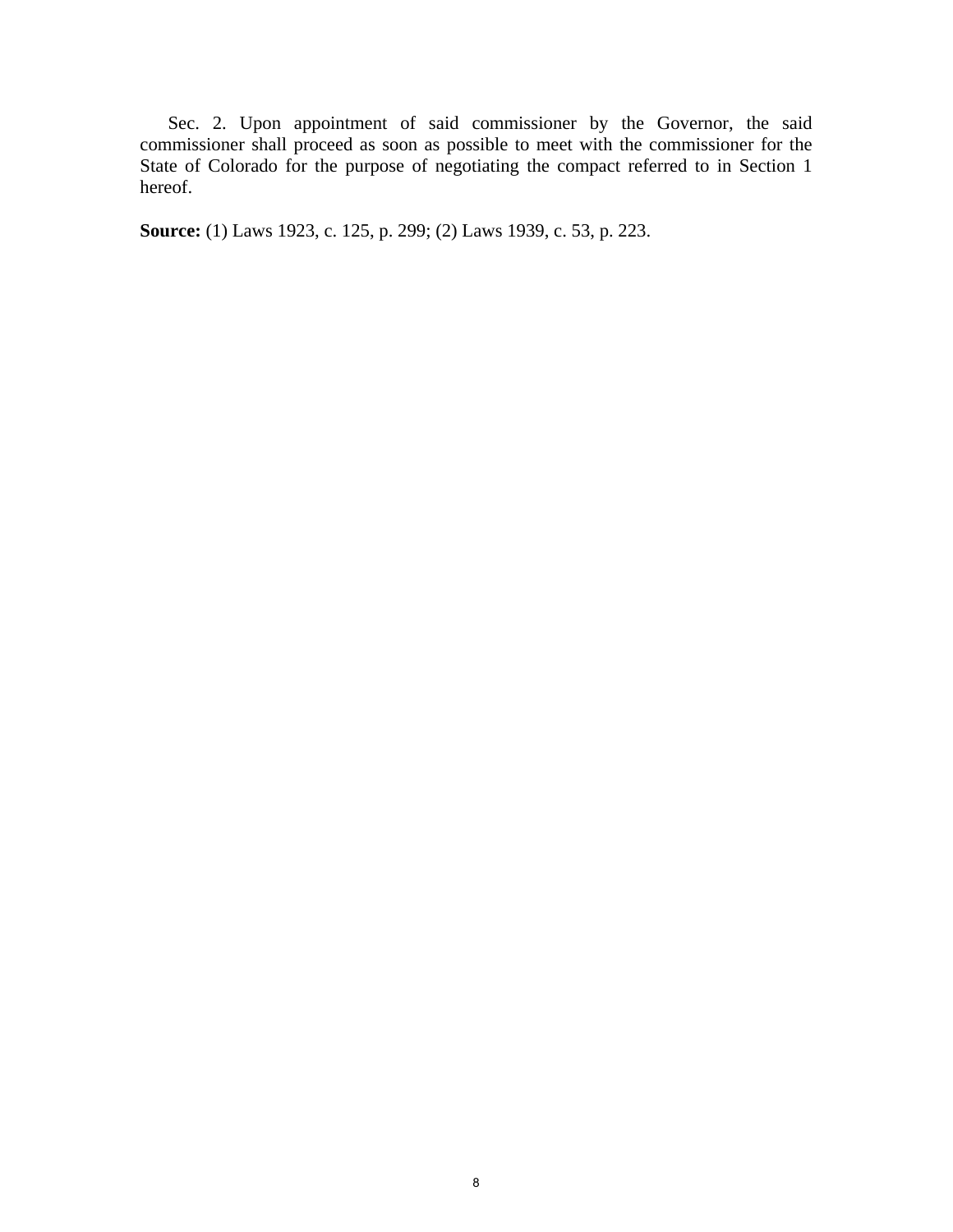#### <span id="page-10-0"></span>**1-106. REPUBLICAN RIVER COMPACT**

AN ACT to ratify the compact entered into by the states of Colorado, Kansas and Nebraska on December 31, 1942, relating to the Republican River; to repeal Chapter 92, Session Laws of Nebraska, 1941; and to declare an emergency.

Be it enacted by the people of the State of Nebraska,

Section 1. The compact entered into on December 31, 1942, between the states of Colorado, Kansas and Nebraska, and in the formulation of which compact a representative of the President of the United States participated, respecting the waters of the Republican River, is ratified and approved in all respects and is as follows:

#### REPUBLICAN RIVER COMPACT

The States of Colorado, Kansas, and Nebraska, parties signatory to this compact (hereinafter referred to as Colorado, Kansas, and Nebraska, respectively, or individually as a State, or collectively as the States), having resolved to conclude a compact with respect to the waters of the Republican River Basin, and being duly authorized therefor by the Act of the Congress of the United States of America, approved August 4, 1942, (Public No. 696, 77th Congress, Chapter 545, 2nd Session) and pursuant to Acts of their respective Legislatures have, through their respective Governors, appointed as their Commissioners:

M.C. Hinderlider, for Colorado

George S. Knapp, for Kansas

Wardner G. Scott, for Nebraska

who, after negotiations participated in by Glenn L. Parker, appointed by the President as the Representative of the United States of America, have agreed upon the following articles:

## ARTICLE I

The major purposes of this compact are to provide for the most efficient use of the waters of the Republican River Basin (hereinafter referred to as the "Basin") for multiple purposes; to provide for an equitable division of such waters; to remove all causes, present and future, which might lead to controversies; to promote interstate comity; to recognize that the most efficient utilization of the waters within the Basin is for beneficial consumptive use; and to promote joint action by the States and the United States in the efficient use of water and the control of destructive floods.

The physical and other conditions peculiar to the Basin constitute the basis for this compact, and none of the States hereby, nor the Congress of the United States by its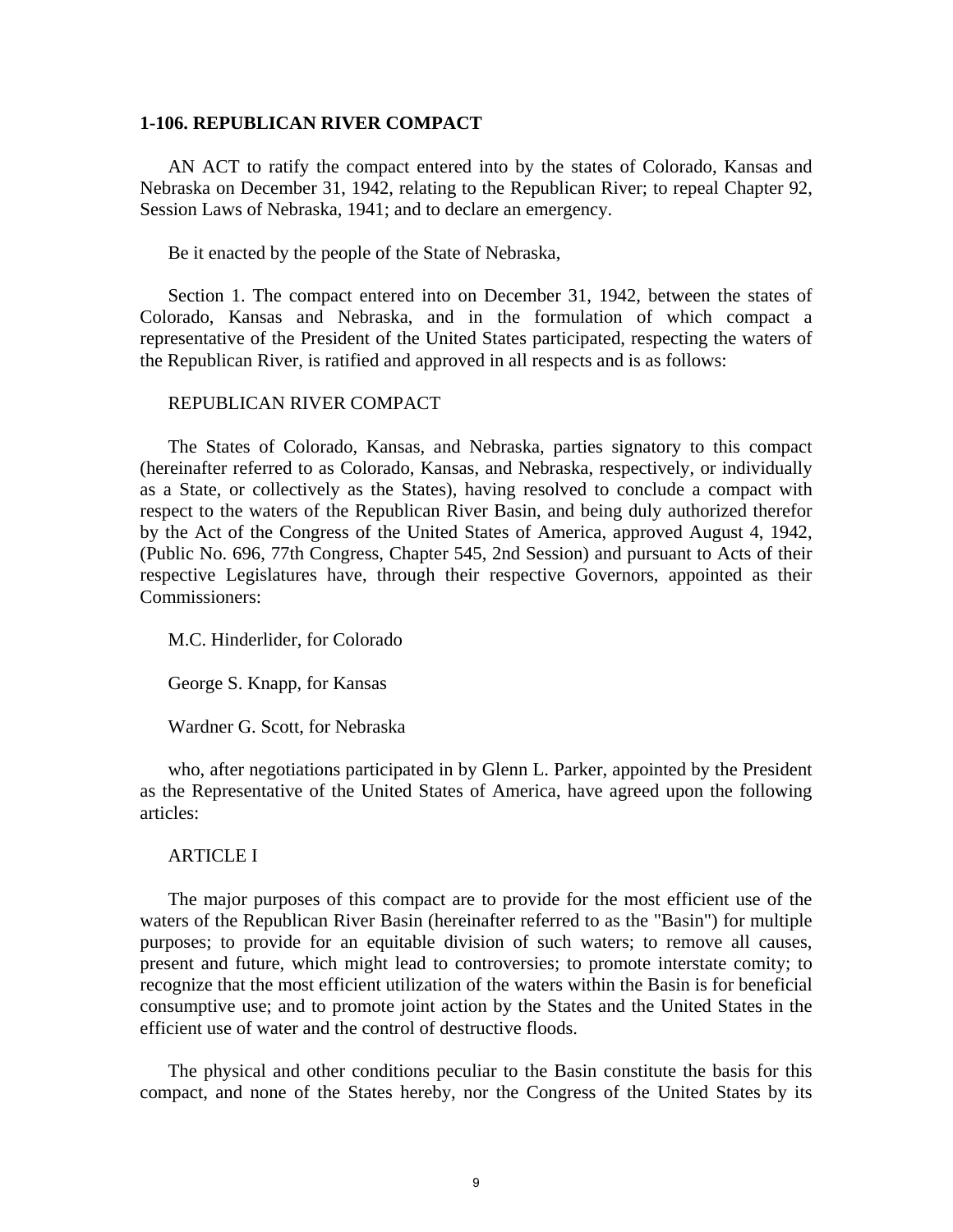consent, concedes that this compact establishes any general principle or precedent with respect to any other interstate stream.

## ARTICLE II

The Basin is all the area in Colorado, Kansas, and Nebraska, which is naturally drained by the Republican River, and its tributaries, to its junction with the Smoky Hill River in Kansas. The main stem of the Republican River extends from the junction near Haigler, Nebraska, of its North Fork and the Arikaree River, to its junction with Smoky Hill River near Junction City, Kansas. Frenchman Creek (River) in Nebraska is a continuation of Frenchman Creek (River) in Colorado. Red Willow Creek in Colorado is not identical with the stream having the same name in Nebraska. A map of the Basin approved by the Commissioners is attached and made a part hereof.

The term "Acre-foot," as herein used, is the quantity of water required to cover an acre to the depth of one foot and is equivalent to forty-three thousand, five hundred sixty (43,560) cubic feet.

The term "Virgin Water Supply," as herein used, is defined to be the water supply within the Basin undepleted by the activities of man.

The term "Beneficial Consumptive Use" is herein defined to be that use by which the water supply of the Basin is consumed through the activities of man, and shall include water consumed by evaporation from any reservoir, canal, ditch, or irrigated area.

Beneficial consumptive use is the basis and principle upon which the allocations of water hereinafter made are predicated.

### ARTICLE III

The specific allocations in acre-feet hereinafter made to each State are derived from the computed average annual virgin water supply originating in the following designated drainage basins, or parts thereof, in the amounts shown:

North Fork of the Republican River drainage basin in Colorado, 44,700 acre-feet;

Arikaree River drainage basin, 19,610 acre-feet;

Buffalo Creek drainage basin, 7,890 acre-feet;

Rock Creek drainage basin, 11,000 acre-feet;

South Fork of the Republican River drainage basin, 57,200 acre-feet;

Frenchman Creek (River) drainage basin in Nebraska, 98,500 acre-feet;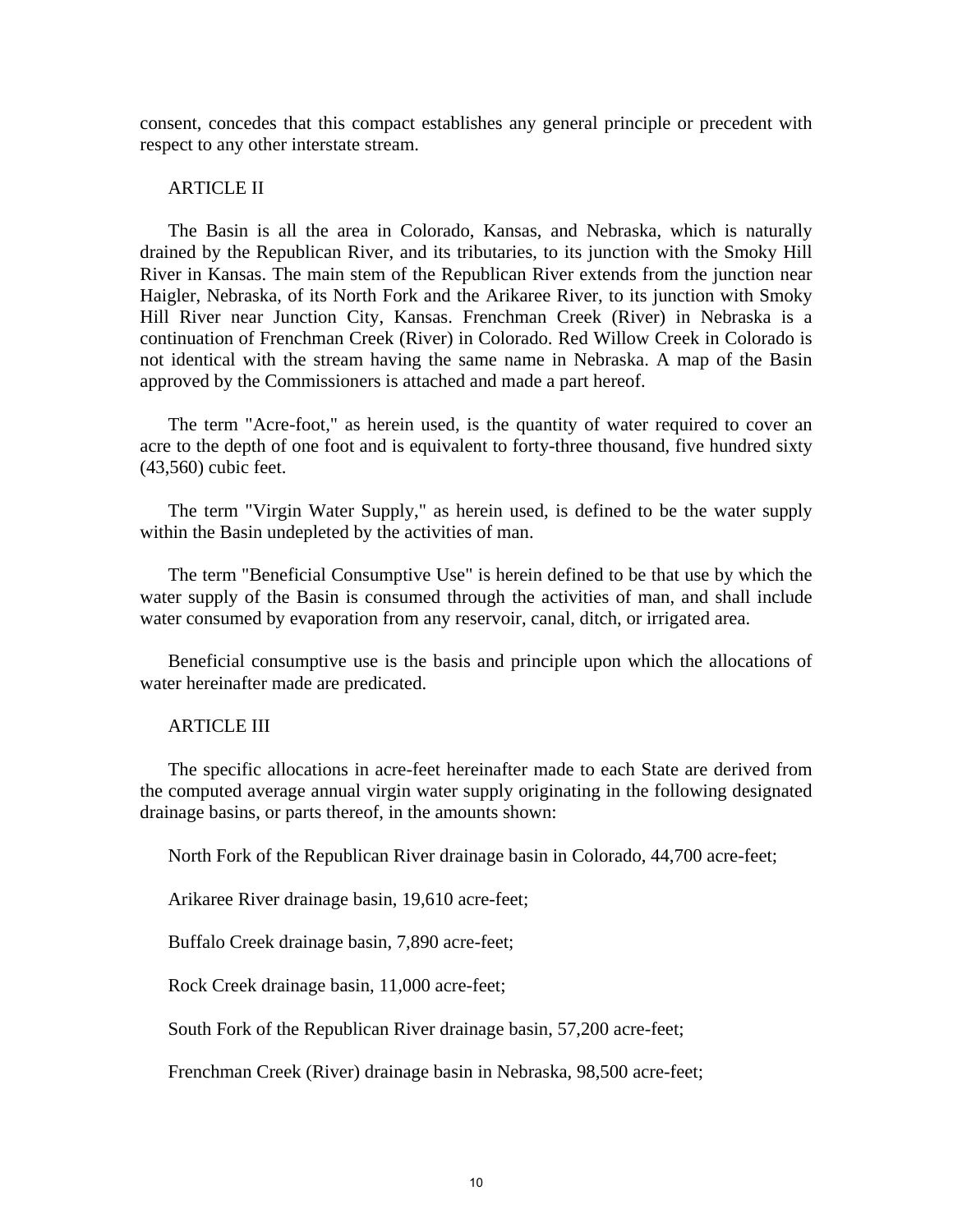Blackwood Creek drainage basin, 6,800 acre-feet;

Driftwood Creek drainage basin, 7,300 acre-feet;

Red Willow Creek drainage basin in Nebraska, 21,900 acre-feet;

Medicine Creek drainage basin, 50,800 acre-feet;

Beaver Creek drainage basin, 16,500 acre-feet;

Sappa Creek drainage basin, 21,400 acre-feet;

Prairie Dog Creek drainage basin, 27,600 acre-feet;

The North Fork of the Republican River in Nebraska and the main stem of the Republican River between the junction of the North Fork and the Arikaree River and the lowest crossing of the river at the Nebraska-Kansas state line and the small tributaries thereof, 87,700 acre-feet.

Should the future computed virgin water supply of any source vary more than ten (10) per cent from the virgin water supply as hereinabove set forth, the allocations hereinafter made from such source shall be increased or decreased in the relative proportions that the future computed virgin water supply of such source bears to the computed virgin water supply used herein.

#### ARTICLE IV

There is hereby allocated for beneficial consumptive use in Colorado, annually, a total of fifty-four thousand, one hundred (54,100) acre-feet of water. This total is to be derived from the sources and in the amounts hereinafter specified and is subject to such quantities being physically available from those sources:

North Fork of the Republican River drainage basin, 10,000 acre-feet;

Arikaree River drainage basin, 15,400 acre-feet;

South Fork of the Republican River drainage basin, 25,400 acre-feet;

Beaver Creek drainage basin, 3,300 acre-feet; and

In addition, for beneficial consumptive use in Colorado, annually, the entire water supply of the Frenchman Creek (River) drainage basin in Colorado and of the Red Willow Creek drainage basin in Colorado.

There is hereby allocated for beneficial consumptive use in Kansas, annually, a total of one hundred ninety thousand, three hundred (190,300) acre-feet of water. This total is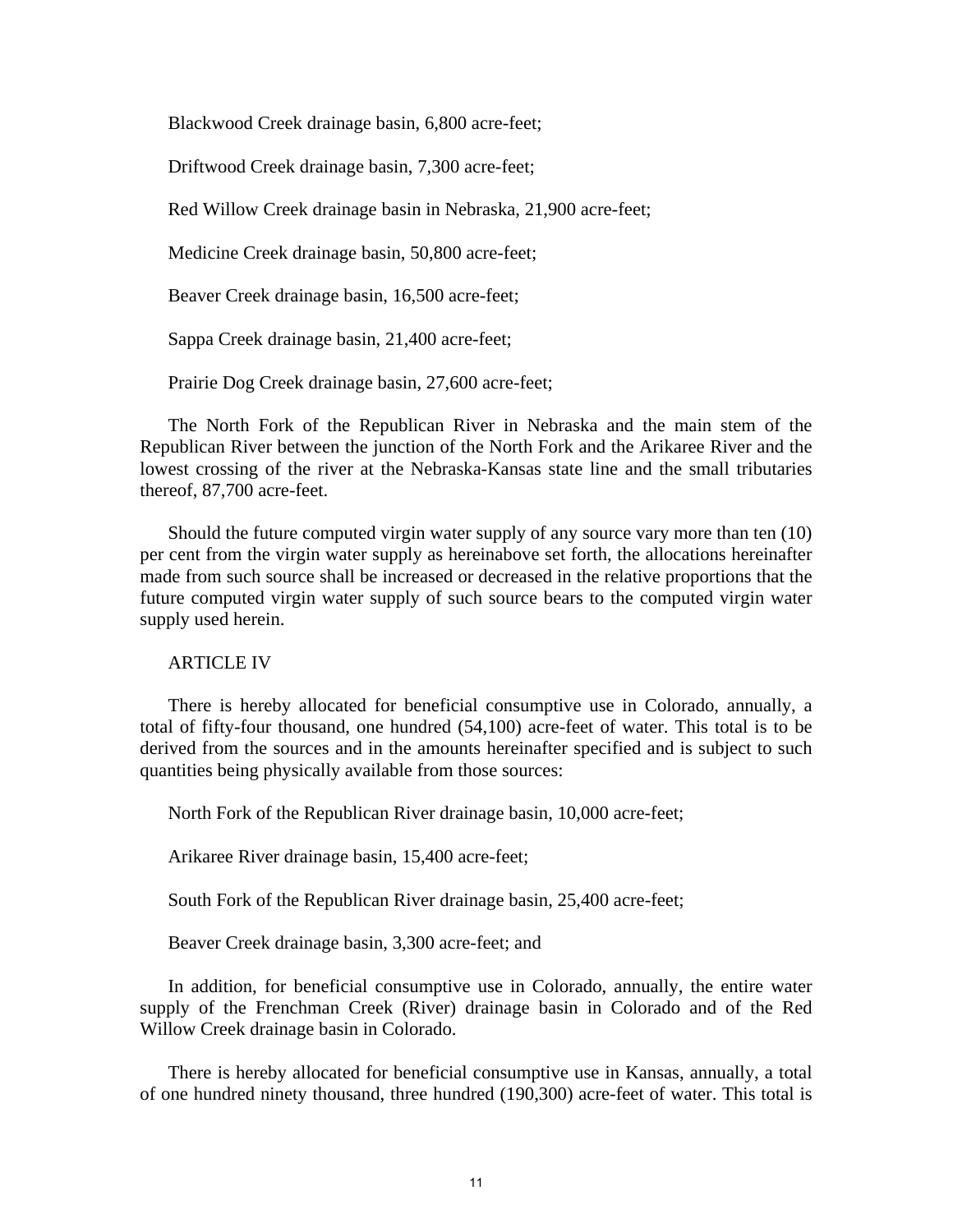to be derived from the sources and in the amounts hereinafter specified and is subject to such quantities being physically available from those sources:

Arikaree River Drainage Basin, 1,000 acre-feet;

South Fork of the Republican River drainage basin, 23,000 acre-feet;

Driftwood Creek drainage basin, 500 acre-feet;

Beaver Creek drainage basin, 6,400 acre-feet;

Sappa Creek drainage basin, 8,800 acre-feet;

Prairie Dog Creek drainage basin, 12,600 acre-feet;

From the main stem of the Republican River upstream from the lowest crossing of the river at the Nebraska-Kansas state line and from water supplies of upstream basins otherwise unallocated herein, 138,000 acre-feet; provided, that Kansas shall have the right to divert all or any portion thereof at or near Guide Rock, Nebraska; and

In addition there is hereby allocated for beneficial consumptive use in Kansas, annually, the entire water supply originating in the Basin downstream from the lowest crossing of the river at the Nebraska-Kansas state line.

There is hereby allocated for beneficial consumptive use in Nebraska, annually, a total of two hundred thirty-four thousand, five hundred (234,500) acre-feet of water. This total is to be derived from the sources and in the amounts hereinafter specified and is subject to such quantities being physically available from those sources:

North Fork of the Republican River drainage basin in Colorado, 11,000 acre-feet;

Frenchman Creek (River) drainage basin in Nebraska, 52,800 acre-feet;

Rock Creek drainage basin, 4,400 acre-feet;

Arikaree River drainage basin, 3,300 acre-feet;

Buffalo Creek drainage basin, 2,600 acre-feet;

South Fork of the Republican River drainage basin, 800 acre-feet;

Driftwood Creek drainage basin, 1,200 acre-feet;

Red Willow Creek drainage basin in Nebraska, 4,200 acre-feet;

Medicine Creek drainage basin, 4,600 acre-feet;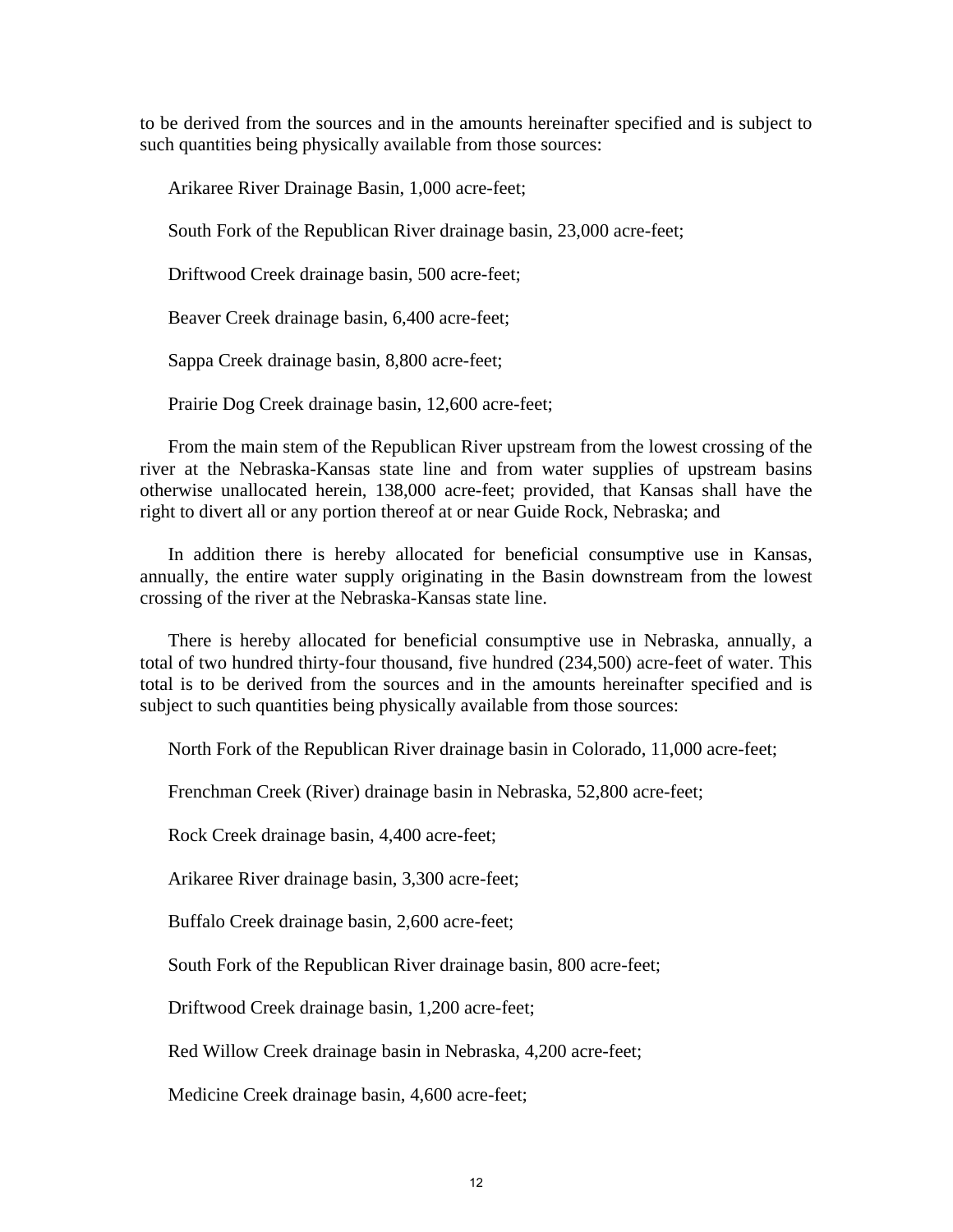Beaver Creek drainage basin, 6,700 acre-feet;

Sappa Creek drainage basin, 8,800 acre-feet;

Prairie Dog Creek drainage basin, 2,100 acre-feet;

From the North Fork of the Republican River in Nebraska, the main stem of the Republican River between the junction of the North Fork and Arikaree River and the lowest crossing of the river at the Nebraska-Kansas state line, from the small tributaries thereof, and from water supplies of upstream basins otherwise unallocated herein, 132,000 acre-feet.

The use of the waters hereinabove allocated shall be subject to the laws of the State, for use in which the allocations are made.

## ARTICLE V

The judgment and all provisions thereof in the case of Adelbert A. Weiland, as State Engineer of Colorado, et al. v. The Pioneer Irrigation Company, decided June 5, 1922, and reported in 259 U.S. 498, affecting the Pioneer Irrigation ditch or canal, are hereby recognized as binding upon the States; and Colorado, through its duly authorized officials, shall have the perpetual and exclusive right to control and regulate diversions of water at all times by said canal in conformity with said judgment.

The water heretofore adjudicated to said Pioneer Canal by the District Court of Colorado, in the amount of fifty (50) cubic feet per second of time is included in and is a part of the total amounts of water hereinbefore allocated for beneficial consumptive use in Colorado and Nebraska.

## **ARTICLE VI**

The right of any person, entity, or lower State to construct, or participate in the future construction and use of any storage reservoir or diversion works in an upper State for the purpose of regulating water herein allocated for beneficial consumptive use in such lower State, shall never be denied by an upper State; provided, that such right is subject to the rights of the upper State.

### ARTICLE VII

Any person, entity, or lower State shall have the right to acquire necessary property rights in an upper State by purchase, or through the exercise of the power of eminent domain, for the construction, operation and maintenance of storage reservoirs, and of appurtenant works, canals and conduits, required for the enjoyment of the privileges granted by Article VI; provided, however, that the grantees of such rights shall pay to the political subdivisions of the State in which such works are located, each and every year during which such rights are enjoyed for such purposes, a sum of money equivalent to the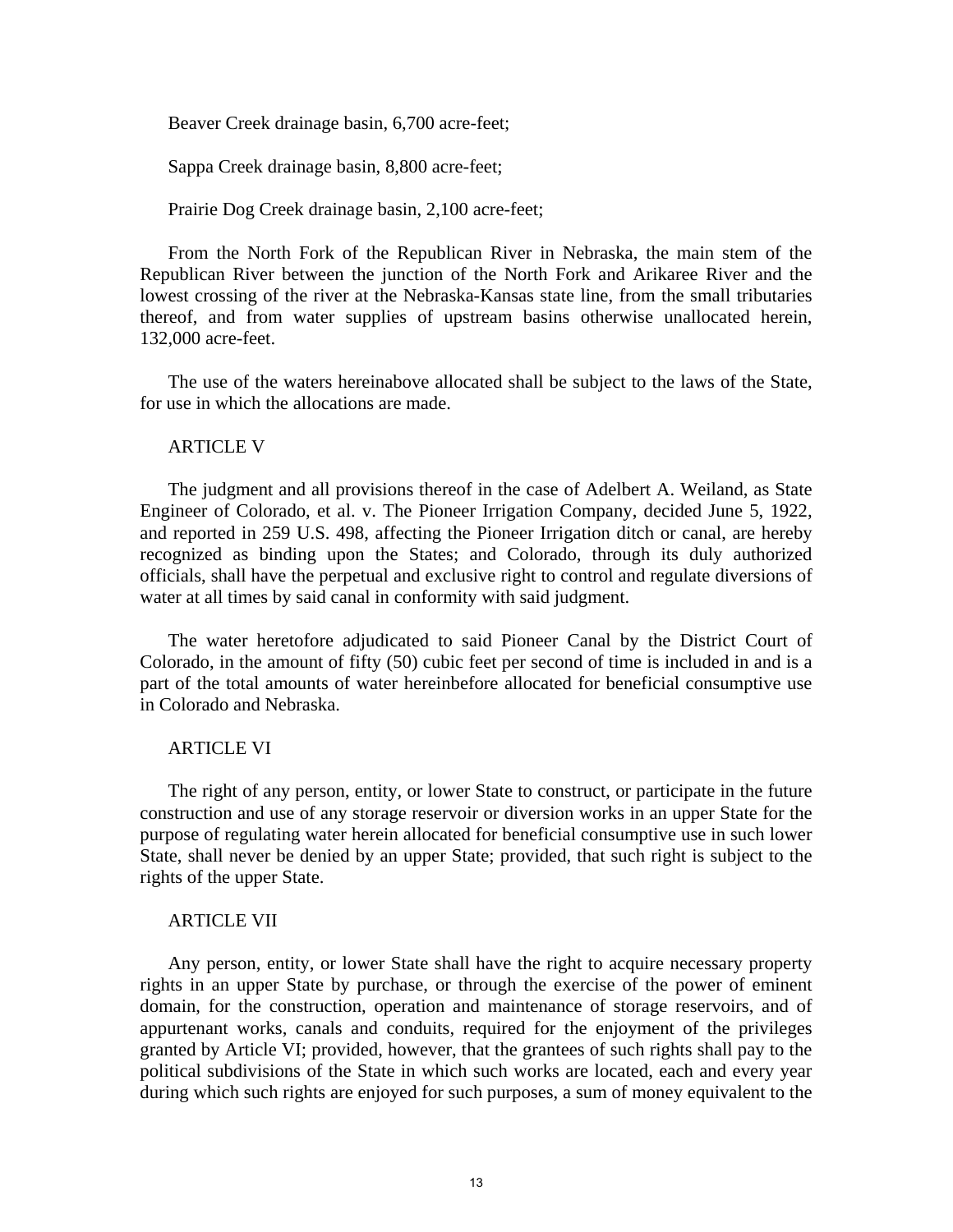average annual amount of taxes assessed against the lands and improvements during the ten years preceding the use of such lands, in reimbursement for the loss of taxes to said political subdivisions of the State.

#### ARTICLE VIII

Should any facility be constructed in an upper State under the provisions of Article VI, such construction and the operation of such facility shall be subject to the laws of such upper State.

Any repairs to or replacements of such facility shall also be made in accordance with the laws of such upper State.

### ARTICLE IX

It shall be the duty of the three States to administer this compact through the official in each State who is now or may hereafter be charged with the duty of administering the public water supplies, and to collect and correlate through such officials the data necessary for the proper administration of the provisions of this compact. Such officials may, by unanimous action, adopt rules and regulations consistent with the provisions of this compact.

The United States Geological Survey, or whatever federal agency may succeed to the functions and duties of that agency, insofar as this compact is concerned, shall collaborate with the officials of the States charged with the administration of this compact in the execution of the duty of such officials in the collection, correlation, and publication of water facts necessary for the proper administration of this compact.

## ARTICLE X

Nothing in this compact shall be deemed:

(a) To impair or affect any rights, powers or jurisdiction of the United States, or those acting by or under its authority, in, over, and to the waters of the Basin; nor to impair or affect the capacity of the United States, or those acting by or under its authority, to acquire rights in and to the use of waters of the Basin;

(b) To subject any property of the United States, its agencies or instrumentalities, to taxation by any State, or subdivision thereof, nor to create an obligation on the part of the United States, its agencies or instrumentalities, by reason of the acquisition, construction, or operation of any property or works of whatsoever kind, to make any payments to any State or political subdivision thereof, state agency, municipality, or entity whatsoever in reimbursement for the loss of taxes;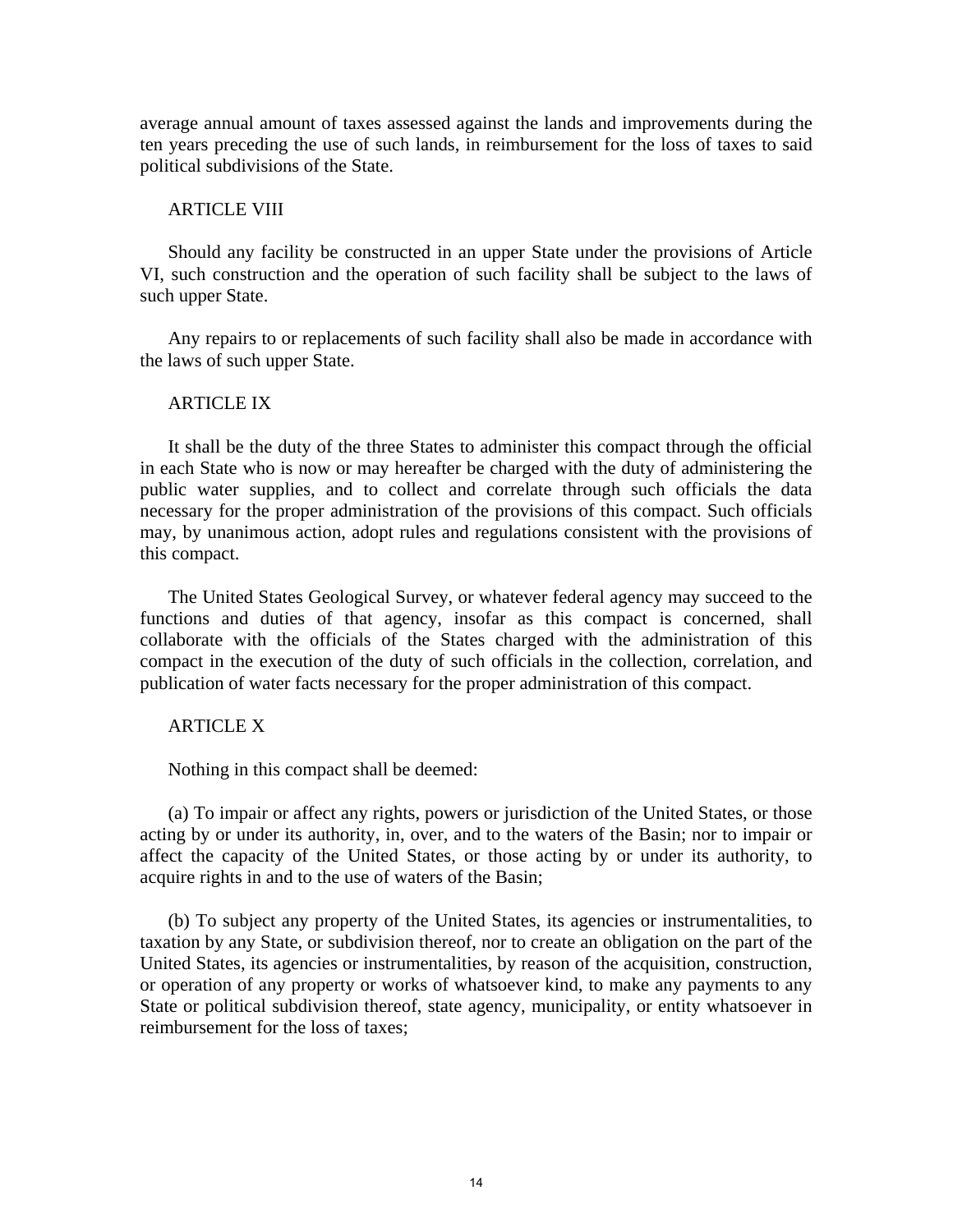(c) To subject any property of the United States, its agencies or instrumentalities, to the laws of any State to any extent other than the extent these laws would apply without regard to this compact.

#### ARTICLE XI

This compact shall become operative when ratified by the Legislature of each of the States, and when consented to by the Congress of the United States by legislation providing, among other things, that:

(a) Any beneficial consumptive uses by the United States, or those acting by or under its authority, within a State, of the waters allocated by this compact, shall be made within the allocations hereinabove made for use in that State and shall be taken into account in determining the extent of use within that State.

(b) The United States, or those acting by or under its authority, in the exercise of rights or powers arising from whatever jurisdiction the United States has in, over, and to the waters of the Basin shall recognize, to the extent consistent with the best utilization of the waters for multiple purposes, that beneficial consumptive use of the waters within the Basin is of paramount importance to the development of the Basin; and no exercise of such power or right thereby that would interfere with the full beneficial consumptive use of the waters within the Basin shall be made except upon a determination, giving due consideration to the objectives of this compact and after consultation with all interested federal agencies and the state officials charged with the administration of this compact, that such exercise is in the interest of the best utilization of such waters for multiple purposes.

(c) The United States, or those acting by or under its authority, will recognize any established use, for domestic and irrigation purposes, of the waters allocated by this compact which may be impaired by the exercise of federal jurisdiction in, over, and to such waters; provided, that such use is being exercised beneficially, is valid under the laws of the appropriate State and in conformity with this compact at the time of the impairment thereof, and was validly initiated under state law prior to the initiation or authorization of the federal program or project which causes such impairment.

IN WITNESS WHEREOF, the Commissioners have signed this compact in quadruplicate original, one of which shall be deposited in the archives of the Department of State of the United States of America and shall be deemed the authoritative original, and of which a duly certified copy shall be forwarded to the Governor of each of the States.

Done in the City of Lincoln, in the State of Nebraska, on the 31st day of December, in the year of our Lord, one thousand nine hundred forty-two.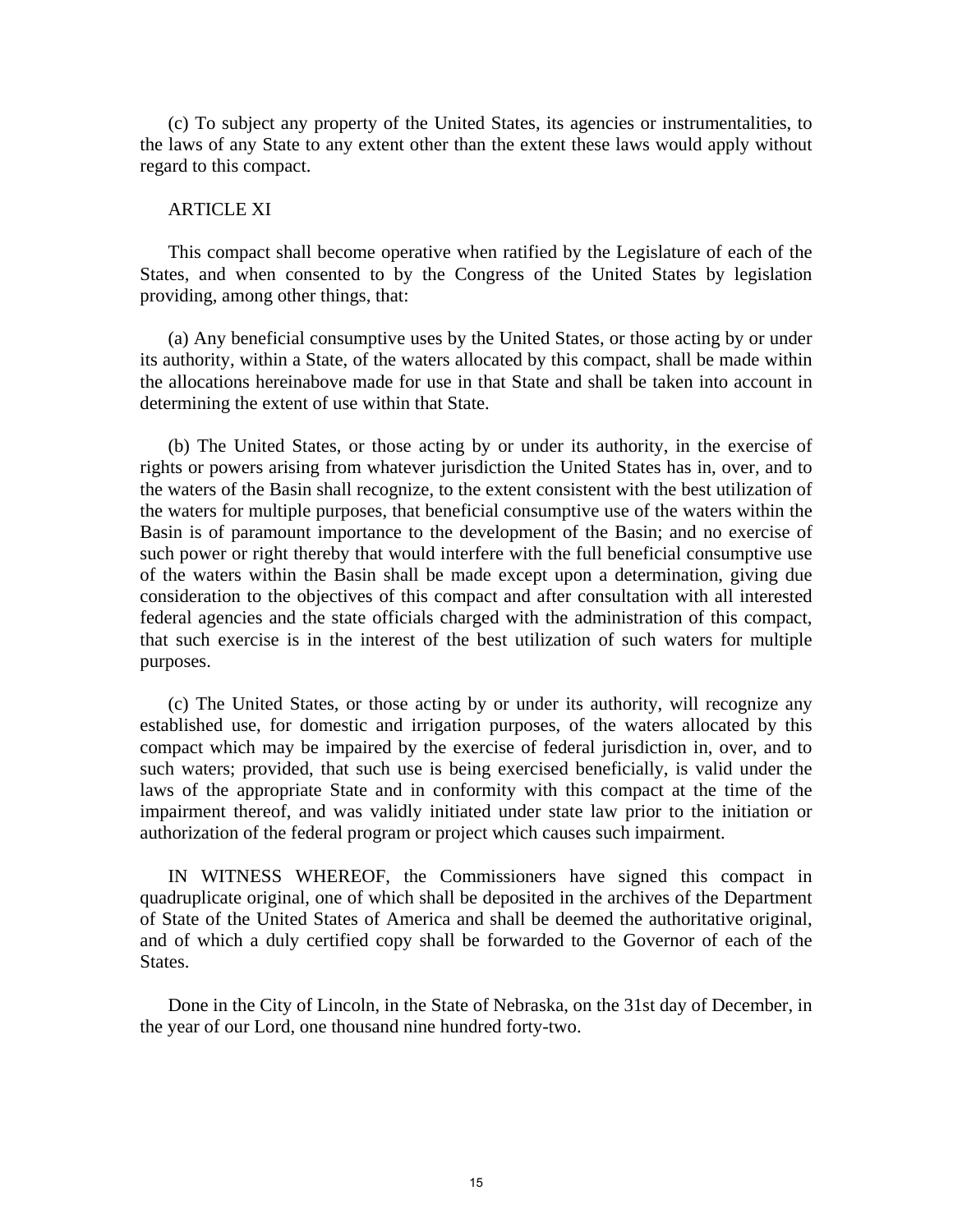M. C. Hinderlider

Commissioner for Colorado

George S. Knapp

Commissioner for Kansas

Wardner G. Scott

Commissioner for Nebraska

I have participated in the negotiations leading to this proposed compact and propose to report to the Congress of the United States favorably thereon.

Glenn L. Parker

Representative of the United States.

Sec. 2. That Chapter 92, Session Laws of Nebraska, 1941, is repealed.

Sec. 3. Since an emergency exists, this act shall be in full force and take effect, from and after its passage and approval, according to law.

**Source:** Laws 1943, c. 109, p. 377.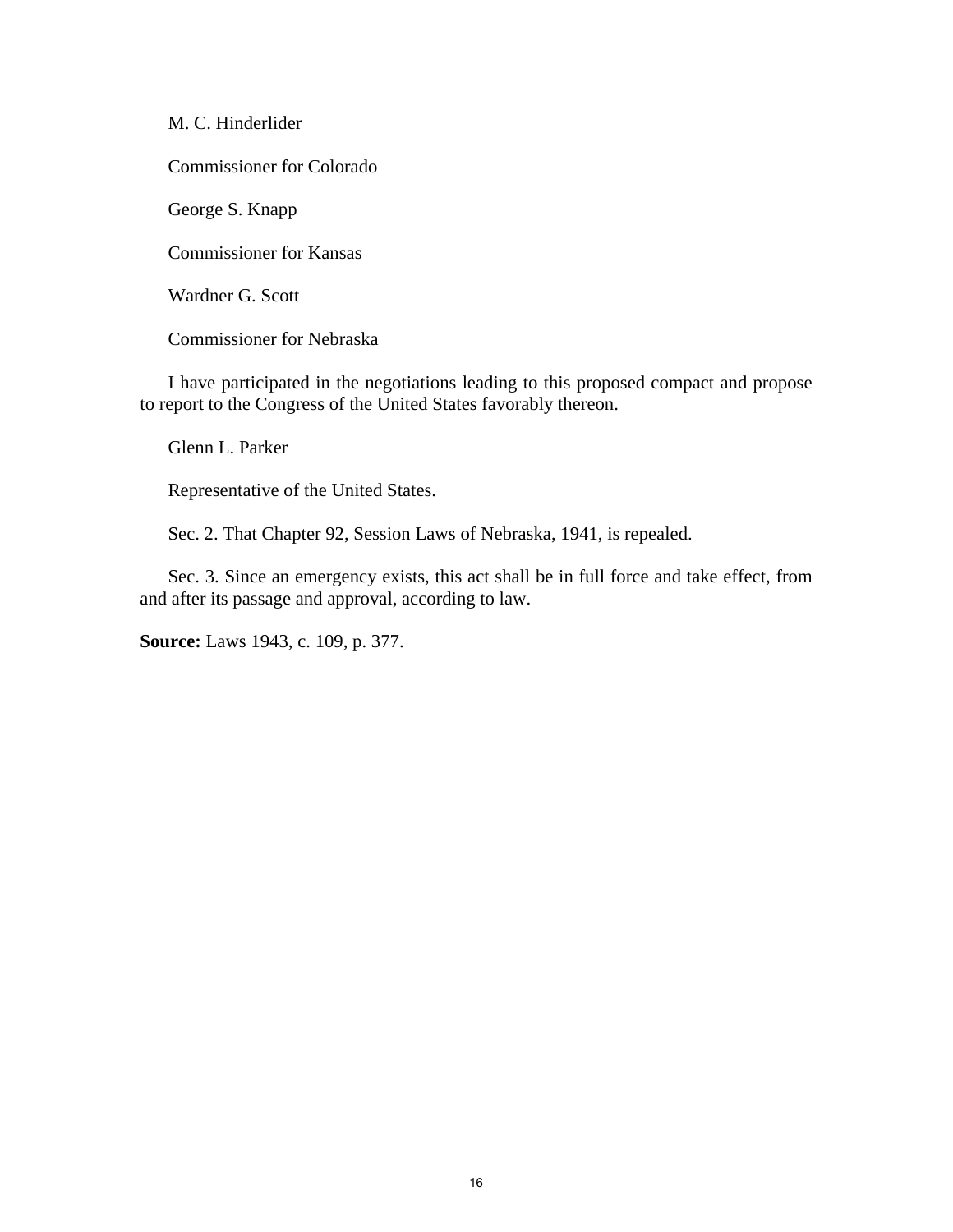#### <span id="page-18-0"></span>**1-110. NEBRASKA-SOUTH DAKOTA-WYOMING WATER COMPACT**

AN ACT relating to water compacts; to provide for the appointment of a commissioner or commissioners to act on behalf of the State of Nebraska to negotiate a compact among the States of Wyoming, South Dakota, and Nebraska as prescribed; to provide for an equitable division and apportionment among the states of the waters of the Niobrara River and its tributaries; to negotiate a compact between the States of South Dakota and Nebraska; to provide for the equitable division and apportionment between the states of the waters of Ponca Creek and its tributaries; to negotiate a compact by the State of Nebraska with the States of South Dakota and Wyoming, or either of them, relating to the extraction and use of ground waters from sources common to the compacting states; to provide certain powers for such commissioner or commissioners; to provide when such compacts shall become binding upon the states involved or the citizens thereof; and to declare an emergency.

Be it enacted by the people of the State of Nebraska,

Section 1. The Governor of Nebraska shall appoint a commissioner or commissioners who shall (1) represent the State of Nebraska upon a joint commission to be composed of commissioners representing the States of Wyoming, South Dakota, and Nebraska, to be constituted by the states for the purpose of negotiating and entering into a compact or agreement between the states of the waters of the Niobrara River and its tributaries; (2) represent the State of Nebraska upon a joint commission to be composed of commissioners representing the States of South Dakota and Nebraska to be constituted by the states for the purpose of negotiating and entering into a compact or agreement between the states for an equitable division and apportionment between the states of the waters of the Ponca Creek and its tributaries; and (3) represent the State of Nebraska upon a joint commission of the States of (a) Wyoming, South Dakota, and Nebraska, (b) Wyoming and Nebraska, or (c) South Dakota and Nebraska, to be constituted by the states for the purpose of negotiating a compact or compacts relating to the extraction and use of ground water from sources common to the compacting states; **Provided,** that any compact made on behalf of the states herein referred to shall not be binding or obligatory upon any of the states, or the citizens thereof, unless and until the same shall have been ratified by the Legislatures of the compacting states and approved by the Congress of the United States. The commissioner or commissioners shall have complete authority to consider and include in any compact provisions for the conservation of the waters and of the aforesaid streams and may provide for the construction of works in one of the states to control water for use in another of the states.

Sec. 2. Upon appointment of a commissioner or commissioners by the Governor, the commissioner or commissioners shall proceed immediately to meet with the commissioners for the States of Wyoming and South Dakota for the purpose of negotiating the compacts referred to in section 1 of this act.

**Source:** Laws 1955, c. 230, p. 715.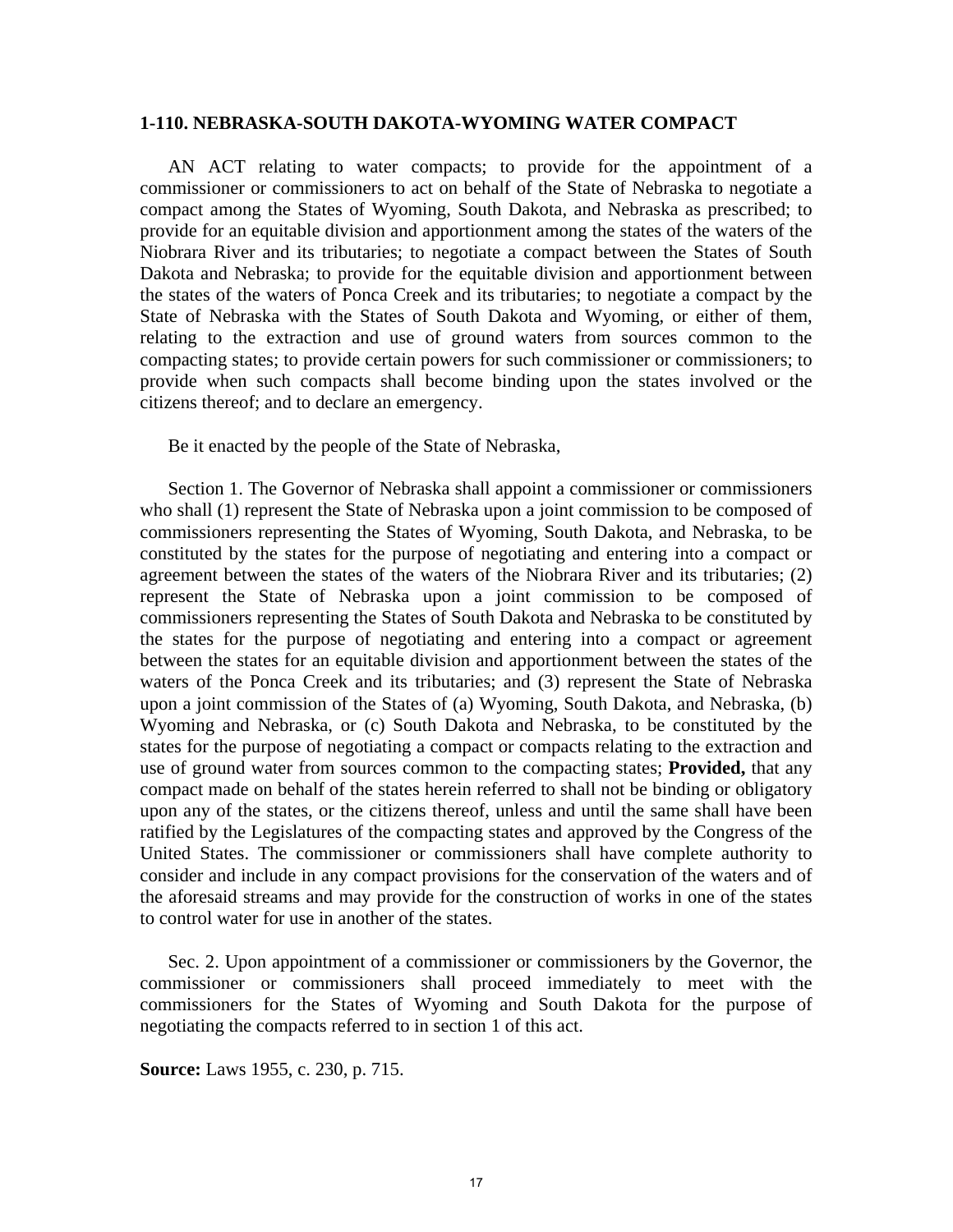#### <span id="page-19-0"></span>**1-111. NEBRASKA-KANSAS WATER COMPACT COMMISSION**

A BILL FOR AN ACT relating to water compacts; to provide for the appointment of a commissioner or commissioners to act on behalf of the State of Nebraska to negotiate a compact between the States of Kansas and Nebraska; to provide for an equitable division and apportionment between the states of the water of the Big Blue River and Little Blue River and their tributaries; to provide certain powers for such commissioner or commissioners; and to provide when such compact shall become binding upon the states involved or the citizens thereof.

Be it enacted by the people of the State of Nebraska,

Section 1. The Governor of Nebraska may appoint a commissioner or commissioners who shall represent the State of Nebraska upon a joint commission to be composed of commissioners representing the States of Kansas and Nebraska, to be constituted by the states for the purpose of negotiating and entering into a compact or compacts for the equitable division and apportionment between the states of the waters of the Big Blue River and its tributaries and the Little Blue River and its tributaries. Any compact made on behalf of the states herein referred to shall not be binding or obligatory upon either state, or the citizens thereof, unless and until the same shall have been ratified by the Legislatures of the compacting states and approved by the Congress of the United States. The commissioner or commissioners shall have complete authority to consider and include in any compact provisions for the conservation of the waters of the aforesaid streams and may provide for the construction of works in one of the states to control water for use in the other state.

Sec. 2. Upon appointment the commissioner or commissioners shall proceed immediately to meet with the commissioners for the State of Kansas for the purpose of negotiating the compact or compacts referred to in section 1 of this act.

**Source:** Laws 1959, c. 268, p. 954.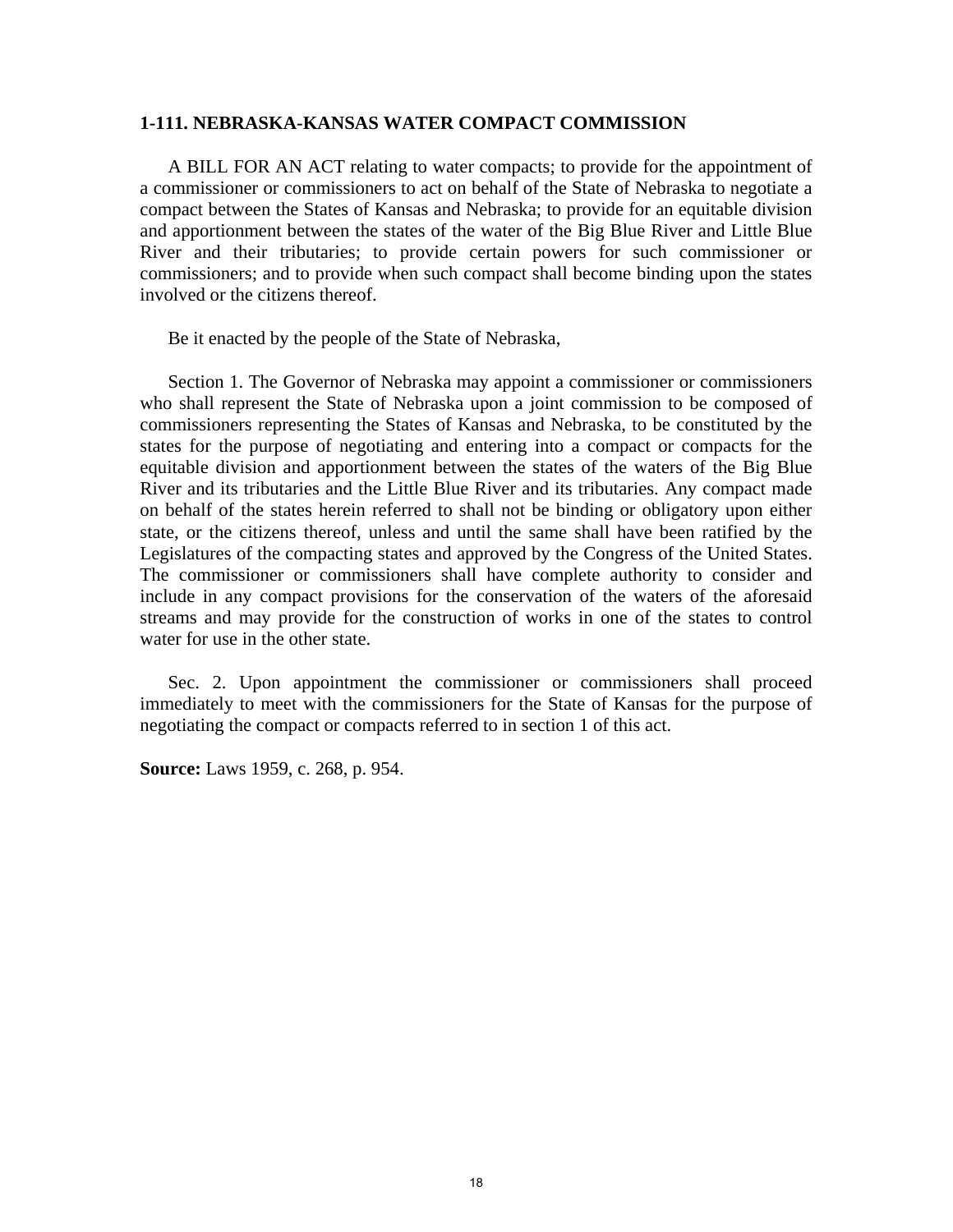### <span id="page-20-0"></span>**1-112. WYOMING-NEBRASKA COMPACT ON UPPER NIOBRARA RIVER**

AN ACT to ratify the compact entered into by the States of Wyoming and Nebraska on October 26, 1962, relating to the Upper Niobrara River; and to declare an emergency.

Be it enacted by the people of the State of Nebraska,

Section 1. The compact respecting the waters of the upper Niobrara River entered into on October 26, 1962, by the States of Wyoming and Nebraska, and in the negotiation of which compact a representative of the President of the United States participated, is ratified and approved in all respects and is as follows:

#### "UPPER NIOBRARA RIVER COMPACT

The State of Wyoming, and the State of Nebraska, parties signatory to this compact (hereinafter referred to as Wyoming and Nebraska, respectively, or individually as a 'State', or collectively as 'States'), having resolved to conclude a compact with respect to the use of waters of the Niobrara River Basin, and being duly authorized by Act of Congress of the United States of America, approved August 5, 1953 (Public Law 191, 83rd Congress, 1st Session, Chapter 324, 67 Stat. 365) and the Act of May 29, 1958 (Public Law [85-427,](http://nebraskalegislature.gov/laws/statutes.php?statute=85-427) 85th Congress, § 2557, 72 Stat. 147) and the Act of August 3, 1961 (Public Law [87-181,](http://nebraskalegislature.gov/laws/statutes.php?statute=87-181) 87th Congress, § 2245, 75 Stat. 412) and pursuant to the Acts of their respective Legislatures have, through their respective Governors, appointed as their Commissioners: For Wyoming, Earl Lloyd, Andrew McMaster, Richard Pfister, John Christian, Eugene P. Willson, H. T. Person, Norman B. Gray, E. J. Van Camp: For Nebraska, Dan S. Jones, Jr., who after negotiations participated in by W. E. Blomgren appointed by the President of the United States of America, have agreed upon the following articles:

## ARTICLE I.

A. The major purposes of this compact are to provide for an equitable division or apportionment of the available surface water supply of the Upper Niobrara River Basin between the States; to provide for obtaining information on groundwater and underground water flow necessary for apportioning the underground flow by supplement to this compact; to remove all causes, present and future which might lead to controversies; and to promote interstate comity.

B. The physical and other conditions peculiar to the Upper Niobrara River Basin constitute the basis for this compact; and neither of the States hereby concedes that this compact establishes any general principle or precedent with respect to any other interstate stream.

C. Either State and all others using, claiming or in any other manner asserting any right to the use of waters of the Niobrara River Basin under the authority of that State, shall be subject to the terms of this compact.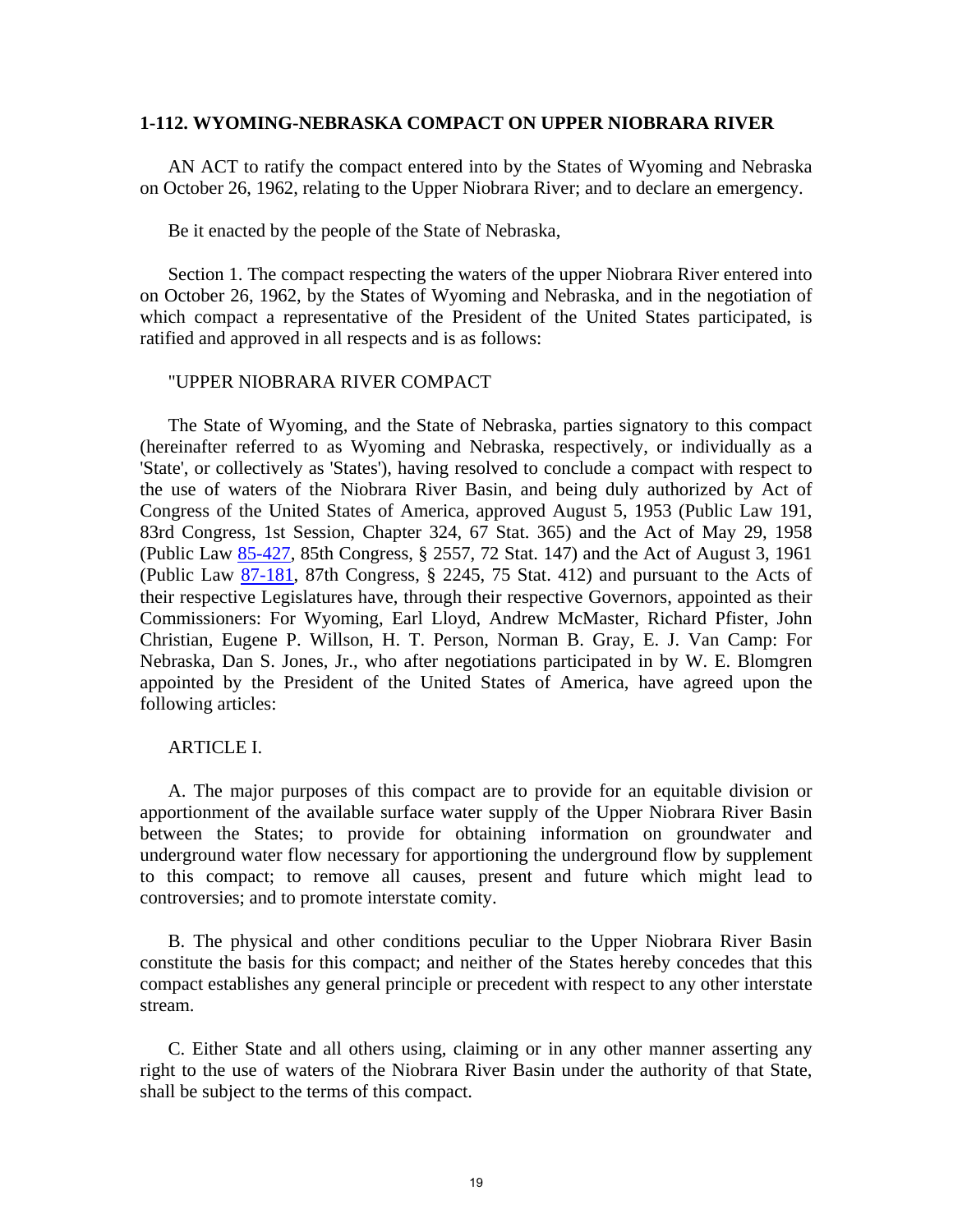#### ARTICLE II.

A. The term 'Upper Niobrara River' shall mean and include the Niobrara River and its tributaries in Nebraska and Wyoming west of Range 55 West of the 6th P.M.

B. The term 'Upper Niobrara River Basin' or the term 'Basin' shall mean that area in Wyoming and Nebraska which is naturally drained by the Niobrara River west of Range 55 West of the 6th P.M.

C. Where the name of a State or the term 'State' or 'States' is used, they shall be construed to include any person or entity of any nature whatsoever using, claiming, or in any manner asserting any right to the use of the waters of the Niobrara River under the authority of that State.

#### ARTICLE III.

It shall be the duty of the two States to administer this compact through the official in each State who is now or may hereafter be charged with the duty of administering the public water supplies, and to collect and correlate through such officials the data necessary for the proper administration of the provisions of this compact. Such officials may, by unanimous action, adopt rules and regulations consistent with the provisions of this compact.

The States agree that the United States Geological Survey, or whatever Federal agency may succeed to the functions and duties of that agency, insofar as this compact is concerned, may collaborate with the officials of the States charged with the administration of this compact in the execution of the duty of such officials in the collection, correlation, and publication of information necessary for the proper administration of this compact.

#### ARTICLE IV.

Each State shall itself or in conjunction with other responsible agencies cause to be established, maintained, and operated such suitable water gaging stations as are found necessary to administer this compact.

#### ARTICLE V.

A. Wyoming and Nebraska agree that the division of surface waters of the Upper Niobrara River shall be in accordance with the following provisions.

1. There shall be no restrictions on the use of the surface waters of the Upper Niobrara River by Wyoming except as would be imposed under Wyoming law and the following limitations: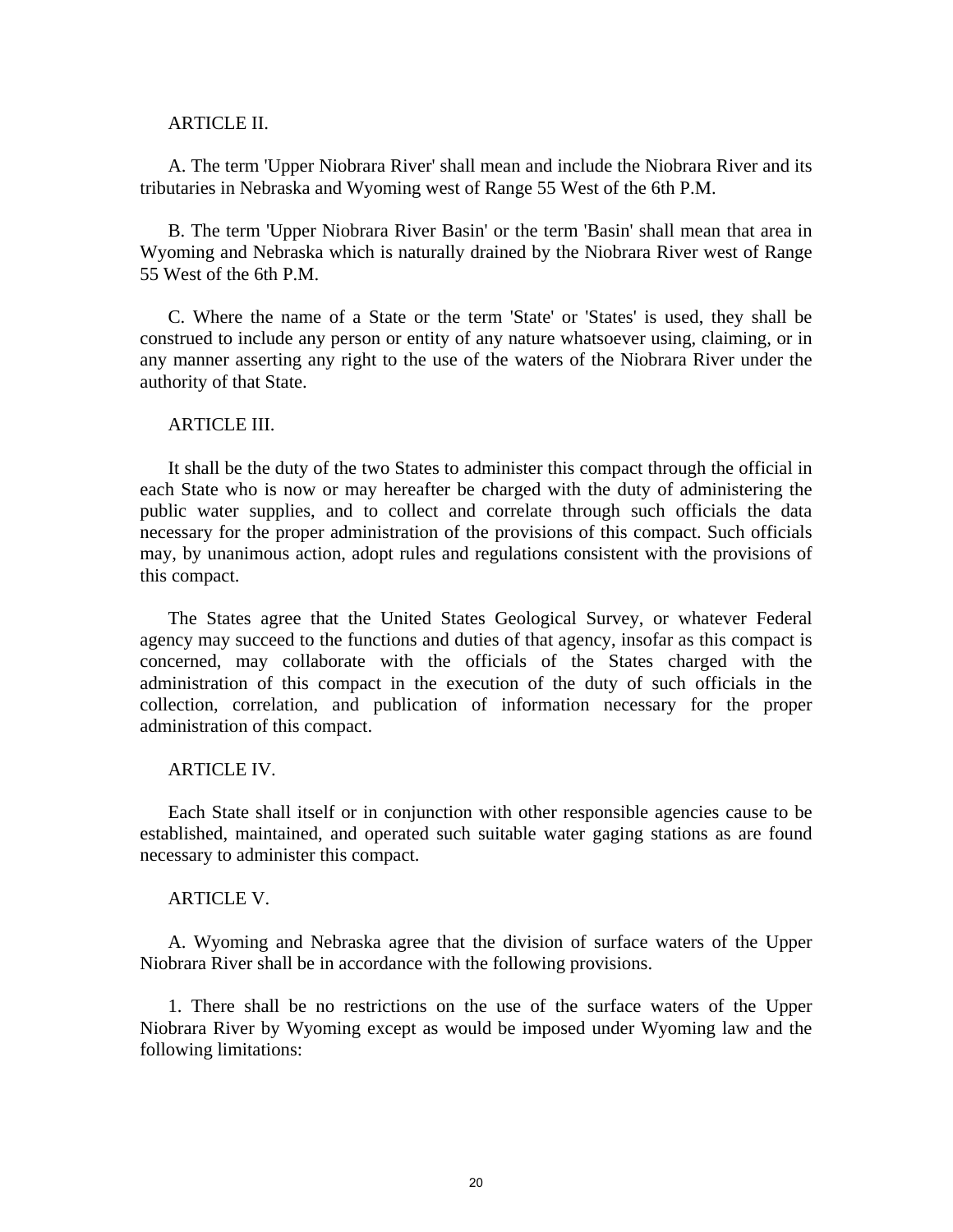(a) No reservoir constructed after August 1, 1957, and used solely for domestic and stock water purposes shall exceed 20 acre-feet in capacity.

(b) Storage reservoirs with priority dates after August 1, 1957, and storing water from the main stem of the Niobrara River east of Range 62 West of the 6th P.M. and from the main stem of Van Tassel Creek south of Section 27, Township 32 North, Range 60 West of the 6th P.M. shall not store in any water year (October 1 of one year to September 30 of the next year) more than a total of 500 acre-feet of water.

(c) Storage in reservoirs with priority dates prior to August 1, 1957, and storing water from the main stem of the Niobrara River east of Range 62 West and from the main stem of Van Tassel Creek south of Section 27, Township 32 North, shall be made only during the period October 1 of one year to June 1 of the next year and at such times during the period June 1 to September 30 that the water is not required to meet the legal requirements by direct flow appropriations in Wyoming and Nebraska west of Range 55 West. Where water is pumped from such storage reservoirs, the quantity of storage water pumped or otherwise diverted for irrigation purposes or other beneficial purposes from any such reservoir in any water year shall be limited to the capacity of such reservoir as shown by the records of the Wyoming State Engineer's office, unless additional storage water becomes available during the period June 1 to September 30 after meeting the legal diversion requirements by direct flow appropriations in Wyoming and in Nebraska west of Range 55 West.

(d) Storage in reservoirs with priority dates after August 1, 1957 and storing water from the main stem of the Niobrara River east of Range 62 West and the main stem of Van Tassel Creek south of Section 27, Township 32 North, shall be made only during the period October 1 of one year to May 1 of the next year and at such times during the period May 1 and September 30 that the water is not required for direct diversion by ditches in Wyoming and in Nebraska west of Range 55 West.

(e) Direct flow rights with priority dates after August 1, 1957, on the main stem of the Niobrara River east of Range 62 West and Van Tassel Creek south of Section 27, Township 32 North, shall be regulated on a priority basis with Nebraska rights west of Range 55 West, provided, that any direct flow rights for a maximum of 143 acres which may be granted by the Wyoming State Engineer with a priority date not later than July 1, 1961 for lands which had Territorial Rights under the Van Tassel No. 4 Ditch with a priority date of April 8, 1882, and the Van Tassel No. 5 Ditch with a priority date of April 18, 1882, shall be exempt from the provisions of this sub-section (e).

(f) All direct flow diversions from the main stem of the Niobrara River east of Range 62 West and from Van Tassel Creek south of Section 27, Township 32 North shall at all times be limited to their diversion rates as specified by Wyoming law, and provided that Wyoming laws relating to diversion of 'Surplus Water' (Wyoming Statutes 1957, Sections [41-181](http://nebraskalegislature.gov/laws/statutes.php?statute=41-181) to [41-188](http://nebraskalegislature.gov/laws/statutes.php?statute=41-188) inclusive) shall apply only when the water flowing in the main channel of the Niobrara River west of Range 55 West is in excess of the legal diversion requirements of Nebraska ditches having priority dates before August 1, 1957.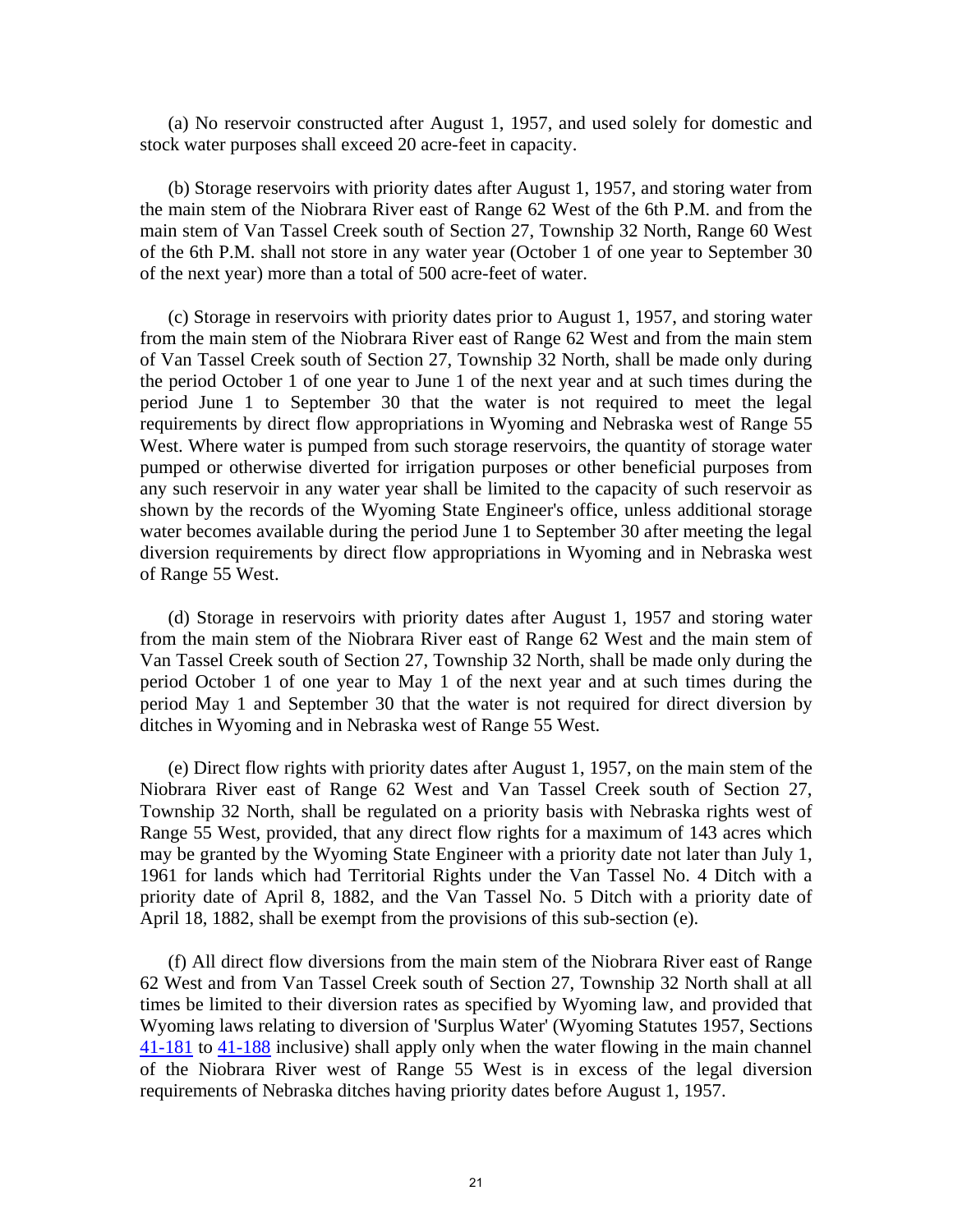#### ARTICLE VI.

A. Nebraska and Wyoming recognize that the futures use of ground water for irrigation in the Niobrara River Basin may be a factor in the depletion of the surface flows of the Niobrara River, and since the data now available are inadequate to make a determination in regard to this matter, any apportionment of the ground water of the Niobrara River Basin should be delayed until such time as adequate data on ground water of the basin are available.

B. To obtain data on ground water, Nebraska and Wyoming, with the cooperation and advice of the United States Geological Survey, Groundwater Branch, shall undertake ground water investigations in the Niobrara River Basin in the area of the Wyoming-Nebraska State Line. The investigations shall be such as are agreed to by the State Engineer of Wyoming and the Director of Water Resources of Nebraska, and may include such observation wells as the said two officials agree are essential for the investigations. Costs of the investigations may be financed under the cooperative groundwater programs between the United States Geological Survey and the States, and the States' share of the costs shall be borne equally by the two States.

C. The ground water investigations shall begin within one year after the effective date of this compact. Upon collection of not more than twelve months of ground water data Nebraska and Wyoming with the cooperation of the United States Geological Survey, shall make, or cause to be made an analysis of such data to determine the desirability or necessity of apportioning the groundwater by supplement to this compact. If, upon completion of the initial analysis, it is determined that apportionment of the groundwater is not then desirable or necessary, reanalysis shall be made at not to exceed two-year intervals, using all data collected until such apportionment is made.

D. When the results of the ground water investigations indicate that apportionment of ground water of the Niobrara River Basin is desirable, the two States shall proceed to negotiate a supplement to this compact apportioning the ground water of the Basin.

E. Any proposed supplement to this compact apportioning the groundwater shall not become effective until ratified by the legislatures of the two States and approved by the Congress of the United States.

## ARTICLE VII.

The provisions of this compact shall remain in full force and effect until amended by action of the Legislatures of the Signatory States and until such amendment is consented to and approved by the Congress of the United States in the same manner as this compact is required to be ratified and consented to in order to become effective.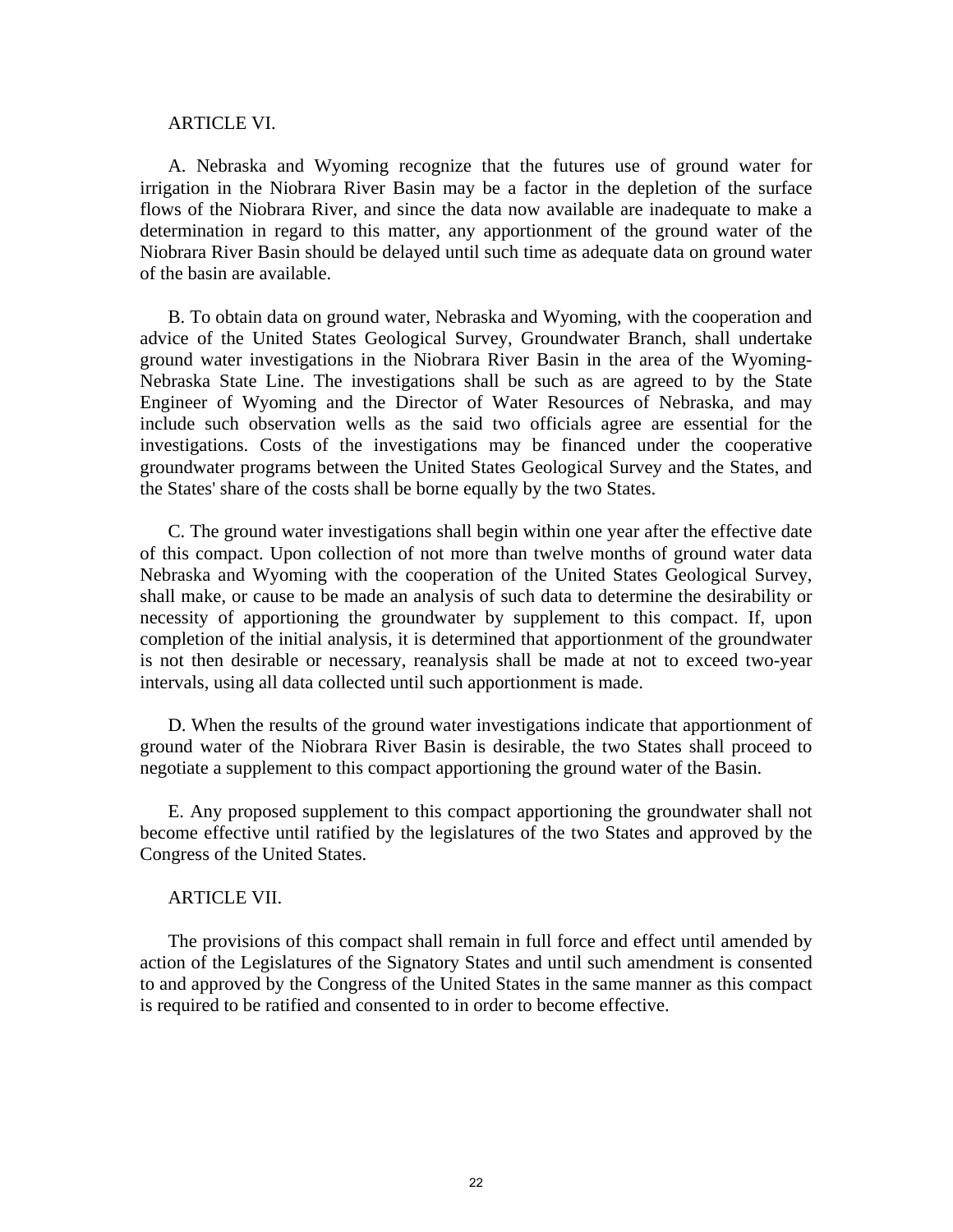#### ARTICLE VIII.

Nothing in this compact shall be construed to limit or prevent either State from instituting or maintaining any action or proceeding, legal or equitable, in any court of competent jurisdiction for the protection of any right under this compact or the enforcement of any of its provisions.

## ARTICLE IX.

Nothing in this compact shall be deemed:

A. To impair or affect any rights or powers of the United States, its agencies, or instrumentalities, in and to the use of the waters of the Upper Niobrara River Basin nor its capacity to acquire rights in and to the use of said waters; provided that, any beneficial uses of the waters allocated by this compact hereafter made within a State by the United States, or those acting by or under its authority, shall be taken into account in determining the extent of use within that State.

B. To subject any property of the United States, its agencies, or instrumentalities to taxation by either State or subdivision thereof, nor to create an obligation on the part of the United States, its agencies, or instrumentalities, by reason of the acquisition, construction or operation of any property or works of whatsoever kind, to make any payments to any State or political subdivision thereof, State agency, municipality, or entity whatsoever in reimbursement for the loss of taxes.

C. To subject any property of the United States, its agencies, or instrumentalities, to the laws of any State to an extent other than the extent to which these laws would apply without regard to the compact.

D. To affect the obligations of the United States of America to Indians or Indian tribes, or any right owned or held by or for Indians or Indian tribes which is subject to the jurisdiction of the United States.

#### ARTICLE X.

Should a court of competent jurisdiction hold any part of this compact to contrary to the constitution of any State or of the United States, all other severable provisions shall continue in full force and effect.

### ARTICLE XI.

This compact shall become effective when ratified by the Legislatures of each of the signatory States and by the Congress of the United States.

IN WITNESS WHEREOF, the Commissioners have signed this compact in triplicate original, one of which shall be filed in the archives of the United States of America and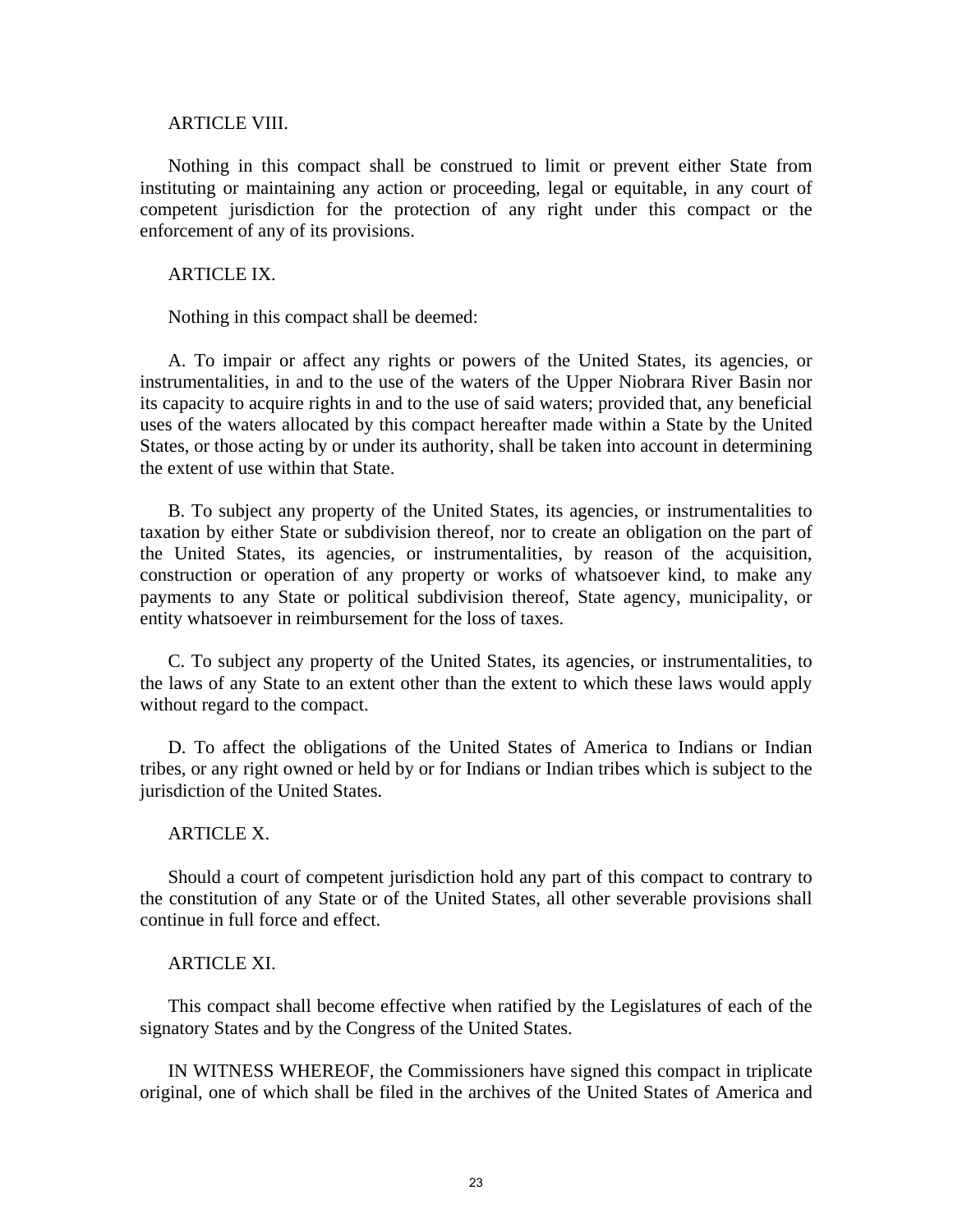shall be deemed the authoritative original, and one copy of which shall be forwarded to the Governor of each of the signatory States.

Done at the city of Cheyenne, in the State of Wyoming, this 26th day of October, in the year of our Lord, One Thousand Nine Hundred Sixty-Two 1962.

Commissioner for the State of Nebraska

s/Dan S. Jones, Jr.

Commissioners for the State of Wyoming

s/Earl Lloyd

s/Andrew McMaster

s/Richard Pfister

s/John Christian

s/Eugene P. Willson

s/H. T. Person

s/Norman B. Gray

s/E. J. Van Camp

I have participated in the negotiation of this compact and intend to report favorably thereon to the Congress of the United States.

s/W. E. Blomgren

Representative of the United States of America"

Sec. 2. Since an emergency exists, this act shall be in full force and take effect, from and after its passage and approval, according to law.

**Source:** Laws 1963, c. 332, p. 1063.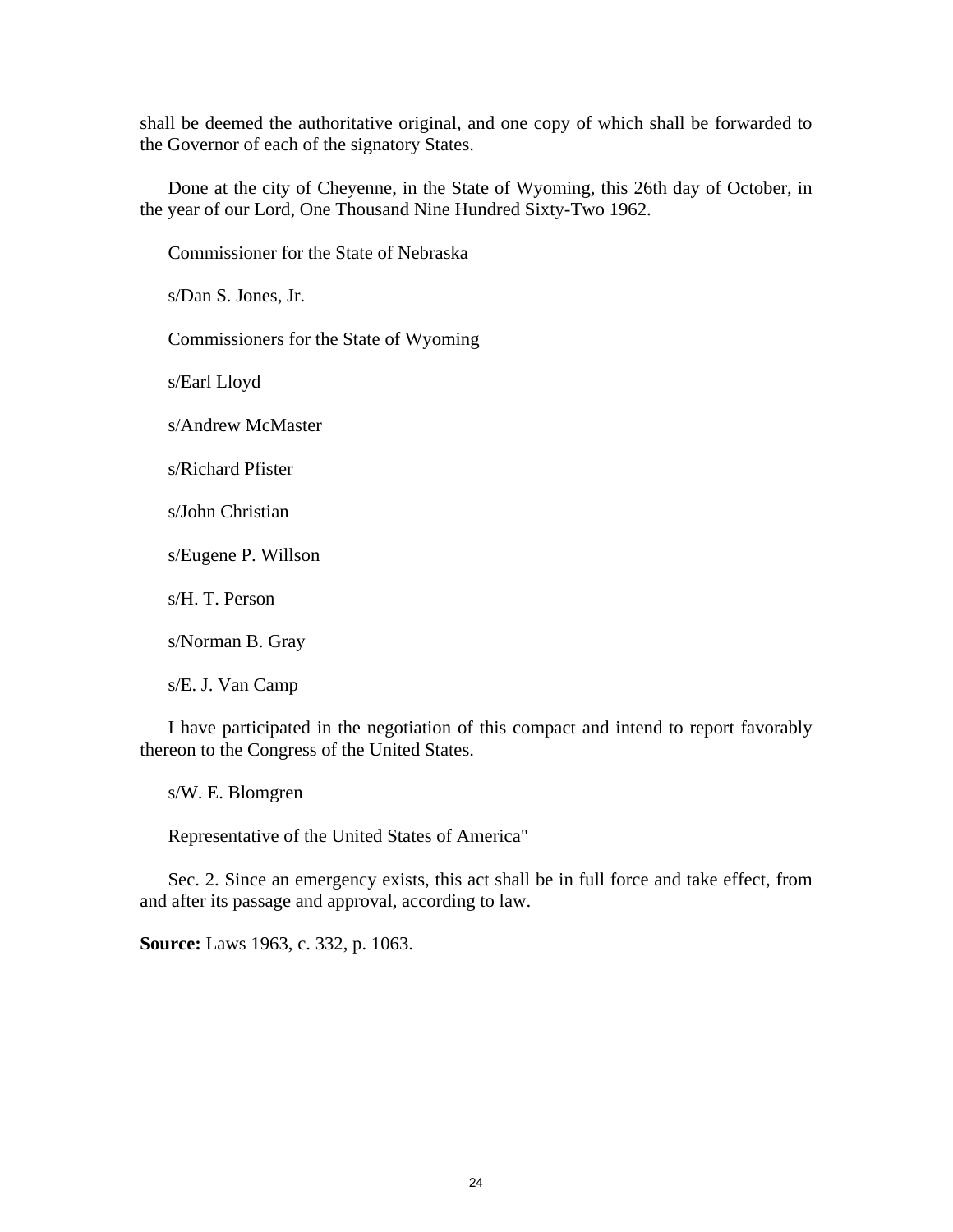### <span id="page-26-0"></span>**1-115. BLUE RIVER BASIN COMPACT**

## A BILL

FOR AN ACT to ratify the compact entered into by the States of Kansas and Nebraska on January 25, 1971, relating to the waters of the basins of the Big Blue River and the Little Blue River; and to provide duties for the Revisor of Statutes as prescribed.

Be it enacted by the people of the State of Nebraska,

Section 1. The compact respecting the waters of the Big Blue River Basin entered into on January 25, 1971, by the States of Kansas and Nebraska, a copy of which was filed in the office of the Secretary of State on January 28, 1971, and in the negotiation of which compact a representative of the President of the United States participated, is ratified and approved in all respects.

Sec. 2. After the effective date of this act, in any future edition of a supplement to the Revised Statutes of Nebraska, 1943, or in any reissue of permanent volume 2A of the Revised Statutes of Nebraska, the Revisor of Statutes is authorized and directed to print the entire compact referred to in section 1 of this act.

## KANSAS-NEBRASKA BIG BLUE RIVER COMPACT

#### PREAMBLE

The State of Kansas and the State of Nebraska, acting through their duly authorized Compact representatives, Keith S. Krause for the State of Kansas and Dan S. Jones, Jr., for the State of Nebraska, after negotiations participated in by Elmo W. McClendon, appointed by the President as the representative of the United States of America, and in accordance with the consent to such negotiations granted by an Act of Congress of the United States of America, approved June 3, 1960, Public Law 489, 86th Congress, 2nd Session, have agreed that the major purposes of this Compact concerning the waters of the Big Blue River and its tributaries are:

A. To promote interstate comity between the States of Nebraska and Kansas;

B. To achieve an equitable apportionment of the waters of the Big Blue River Basin between the two States and to promote orderly development thereof; and

C. To encourage continuation of the active pollution-abatement programs in each of the two States and to seek further reduction in both natural and man-made pollution of the waters of the Big Blue River Basin.

To accomplish these purposes, the said States have agreed as set forth in the following Articles.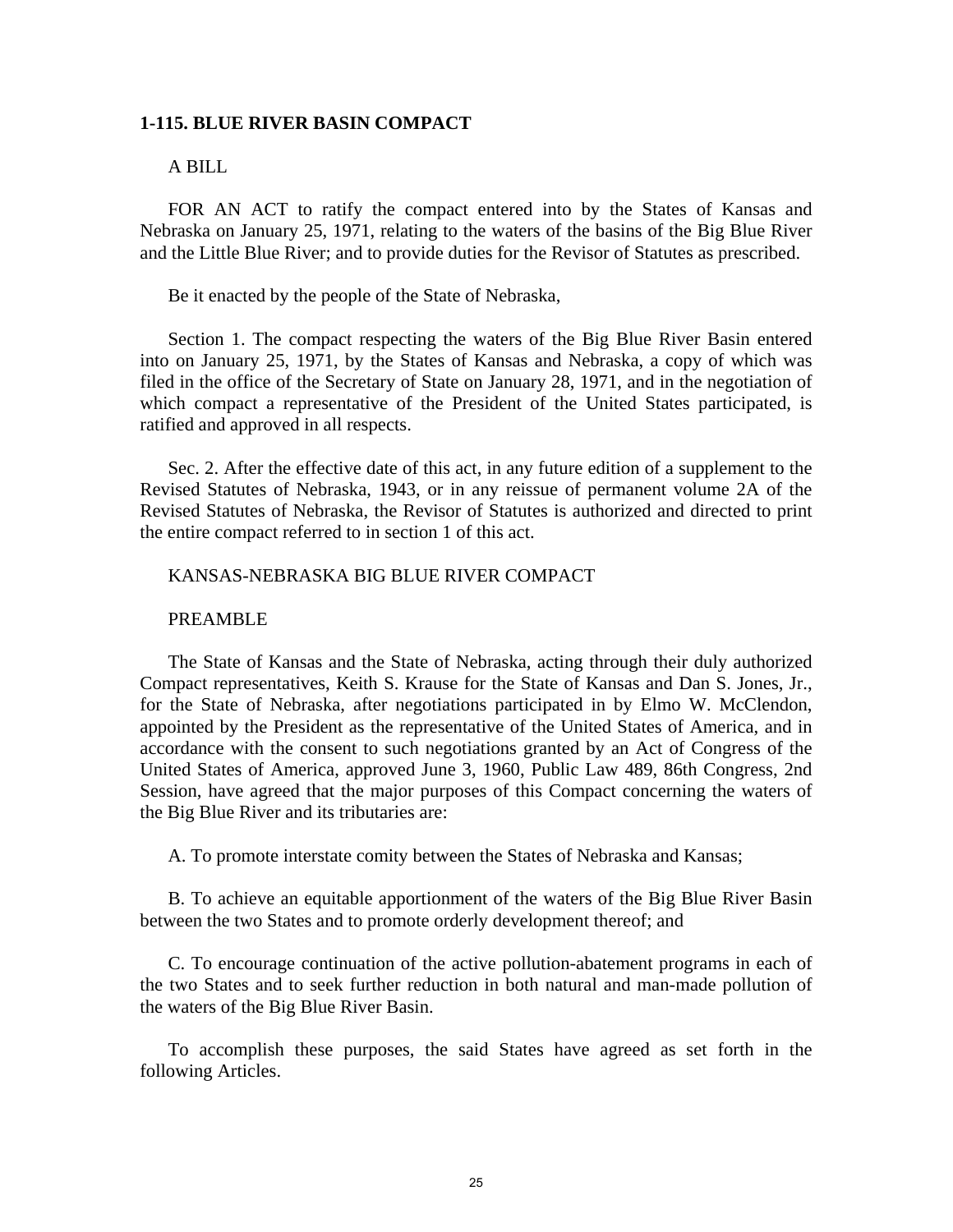Article I—DEFINITIONS

As used in this Compact:

1.1 The term "State" shall mean either State signatory hereto, and it shall be construed to include any person, entity, or agency of either State who, by reason of official responsibility or by designation of the Governor of the State, is acting as an official representative of the State;

1.2 The term "Kansas-Nebraska Big Blue River Compact Administration," or the term "Administration," means the agency created by this Compact for the administration thereof;

1.3 The term "Big Blue River Basin" means all of the drainage basin of the Big Blue and Little Blue Rivers in Nebraska and Kansas downstream to the confluence of the Big Blue River with the Kansas River near Manhattan, Kansas;

1.4 The term "Big Blue River Basin in Nebraska" means all of the drainage basin of the Big Blue River in Nebraska and is exclusive of the drainage basin of the Little Blue River in Nebraska;

1.5 The term "minimum mean daily flow" means the minimum mean flow for any one calendar day;

1.6 The term "pollution" means contamination or other undesirable alteration of any of the physical, chemical, biological, radiological, or thermal properties of the waters of the basin, or the discharge into the waters of the basin of any liquid, gaseous, or solid substances that create or are likely to result in a nuisance, or that render or are likely to render the waters into which they are discharged harmful, detrimental, or injurious to public health, safety, or welfare, or that are harmful, detrimental, or injurious to beneficial uses of the water;

1.7 The term "water project" means any physical structure of any man-made changes which affect the quantity or quality of natural water supplies or natural streamflows and which are designed to bring about greater beneficial use of the water resources of an area;

1.8 The term "natural flow" means that portion of the flow in a natural stream that consists of direct runoff from precipitation on the land surface, ground-water infiltration to the stream, return flows to the natural stream from municipal, agricultural, or other uses, and releases from storage for no designated beneficial use;

1.9 The term "inactive water appropriation" means a water right that is subject to cancellation or termination for non-use.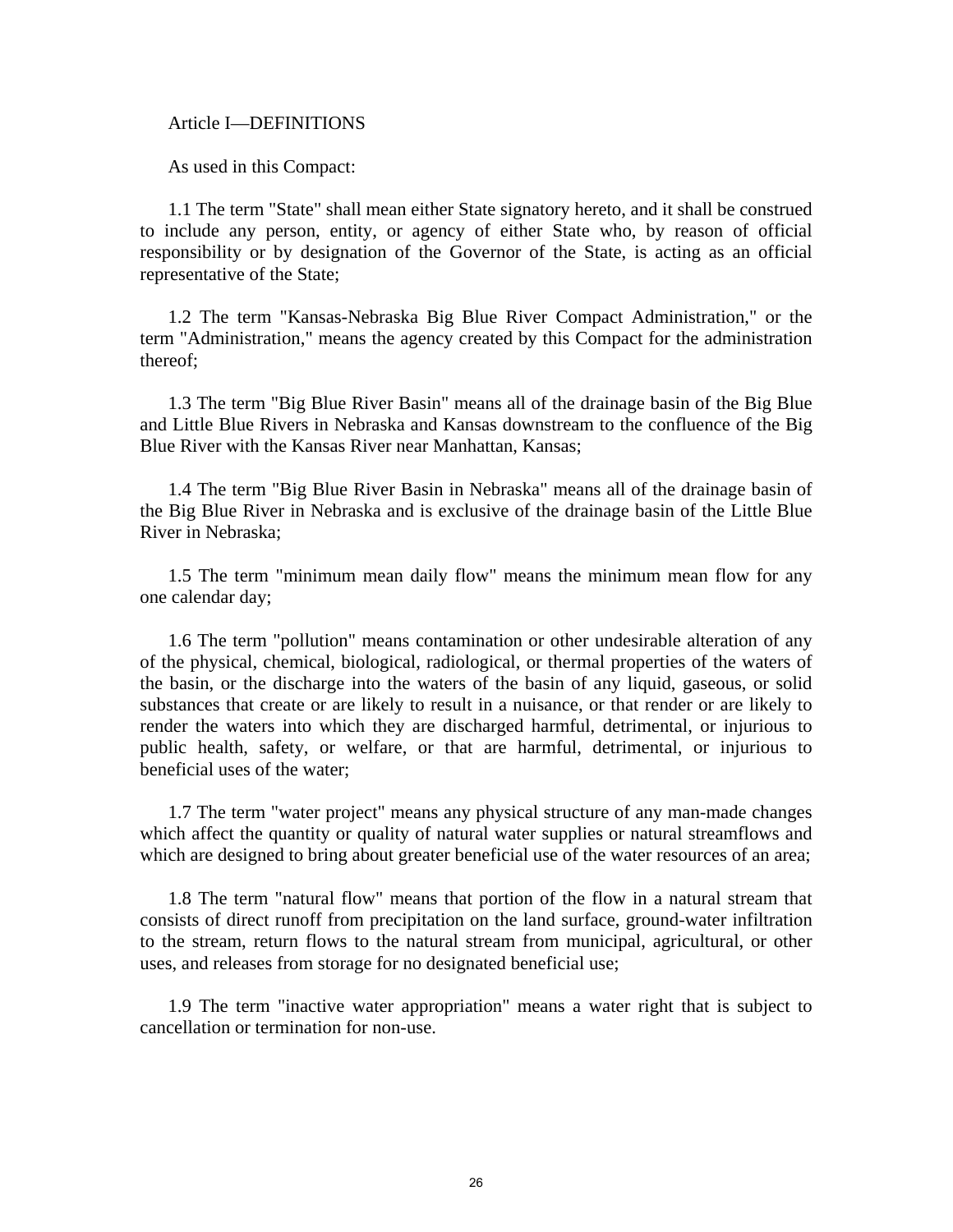#### Article II—DESCRIPTION OF THE BASIN

2.1 The Big Blue River, a tributary of the Kansas River, drains an area of 9,696 square miles in south central Nebraska and north central Kansas. About 75 percent of the Big Blue River Basin is in Nebraska, and the remainder is in Kansas. The Big Blue River and its principal tributary, the Little Blue River, join near Blue Rapids, Kansas. From there, the Big Blue River flows generally southward to join the Kansas River near Manhattan, Kansas, as shown on Exhibit A.

2.2 Much of the upper portion of the basin in Nebraska is underlain with sands and gravels that supply large quantities of water to irrigation wells. The lower portion of the basin in Nebraska and that portion of the basin in Kansas lack significant groundwater supplies except within the major stream valleys.

#### Article III—ORGANIZATION OF COMPACT ADMINISTRATION

3.1 Administration Agency. There is hereby established an interstate administrative agency, to be known as the "Kansas-Nebraska Big Blue River Compact Administration," to administer the Compact.

3.2 Administration Membership. The Administration shall be composed of one ex officio member and one advisory member from each State, plus a Federal member to be appointed by the President if he so desires. The ex officio member from each State shall be the official charged with the duty of administering the laws of his State pertaining to water rights. Said official shall designate a representative who may serve in his place at meetings of the Administration. All actions taken by the designated representative in the transaction of the business of the Administration shall be in the name of the official he represents and shall be binding on that official. The advisory member from each State may serve in any capacity within the Administration. He shall reside in the Big Blue River Basin portion of the State he represents.

The Governor of each State shall appoint the advisory member from that state for a term of 4 years. This appointment shall be made within 90 days after the effective date of this Compact.

3.3 Administration Government. The Administration shall hold its first meeting within 120 days after the effective date of this Compact, and it shall meet at least annually thereafter. The Federal member, if one be designated, shall serve as Chairman, without vote. If no Federal representative is appointed, the Administration shall select a Chairman, in addition to such officers as may be provided for in the rules and regulations, to serve at the will of the Administration. A meeting quorum shall consist of the ex officio members from both States, or their designated representatives. Each State shall have but one vote, cast by the ex officio member or his representative. All actions must be approved by both ex officio members or their representatives. Minutes of each meeting shall be kept, and they shall be available for public inspection.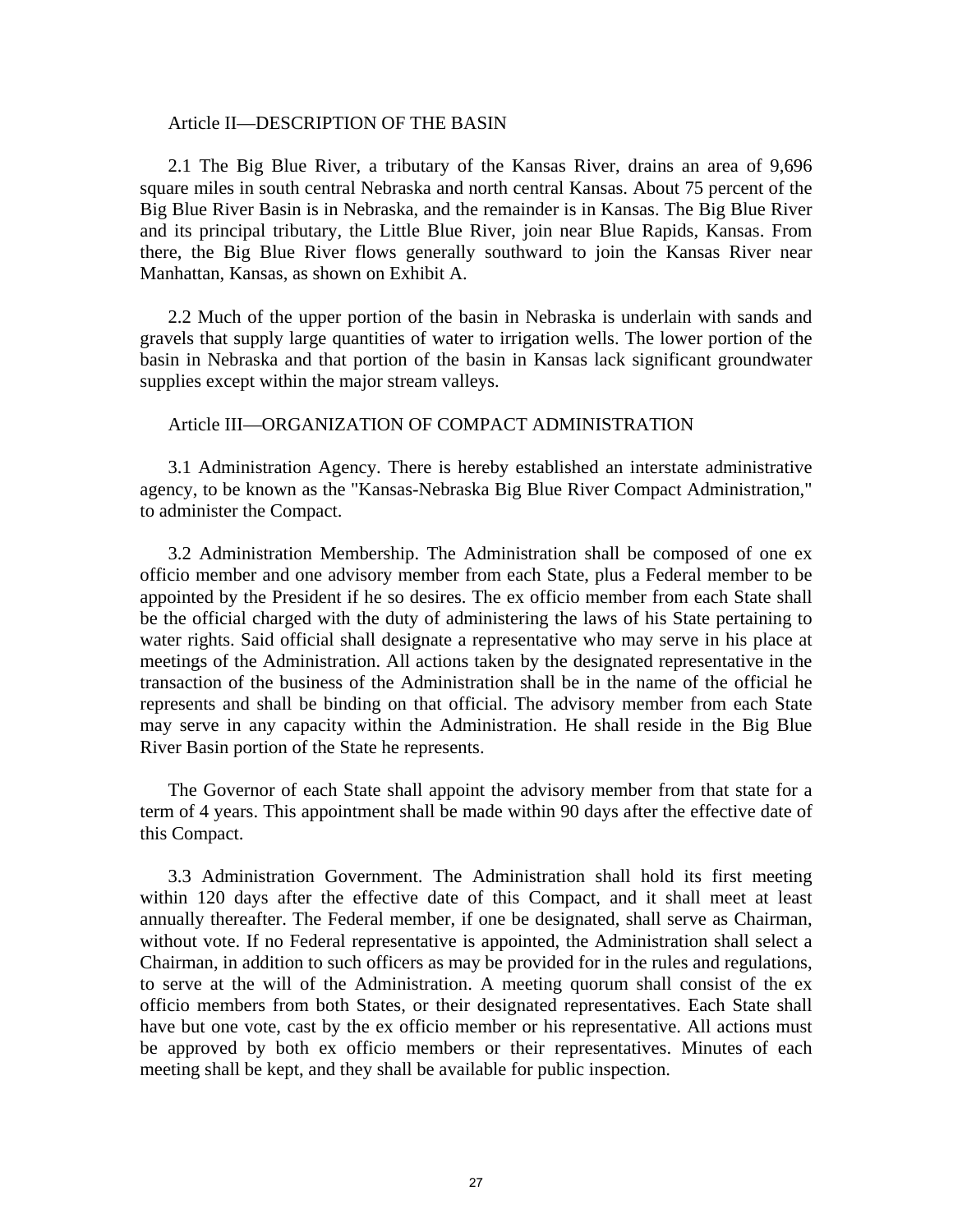3.4 Administration Powers and Duties. The Administration shall have the power to adopt rules and regulations consistent with the provisions of this Compact, to enforce such rules and regulations, and to otherwise carry out its responsibilities. It may institute action in its own name in courts of competent jurisdiction to compel compliance with the provisions of this Compact and with the rules and regulations it adopts.

The Administration is hereby authorized to employ the technical and clerical staff necessary to carry out its functions, and to maintain the office and appurtenances necessary to conduct its business. It may employ attorneys, engineers, or other consultants. It may purchase equipment and services necessary to its functions.

The Administration shall publish an annual report including a review of its activities and financial status. It may also prepare and publish such other reports and publications as it deems necessary.

In order to provide a sound basis for carrying out the apportionment provisions of this Compact, the Administration shall cause to be established such stream-gaging stations, ground-water observation wells, and other data-collection facilities as are necessary for administering this Compact; and it shall install such other equipment and collect such data therefrom, for a period of not less than 5 years, as are necessary or desirable for evaluating the effects of pumping of wells on the flows of the Big Blue and Little Blue Rivers at the Kansas-Nebraska state line. The well area to be considered is described in Article V, paragraph 5.2.

The Administration shall have authority to accept funds from local, State, and Federal sources. It may enter into cooperative agreements and contribute funds to support such data-collection and analysis programs as are necessary for administration of the Compact.

#### Article IV—RESPONSIBILITY OF EACH STATE

4.1 Expenses of Administration. Each State and Federal member of the Administration shall receive such compensation and such reimbursement for travel and subsistence as are provided by the government he represents, and he shall be paid by that government.

4.2 Budget. Each year, the Administration shall prepare a properly documented budget covering the anticipated expenditures of the Administration for the following fiscal period. Each State shall make provision in its budget for funds to pay its share of the expenses of the Administration, which shall be divided equally between the States of Kansas and Nebraska. The Administration shall establish a fund to which each State shall contribute equally and from which the expenses of the Administration shall be paid.

4.3 Records and Information. The State of Kansas and the State of Nebraska shall cooperate with the Administration and furnish to it such records, information, plans, data, and assistance as may be reasonably available; and they shall keep the Administration advised of Federal activities in connection with planning, design, construction, operation,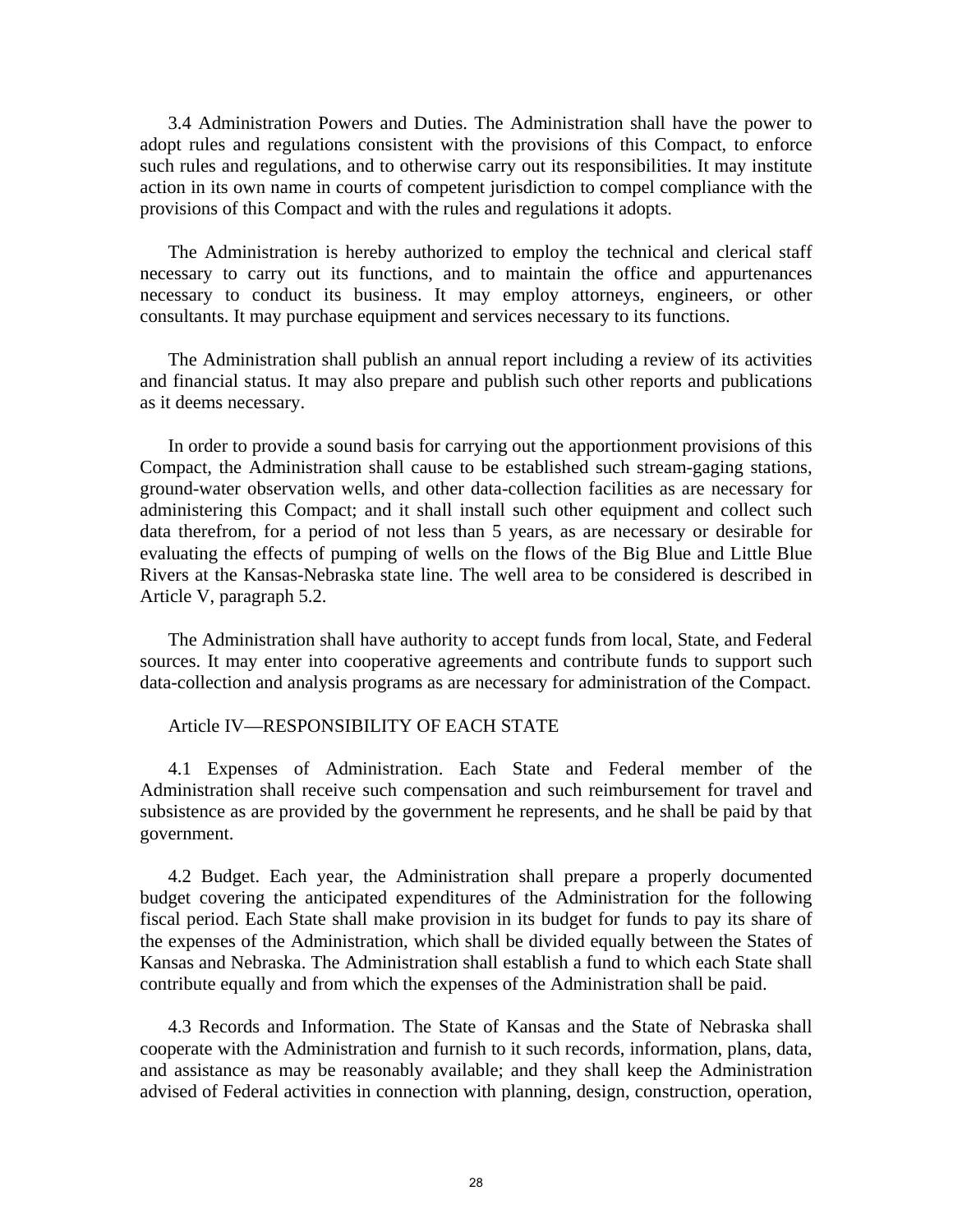and maintenance of water-resource projects in the Big Blue River Basin. Any local, public, or private agency collecting water data or planning, designing, constructing, operating, or maintaining any water project or facility in the Big Blue River Basin shall keep the Administration advised of its investigations and of any proposed changes and additions to existing projects and facilities, and it shall submit plans for new projects to the Administration for review of those project aspects affecting surface-water flowage and quality.

## Article V—APPORTIONMENT OF WATERS OF THE BIG BLUE RIVER BASIN

5.1 Principles of Apportionment. The physical and other conditions peculiar to the Big Blue River Basin constitute the basis for this apportionment, and neither of the signatory States hereby, nor the Congress of the United States by its consent hereto, concedes that this apportionment establishes any general principle with respect to any other interstate stream.

The States of Kansas and Nebraska subscribe to the principle of including storage capacity for low-flow regulation in reservoirs constructed by the U.S. Bureau of Reclamation and the U.S. Army Corps of Engineers, and to the principle of such administration as is required to assure that water released from storage for low-flow regulation shall remain available in the stream to accomplish its intended purpose.

5.2 Nebraska Apportionment. The State of Nebraska shall have free and unrestricted use of the waters of the Little Blue and Big Blue River Basins in Nebraska, such use to be in accordance with the laws of the State of Nebraska, subject to the limitations set forth below.

(a) Water appropriations of record in the Little Blue and Big Blue River Basins in Nebraska on November 1, 1968, that were then inactive, shall be cancelled by due process of laws in effect in that State.

(b) During the period, May 1-September 30, the State of Nebraska shall regulate diversions from natural flow of streams in the Little Blue and Big Blue River Basins by water appropriators junior to November 1, 1968, in order to maintain minimum mean daily flows at the state-line gaging stations (which are now located at Fairbury and Barneston, respectively, but which may be relocated at such other places as may be designated state-line gaging stations by the Administration) during each month as follows: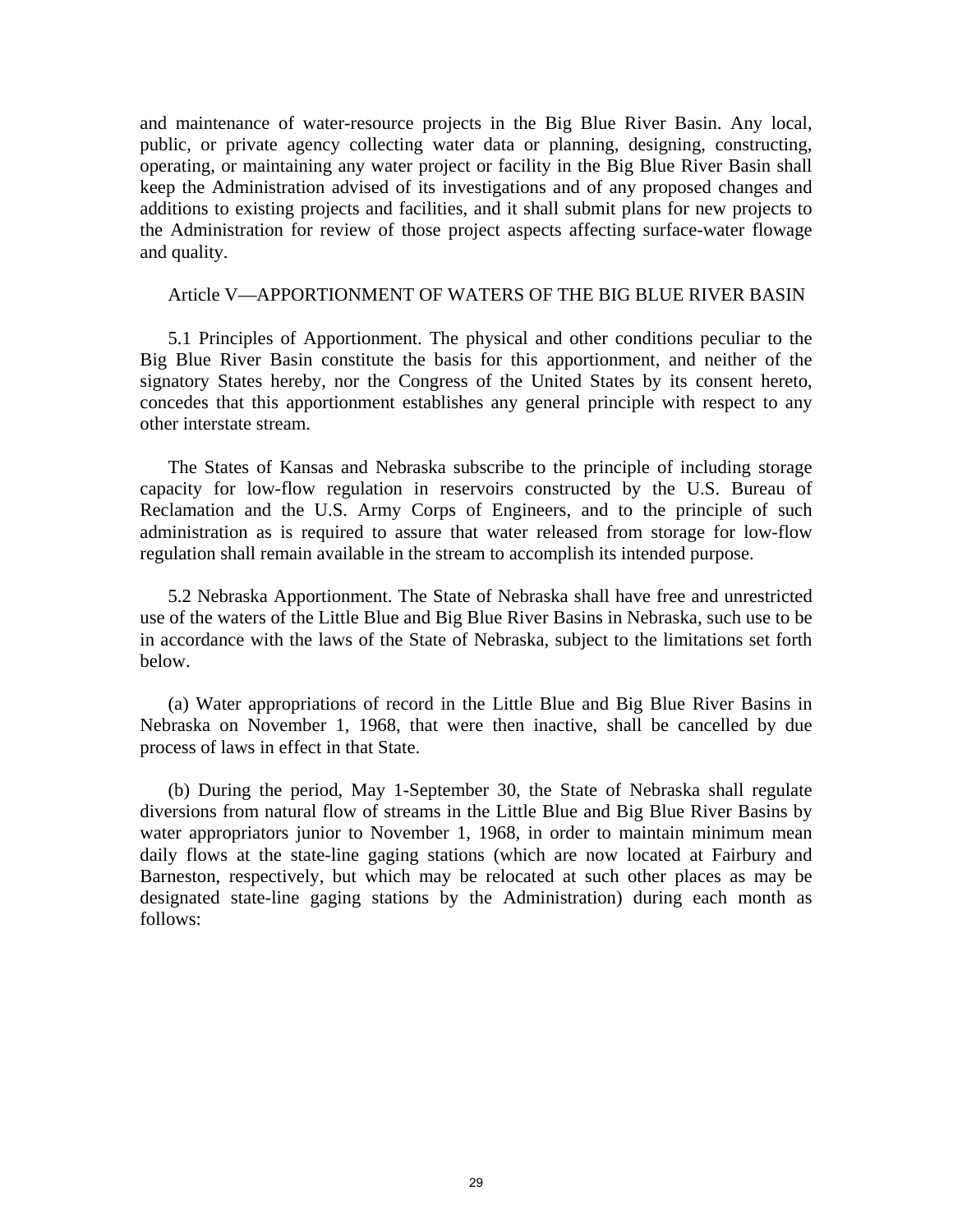| Little Blue River |                         | Big Blue River             |                    |
|-------------------|-------------------------|----------------------------|--------------------|
| May               | 45 cfs May              |                            | $ 45 \text{ cfs} $ |
| June              | $ 45 \text{ cfs} $ June |                            | $ 45 \text{ cfs} $ |
| July              | $ 75 \text{ cfs} $ July |                            | $80 \text{ cfs}$   |
| August            |                         | $80 \text{ cfs}$ August    | $90 \text{ cfs}$   |
| September         |                         | $60 \text{ cfs}$ September | $65 \text{ cfs}$   |

When such action is necessary to maintain the above schedule of flows, the State of Nebraska shall:

(1) Limit diversions by natural-flow appropriators in Nebraska in accordance with their water appropriations;

(2) Close, in reverse order of priority, natural-flow appropriations with priority dates subsequent to November 1, 1968, including rights to store water in the conservationstorage zones of reservoirs;

(3) Enjoin all persons not holding valid natural-flow appropriations from taking water during periods when the exercise of junior natural-flow appropriations is being restricted;

(4) Regulate, in the same manner that diversion of natural flows is regulated, withdrawals of water from irrigation wells installed after November 1, 1968, except equivalent wells drilled to replace wells installed before that date, in the alluvium and valley side terrace deposits within one mile from the thread of the river and between the mouth of Walnut Creek and the Kansas-Nebraska state line on the Little Blue River and between the mouth of Turkey Creek and the Kansas-Nebraska state line on the Big Blue River (as delineated on Exhibits A and B of Supplement No. 1 to the Report of the Engineering Committee) provided that, if the regulation of such wells fails to yield any measurable increases in flows at the state-line gaging stations as determined by the investigations to be undertaken under Article III, paragraph 3.4, the regulation of such wells shall be discontinued. Determination of the effect on streamflow of the pumping of such wells shall rest with the Administration.

Delivery of water under the terms of this article shall be deemed to be in compliance with its provisions when the amounts passing the state-line gaging stations are substantially equivalent to the scheduled amounts. Minor irregularities in flow shall be disregarded.

(c) The storage capacity provided in reservoirs in the Little Blue River Basin in Nebraska shall be limited to a total of 200,000 acre-feet. Similarly, the storage capacity in reservoirs in the Big Blue River Basin in Nebraska shall be limited to 500,000 acre-feet. These limitations are exclusive of storage capacity that may be found necessary for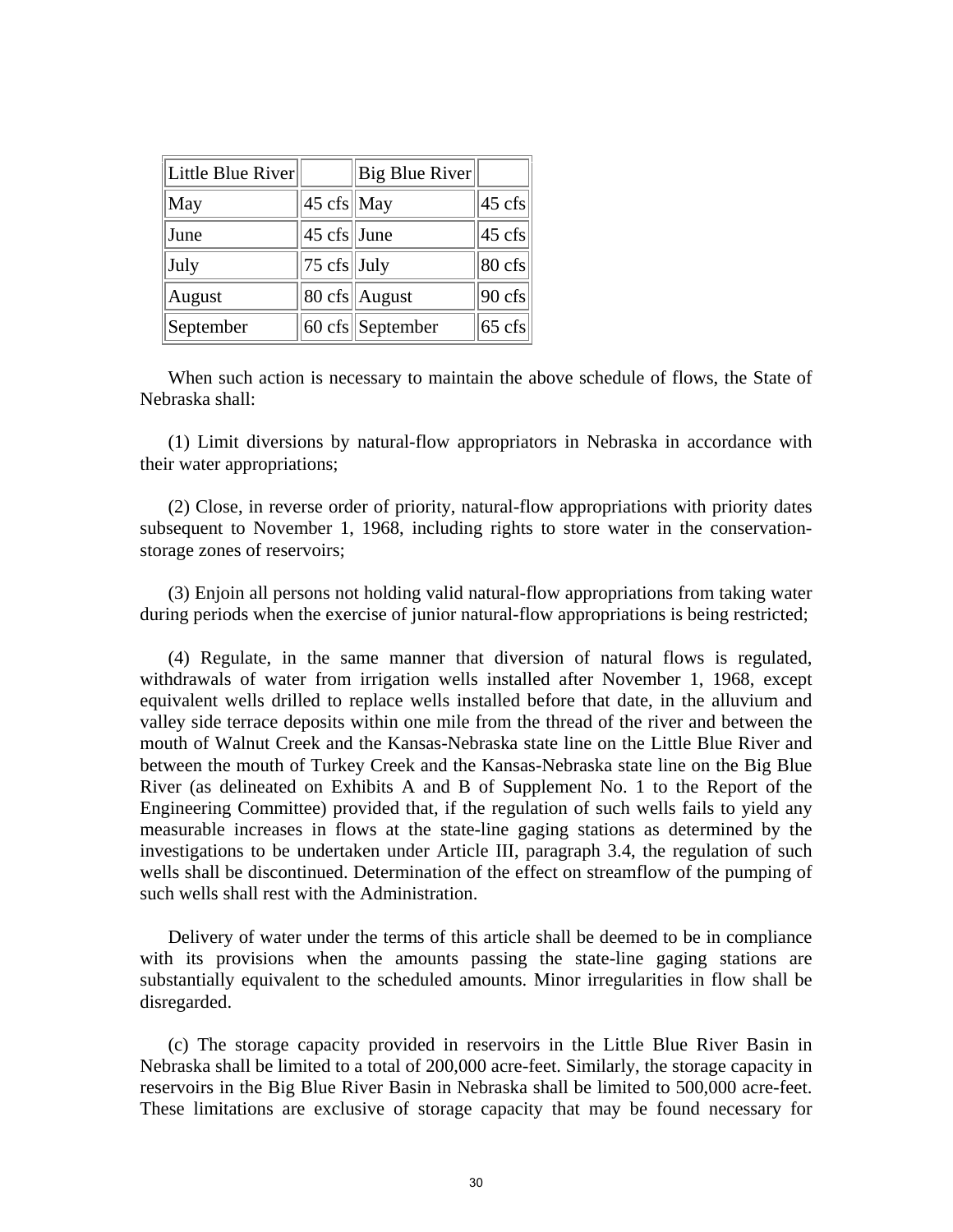regulation and use of waters imported into these basins in Nebraska; exclusive of storage capacity in small reservoir projects where the storage of water for subsequent use is less than 200 acre-feet; exclusive of storage capacity allocated to sedimentation and flood control; and exclusive of storage capacity allocated to, and from which water is released to accomplish, low-flow augmentation for improvement of water quality, for fishery, wildlife, or recreation purposes, or for meeting the flow schedules at the Kansas-Nebraska state line as set out in Article V, paragraph 5.2.

5.3 Kansas Apportionment. The State of Kansas shall have free and unrestricted use of all waters of the Big Blue River Basin flowing into Kansas from Nebraska in accordance with this Compact, and of all waters of the basin originating in Kansas, excepting such waters as may, in the future, flow from Kansas into Nebraska.

5.4 Transbasin Diversion. In the event of any importation of water into the Big Blue River Basin by either State, the State making the importation shall have exclusive use of such imported water, including identifiable return flows therefrom. Neither State shall authorize the exportation from the Big Blue River of water originating within that basin without the approval of the Administration.

#### Article VI—WATER QUALITY CONTROL

6.1 The States of Kansas and Nebraska mutually agree to the principle of individual State efforts to control natural and man-made water pollution within each State and to the continuing support of both States in active water pollution control programs.

6.2 The two States agree to cooperate, through their appropriate State agencies, in the investigation, abatement, and control of sources of alleged interstate pollution within the Big Blue River Basin whenever such sources are called to their attention by the Administration.

6.3 The two States agree to cooperate in maintaining the quality of the waters of the Big Blue River Basin at or above such water quality standards as may be adopted, now or hereafter, by the water pollution control agencies of the respective States in compliance with the provisions of the Federal Water Quality Act of 1965, and amendments thereto.

6.4 The two States agree to the principle that neither State may require the other to provide water for the purpose of water quality control as a substitute for adequate waste treatment.

#### Article VII—GENERAL PROVISIONS

7.1 Right to Store Water in Upper State. The right of the State of Kansas or of any person, corporation, local agency, or entity in Kansas to construct or participate in the future construction and use of any storage reservoir or diversion works in the Big Blue and Little Blue Basins of Nebraska for the purpose of regulating water to be used in Kansas shall never be denied; provided, that such right is subject to the laws of the State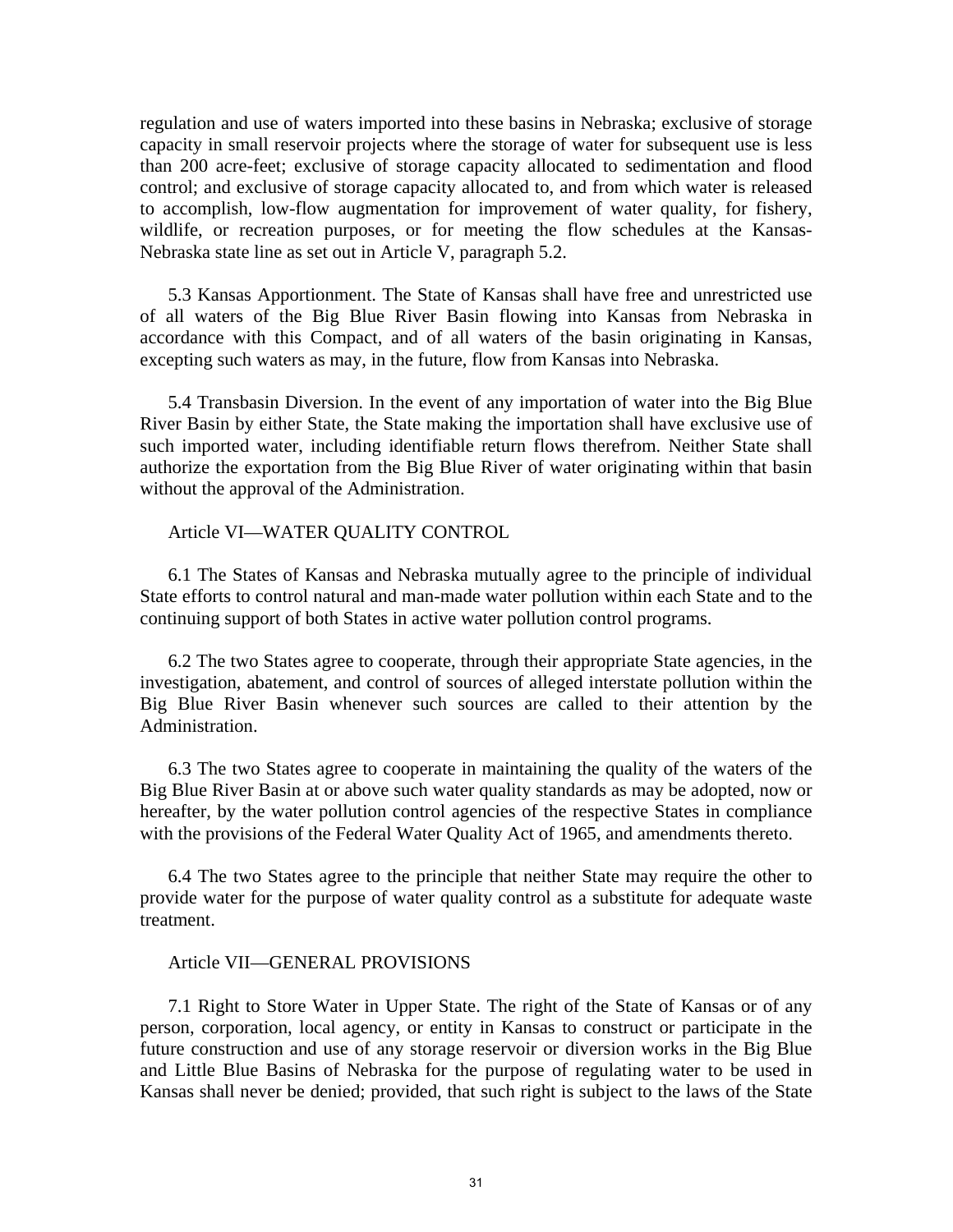of Nebraska and that any such storage for use by Kansas shall be excluded from the limitations on storage under Article V, paragraph 5.2(c).

Releases of water from storage provided by Kansas interests in the State of Nebraska shall not be counted toward meeting the minimum flow requirements at the State line under the provisions of paragraph 5.2(b).

7.2 Disclaimer. Nothing contained in this Compact shall be deemed:

1. To impair, extend, or otherwise affect any right or power of the United States, its agencies, or its instrumentalities involved herein;

2. To subject to the laws of the States of Kansas and Nebraska any property or rights of the United States that were not subject to the laws of those States prior to the date of this Compact;

3. To interfere with or impair the right or power of either signatory State to regulate within its boundaries the appropriation, use, and control of waters within that State consistent with its obligations under this Compact.

7.3 Invalidity in Part. Should a court of competent jurisdiction hold any part of this Compact to be contrary to the constitution of either signatory State or to the Constitution of the United States, all other severable provisions of this Compact shall continue in full force and effect.

7.4 Future Review. After the expiration of 5 years following the effective date of this Compact, the Administration may review any provisions hereof; and it shall meet for such review whenever a member of the Administration from either State requests such review. All provisions hereof shall remain in full force and effect until changed and amended within the intent of the Compact by unanimous action of the Administration, and until such changes in this Compact are ratified by the Legislatures of the respective States and are consented to by the Congress of the United States, in the same manner that this Compact is required to be ratified and consented to before it becomes effective.

7.5 Termination. This Compact may be terminated at any time by appropriate action of the Legislatures of both signatory States. In the event of amendment or termination of the Compact, the water-resource developments made in compliance with, and reliant upon, this Compact shall continue unimpaired.

#### Article VIII—RATIFICATION

8.1 This Compact shall become binding and obligatory when it shall have been ratified by the Legislature of each State and consented to by the Congress of the United States and when the Congressional act consenting to this Compact includes the consent of Congress to name and join the United States as a party in any litigation in the United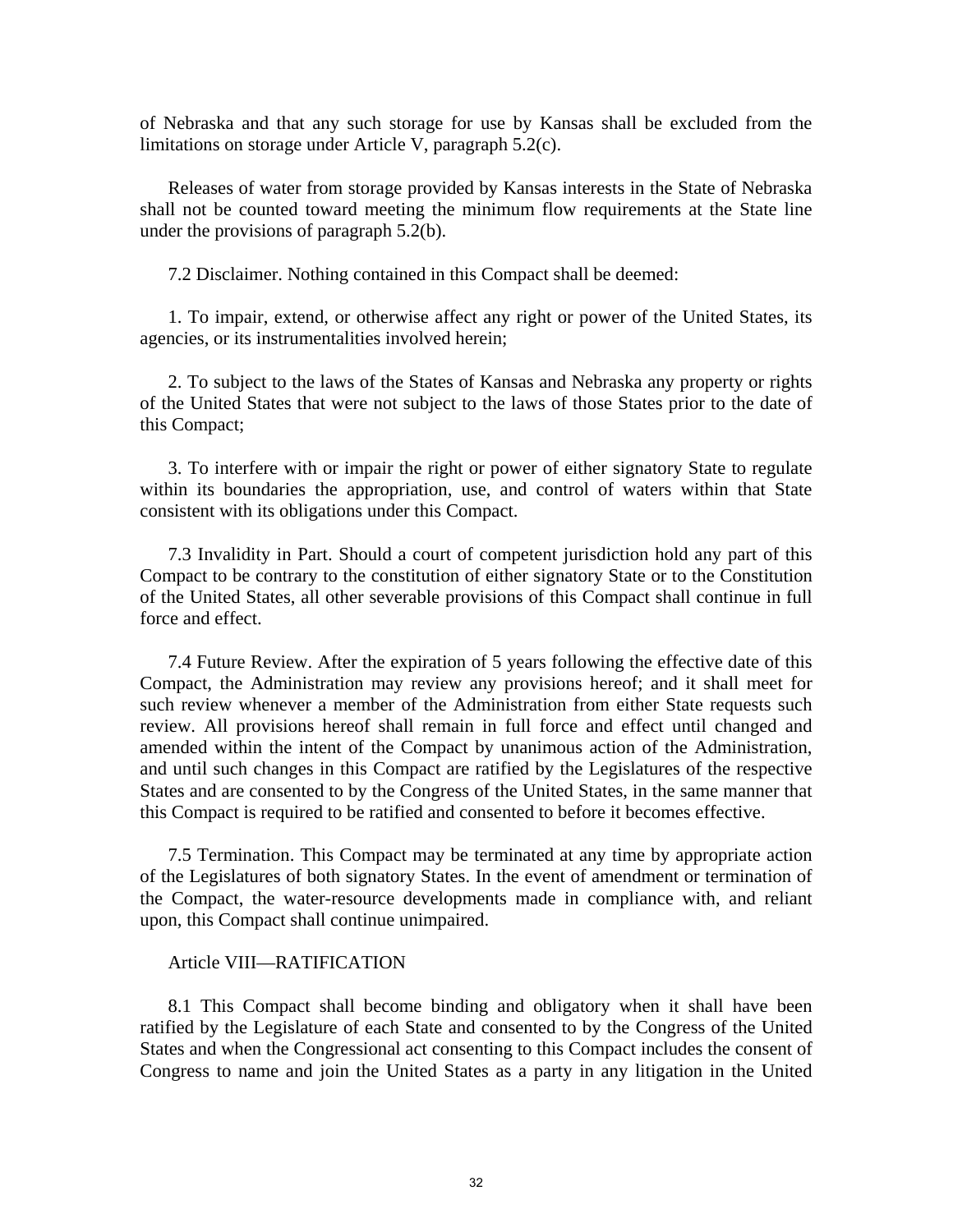States Supreme Court, if the United States is an indispensable party and if the litigation arises out of this Compact or its application, and if a signatory State is a party thereto.

8.2 Notice of ratification by the Legislature of each State shall be given by the Governor of that State to the Governor of the other State and to the President of the United States, and the President is hereby requested to give notice to the Governor of each State of the consent by the Congress of the United States.

IN WITNESS WHEREOF the authorized representatives have executed three counterparts hereof, each of which shall be and constitute an original, one of which shall be deposited with the Administrator of General Services of the United States, and one of which shall be forwarded to the Governor of each State.

Done at Lincoln, Nebraska, this 25th day of January 1971.

/S/ KEITH S. KRAUSE

Commissioner for the State of Kansas

/S/ DAN S. JONES, Jr.

Commissioner for the State of Nebraska

APPROVED:

/S/ ELMO W. McCLENDON

Representative of the United States of America

**Source:** Laws 1971, LB 609.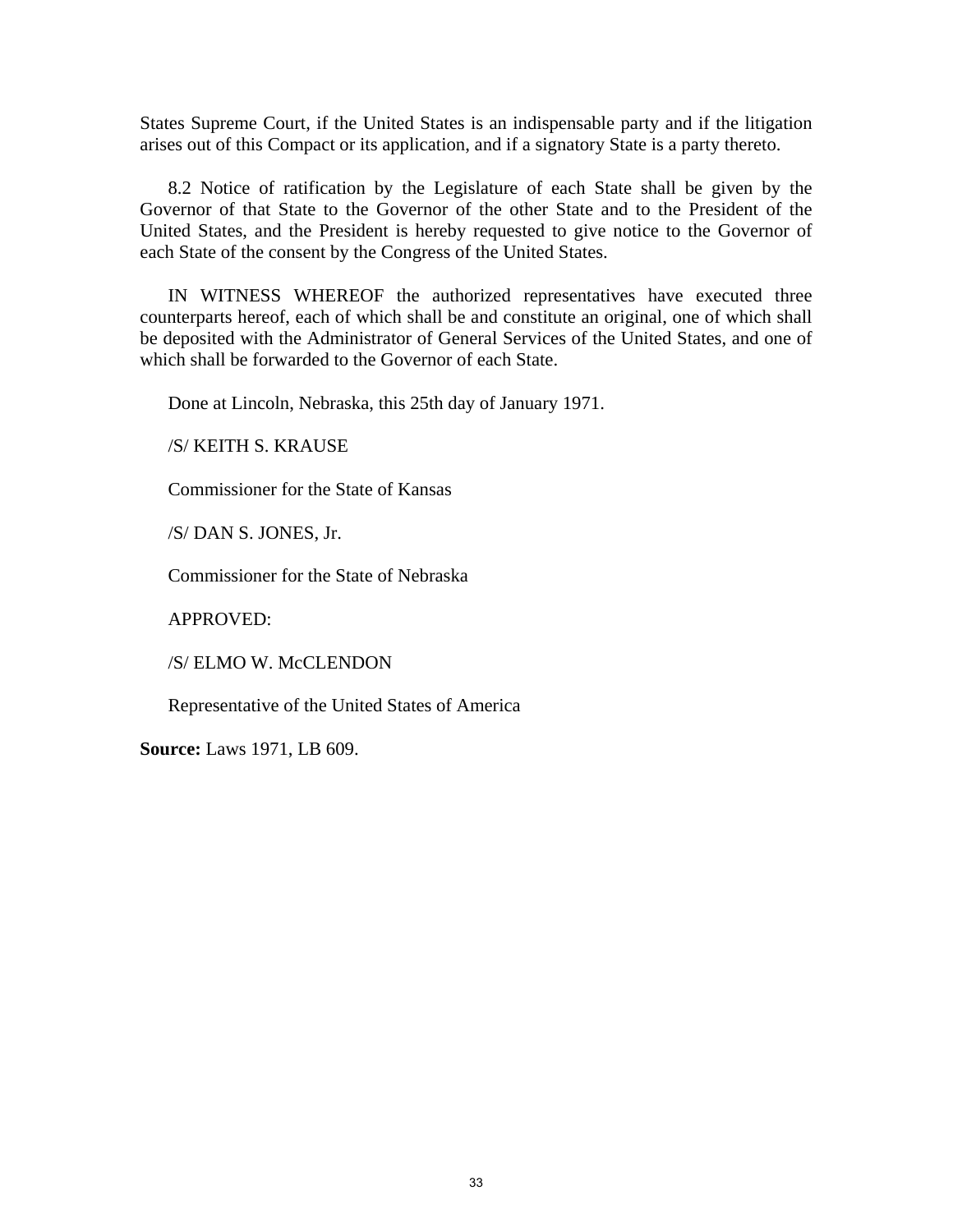## <span id="page-35-0"></span>**NORTH PLATTE DECREE**

This page intentionally left blank.

Document follows on next page.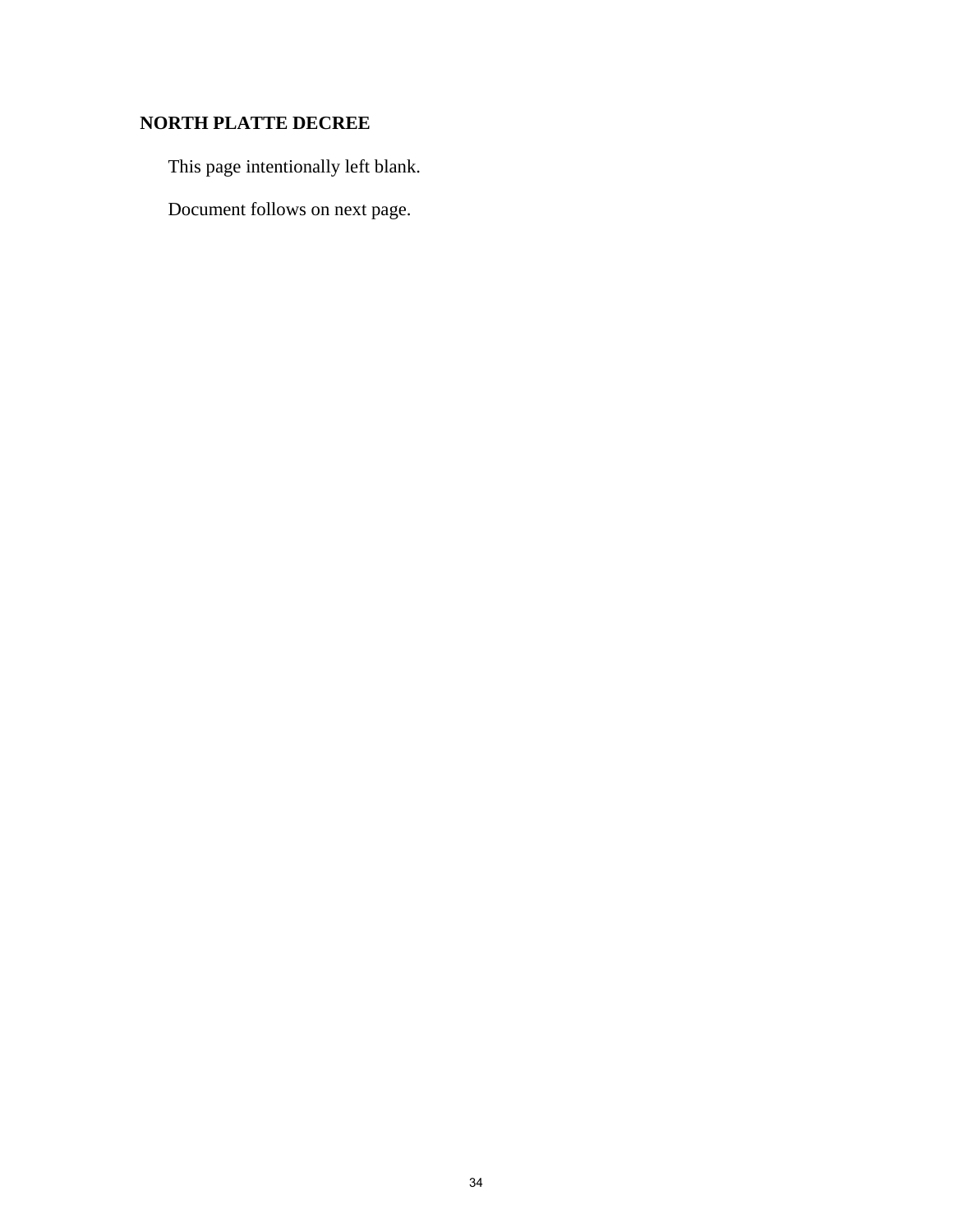#### **COURT DECISIONS**

During the October Term, 1952, the Supreme Court of the United States modified the North Platte River Decree dated October 8, 1945. Following is a copy of the original Decree, and a copy of the Order Modifying and Supplementing said original Decree:

## SUPREME COURT OF THE UNITED STATES

#### No. 6, Original.-October Term, 1945.

#### THE STATE OF NEBRASKA, Complainant, V.

THE STATE OF WYOMING, Defendant, and the State of Colorado, Impleaded Defendant, The United States of America, Intervenor.

#### IN EQUITY.

#### (October 8, 1945.)

This cause having been heretofore submitted on the report of the Special Master and the exceptions of the parties thereto, and the Court being now fully advised in the premises:

It is ordered, adjudged and decreed that:

1. The State of Colorado, its officers, attorneys, agents and employees, be and they are hereby severally enjoined

(a) From diverting or permitting the diversion of water from the North Platte River and its tributaries for the irrigation of more than a total of 135,000 acres of land in Jackson County, Colorado, during any, one irrigation season;

(b) From storing or permitting the storage of more than a total amount of 17,000 acre feet of water for irrigation purposes from the North Platte River and its tributaries in Jackson County, Colorado, between October 1 of any year and September 30 of the following year;

(c) From exporting out of the basin of the North Platte River and its tributaries in Jackson County, Colorado, to any other stream basin or basins more than 60,000 acre feet of water in any period of ten consecutive years reckoned in continuing progressive series beginning with October 1, 1945.

II. Exclusive of the Kendrick Project and Seminoe Heservoir the State of Wyoming, its officers, attorneys, agents and employees, be and they are hereby severally enjoined

(a) From diverting or permitting the diversion of water from the North Platte River above the Guernsey Reservoir and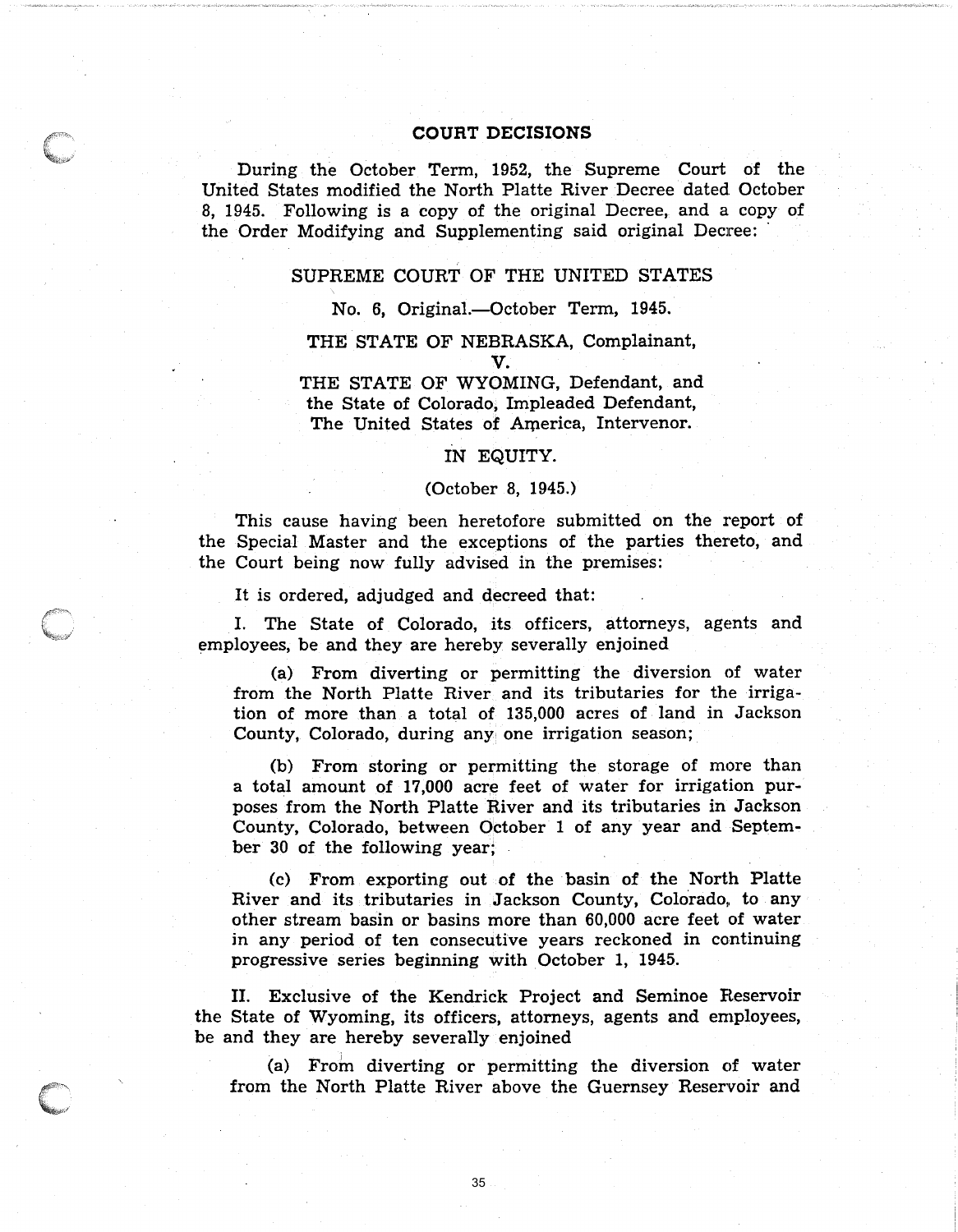from the tributaries entering the North Platte River above the Pathfinder Dam for the irrigation of more than a total of 168,000 acres of land in Wyoming during anyone irrigation season.

(b) From storing or permitting the storage of more than a total amount of 18,000 acre feet of water for irrigation purposes from the North Platte River and its tributaries above the Pathfinder Reservoir between October 1 of any year and September 30 of the following. year.

III. The State of Wyoming, its officers, attorneys, agents and employees, be and. they are hereby severally enjoined from storing or permitting the storage of water in Pathfinder, Guernsey, Seminoe and Alcova Reservoirs otherwise than in accordance with the relative storage rights, as among themselves, of such reservoirs, which are hereby defined and fixed as follows:

First, Pathfinder Reservoir; Second, Guernsey Reservoir; Third, Seminoe Reservoir; and Fourth, Alcova Reservoir;

Provided, however, that water may be impounded in or released from Seminoe Reservoir, contrary to the foregoing rule of priority operation for use in the generation of electric power when and only when such storage or release will not materially interfere with the administration of water for irrigation purposes according to the priority decreed for the French Canal and the State Line Canals.

IV. The State of Wyoming, its officers, attorneys, agents and employees be and they are hereby severally enjoined from storing or permitting the storage of water in Pathfinder, Guernsey, Seminoe or Alcova Reservoirs, and from the diversion of natural flow water through the Casper Canal for the Kendrick Project between and including May. 1 and September 30 of each year otherwise than in accordance with the rule of priority in relation to the appropriations of the Nebraska lands supplied by the French Canal and by the State Line Canals, which said Nebraska appropriations are hereby adjudged to be senior to said four reservoirs and said Casper Canal, and which said Nebraska appropriations are hereby identified and defined, and their diversion limitations in second feet and seasonal limitations in acre feet fixed as follows:

|       |       | Limitation<br>in | Seasonal<br>Limitation in |
|-------|-------|------------------|---------------------------|
| Lands | Canal | Sec. Feet        | <b>Acre Feet</b>          |
|       |       | 15               | 2.227                     |
|       |       | 195              | 35.000                    |
|       |       | 193              | 36,000                    |
|       |       | 748              | 183.050                   |
|       |       | 14               | 3.000                     |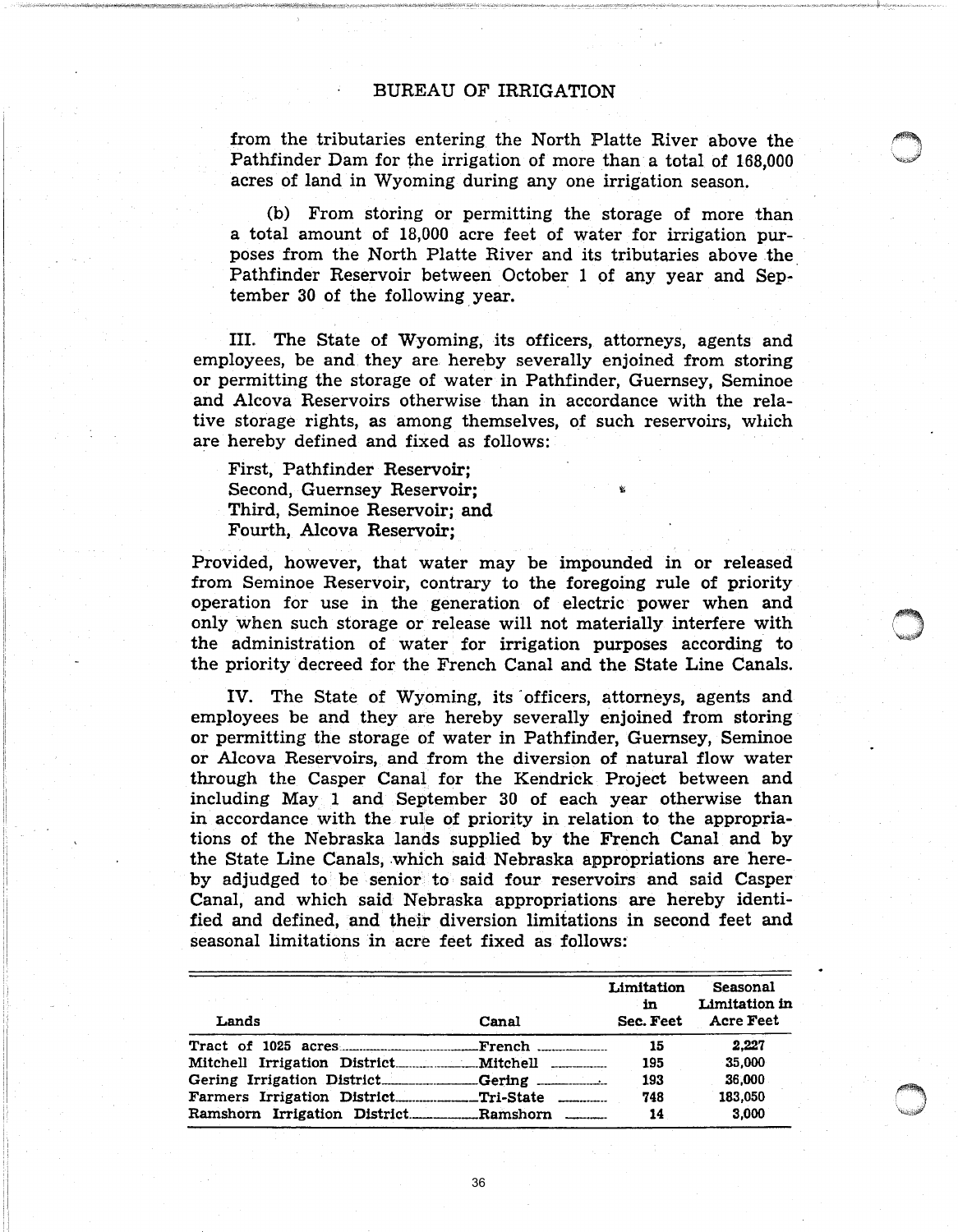### REPORT OF THE STATE ENGINEER

V. The natural flow in the Guernsey Dam to Tri-State Dam section between and including May 1 and September 30 of each year, including the contribution of Spring Creek, be and the same hereby is apportioned between Wyoming and Nebraska on the basis of twenty-five per cent to Wyoming and seventy-five per cent to Nebraska, with the right granted Nebraska to designate from time to time the portion of its share which shall be delivered into the Interstate, Fort Laramie, French and Mitchell Canals for use on the Nebraska lands served by these canals. The State of Nebraska, its officers, attorneys, agents and employees, and the State of Wyoming, its officers, attorneys, agents and employees, are hereby enjoined and restrained from diversion or use contrary to this apportionment, provided that in the apportionment of water in this section the flow for each day, until ascertainable, shall be assumed to be the same as that of the preceding day, as shown by the measurements and computations for that day, and provided further, that unless and until Nebraska, Wyoming and the United States agree upon a modification thereof, or upon another formula reservoir evaporation and transportation losses in the segregation of natural flow and storage shall be computed in accordance with the following formula taken from United States'Exhibit 204A:

#### Reservoir Evaporation Losses.

#### Seminoe, Pathfinder and Alcova Reservoirs.

Evaporation will be computed daily based upon evaporation from Weather Bureau Standard 4 foot diameter Class "A" pan located at Pathfinder reservoir. Daily evaporation will be multiplied by area of water surface of reservoir in acres and by co-efficient of 70% to reduce pan record to open water surface.

#### Guernsey Reservoir.

Compute same as above except use pan evaporation at Whalen Dam.

#### River Carriage Losses.

River carriage losses will be computed upon basis of area of river water surface as determined by aerial surveys made in 1939 and previous years and upon average monthly evaporation at Pathfinder reservoir for the period 1921 to 1939, inclusive, using a co-efficient of  $70\%$  to reduce pan records to open water surface.

Daily evaporation losses in second-feet for various sections of the river are shown in the following table:

|                         | Area  | Daily Loss--Second Feet |    |    |                    |       |
|-------------------------|-------|-------------------------|----|----|--------------------|-------|
| River Section           | Acres |                         |    |    | May June July Aug. | Sept. |
|                         | 8.360 | 53                      | 76 | 87 | 76                 | 56    |
| Guernsey Res. to Whalen | 560   |                         |    |    |                    |       |
|                         | 2.430 | 16                      | 22 | 25 | 22                 | 16    |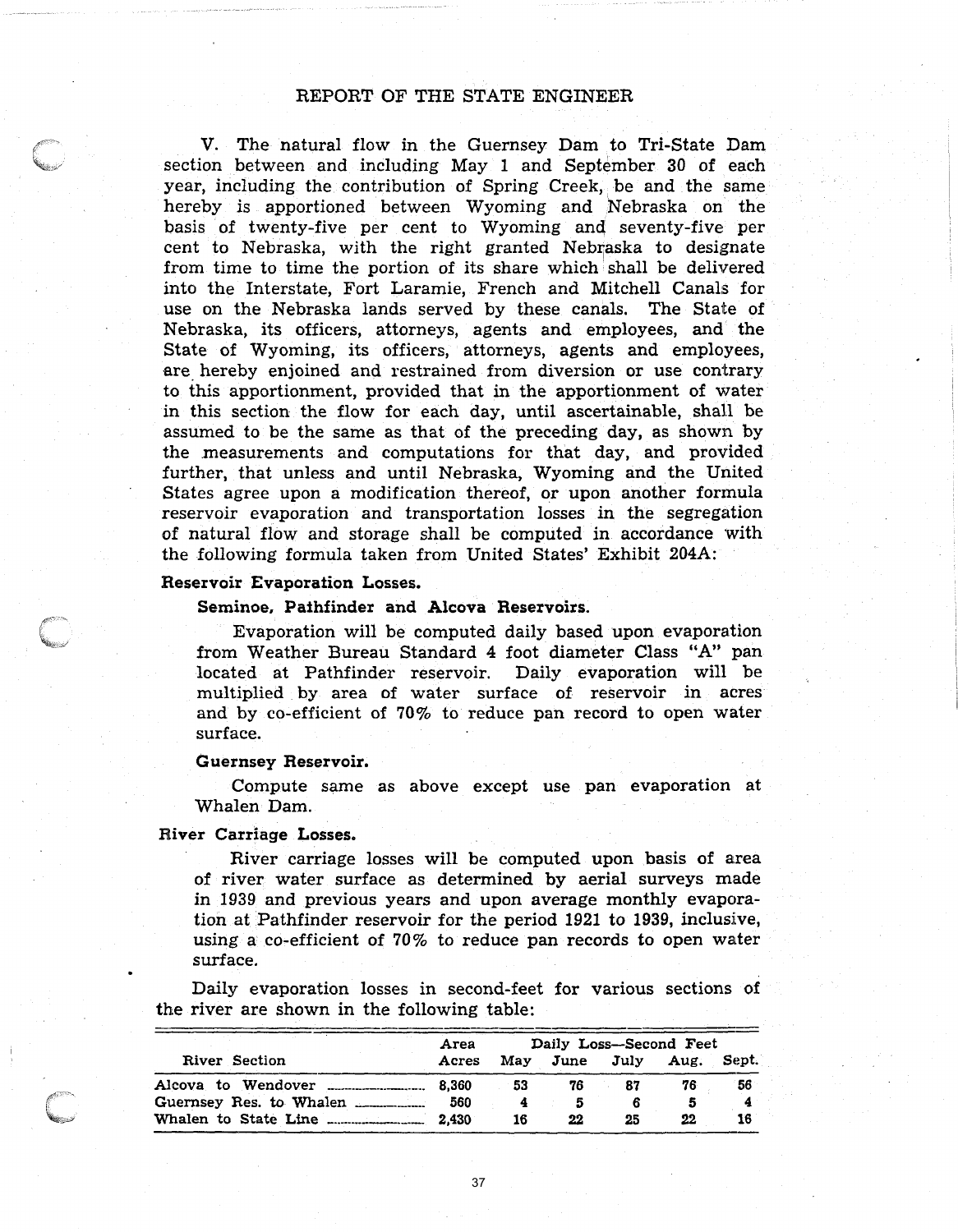Above table is based upon mean evaporation at Pathfinder as follows: May .561 ft.; June .767 ft.; July .910 ft.; Aug..799 ft.; Sept. .568 ft. Co-efficient of 70% to reduce pan record to open water surface.

Above table does not contain computed loss for section of river from Pathfinder dam to head of Alcova reservoir (area 170 acres) because this area is less than submerged area of original river bed in Alcova reservoir and is, therefore, considered as off-set.

Likewise the area between Seminoe dam and head of Pathfinder reservoir is less than area of original river bed through Path- .finder reservoir-considered as off-set. Evaporation losses will be divided between natural flow and storage water flowing in any section of river channel upon a proportional basis. This proportion will ordinarily be determined at the upper end of the section except under conditions of intervening accruals or diversions that materially change the ratio of storage to natural flow at the lower end of the section. In such event the average proportion for the section will be determined by using the mean ratio for the two ends of the section.

In the determination of transportation losses for the various sections of the stream, such time intervals for the passage of water from point to point shall be used as may be agreed upon by Nebraska, Wyoming and the United States, or in the absence of such agreement, as may be decided upon from day to day by the manager of the government reservoirs, with such adjustments to be made by said manager from time to time as may be necessary to make as accurate a segregation as is possible.

VI. This decree is intended to and does deal with and apportion only the natural flow of the North Platte River. Storage water shall not be affected by this decree and the owners of rights therein shall be permitted to distribute the same in accordance with any lawful contracts which they may have entered into or may in the future enter into, without interference because of this decree.

VII. Such additional gauging stations and measuring devices at or near the Wyoming-Nebraska state line, if any, as may be necessary for making any apportionment herein decreed, shall be constructed and maintained at the joint and equal expense of Wyoming and Nebraska to the extent that the costs thereof are not paid by others.

VIII. The State of Wyoming, its officers, attorneys, agents and employees be and they are hereby severally enjoined from diverting or permitting the diversion of water from the North Platte River or its tributaries at or above Alcova Reservoir in lieu of or in exchange for return flow water from the Kendrick Project reaching the North Platte River below Alcova Reservoir.

38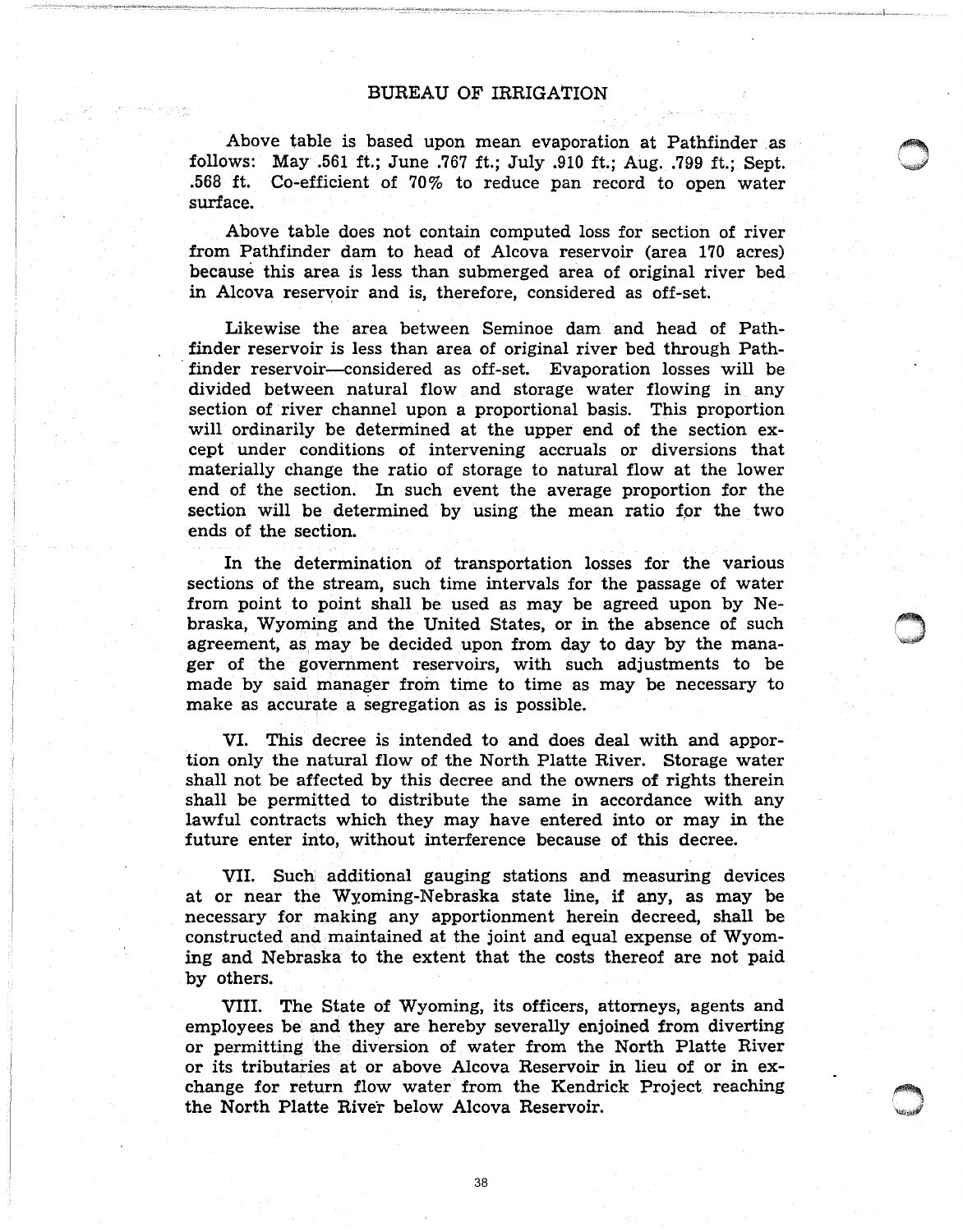## REPORT OF THE STATE ENGINEER

IX. The State of Wyoming and the State of Colorado be and they hereby are each required to prepare and maintain complete and accurate records of the total area of land irrigated and the storage and exportation of the water of the North Platte River and its tributaries within those portions of their respective jurisdictions covered by the provisions of paragraphs I and II hereof, and such records shall be available for inspection at all reasonable times; provided, however, that such records shall not be required in reference to the water uses permitted by paragraph X hereof.

X. This decree shall not affect or restrict the use or diversion of water from the North Platte River and its tributaries in Colorado or Wyoming for ordinary and usual domestic, municipal and stock watering purposes and consumption.

#### XI. For the purposes of this decree:

(a) "Season" or "seasonal" refers to the irrigation season, May 1 to September 3D, inclusive;

(b) The term "storage water" as applied to releases from reservoirs owned and operated by the United States is defined as any water which is released from reservoirs for use on lands under canals having storage contracts in addition to the water which is discharged through those reservoirs to meet natural flow uses permitted by this decree;

(c) "Natural flow water" shall be taken as referring to all water in the stream except storage water;

(d) Return flows of Kendrick Project shall be deemed to be "natural flow water" when they have reached the North Platte River, and subject to the same diversion and use as any other natural flow in the stream.

#### XII. This decree shall not affect:

(a) The relative rights of water users within any one of the States who are parties to this suit except as may be otherwise specifically provided herein;

(b) Such claims as the United States has to storage water under Wyoming law; nor will the decree in any way interfere with the ownership and operation by the United States of the various federal storage and power plants, works and facilities.

(c) The use or. disposition of any additional supply or supplies of water which in the future may be imported into the basin of the North Platte River from the water shed of an entirely separate stream, and which presently do not enter said basin, or the return flow from any such supply or supplies.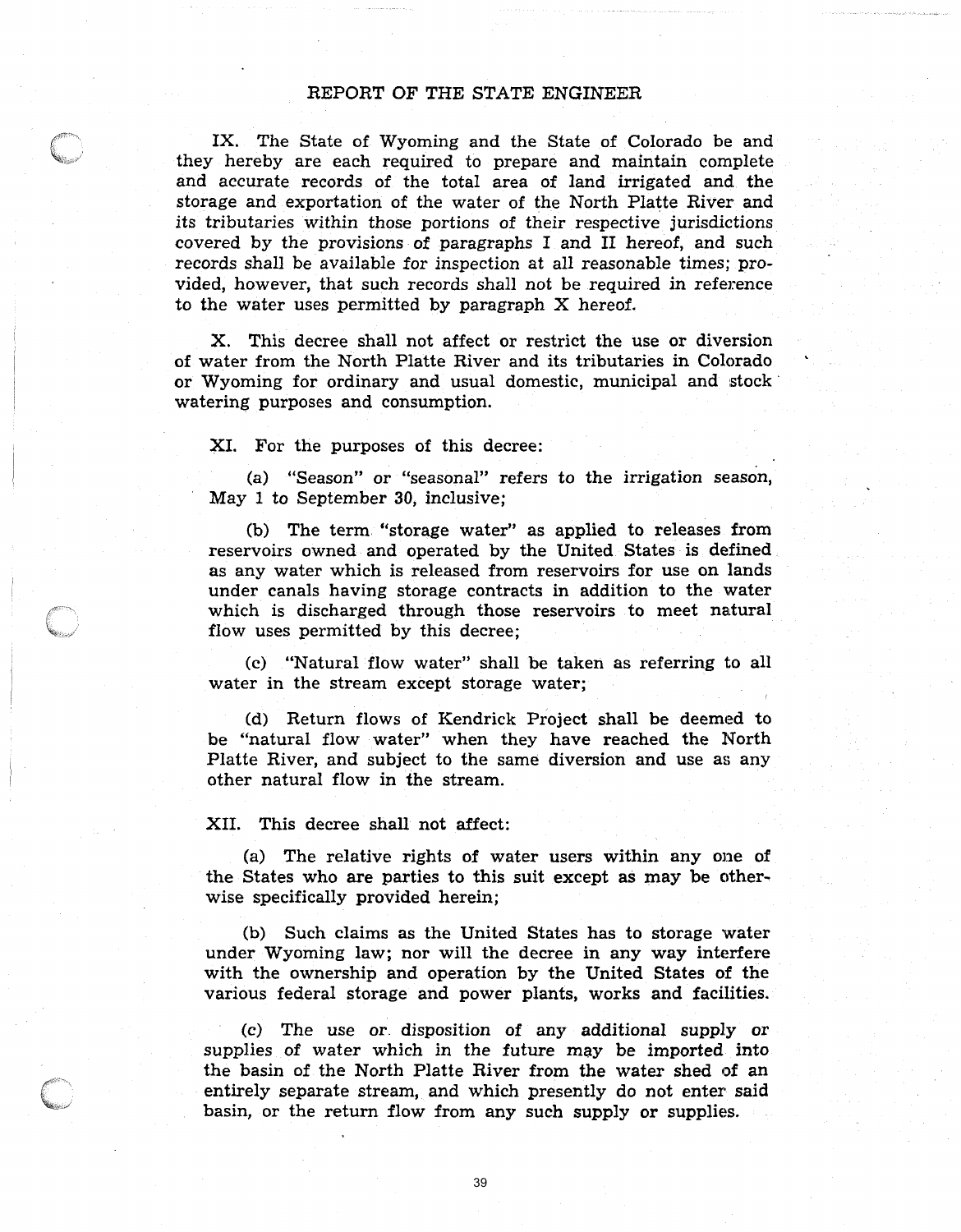#### BUREAU OF IRRIGATION

(d) The apportionment heretofore made by this Court between the States of Wyoming and Colorado of the waters of the Laramie River, a tributary of the North Platte River;

(e) The apportionment made by the compact between the States of Nebraska and Colorado, apportioning the water of the South Platte River.

XIII. Any of the parties may apply at the foot of this decree for its amendment or for further relief. The Court retains jurisdiction of this suit for the purpose of any order, direction, or modification of the decree, or any supplementary decree, that may at any time be deemed proper in relation to the subject matter in controversy. Matters with reference to which further relief may hereafter be sought shall include, but shall not be limited to, the following:

(a) The question of the applicability and effect of the Act of August 9, 1937, 50 Stat. 564, 595-596, upon· the rights of Colorado and its water users when and if water hereafter is available for storage and use in connection with the Kendrick Project in Wyoming.

(b) The question of the effect upon the rights of upstream areas of the construction or threatened construction in downstream areas of any project not now existing or recognized in this decree;

(c) The question of the effect of the construction or threatened construction of storage capacity not now existing on tributaries entering the North Platte River between Pathfinder Reservoir and Guernsey Reservoir;

(d) The question of the right to divert at' or above the headgate of the Casper Canal any water in lieu of, or in exchange for, any water developed by artificial drainage to the river of sump areas on the Kendrick Project;

(e) Any ·question relating to the joint operation of Pathfinder, Guernsey, Seminoe and Alcova Reservoirs whenever changed conditions make such joint operation possible.

(f) Any change in conditions making modification of the decree or the granting of further relief necessary or appropriate.

XIV. The costs in this cause shall be apportioned and paid as follows: the State of Colorado one-fifth; the State of Wyoming two-fifths; and the State of Nebraska two-fifths. Payment of the fees and expenses of the Special Master has been provided by a previous order of this Court.

XV. The clerk of this Court shall transmit to the chief magistrates of the States of Colorado, Wyoming, and Nebraska, copies of this decree duly authenticated under the seal of this court.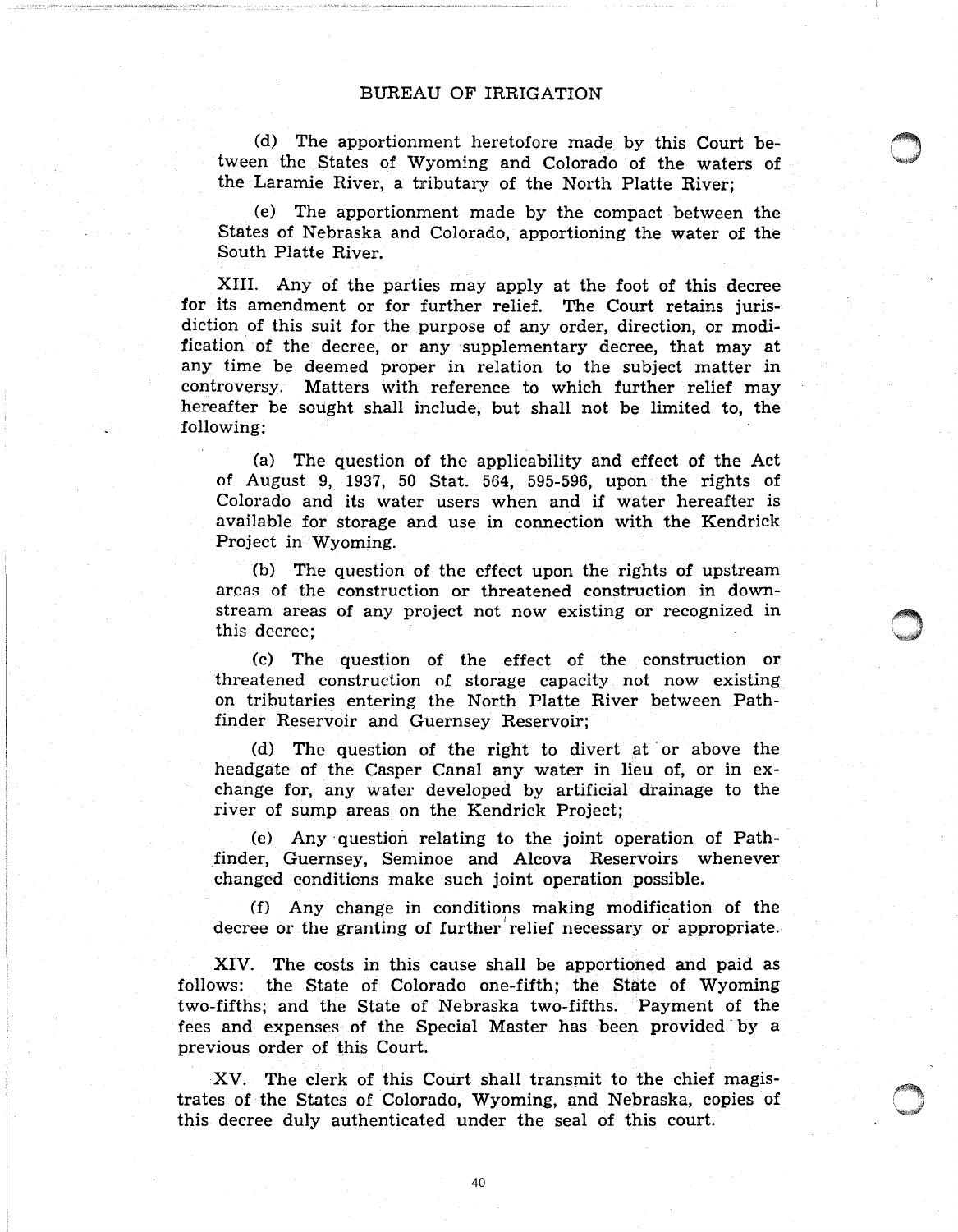## REPORT OF THE STATE ENGINEER

#### IN THE SUPREME COURT OF THE UNITED STATES

#### OCTOBER TERM, 1952

#### No. 5 Original

#### THE STATE OF NEBRASKA, Complainant,

#### V.

#### THE STATE OF WYOMING, Defendant,

#### and

## THE STATE OF COLORADO, Impleaded Defendant, THE UNITED STATES OF AMERICA, Intervener. ORDER MODIFYING AND SUPPLEMENTING DECREE OF OCTOBER 8, 1945.

The parties to this cause having filed a stipulation, dated Janu- . ary 14, 1953, and a joint motion for. approval of the stipulation and to modify and supplement the decree entered on October 8, 1945 (325 U. S. 665) and the Court being fully advised:

The stipulation dated January 14, 1953, is approved; and

IT IS Ordered that the decree of October 8, 1945, is hereby modified and supplemented as follows:

1. In paragraph I (a) of the decree the figure "145,000" is substituted for the figure "135,000."

2. Paragraph XIII is amended by striking the first sentence and substituting for it the following:

Any of the parties may apply at the foot of this decree for its amendment or for. further relief, except that for a period of five years from and after [the date of the entry of this order to be inserted by the Court] the State of Colorado shall not institute any proceedings for the amendment of the decree or for further relief. In the event that within said period of five years any other party applies for an amendment of the decree or for further relief, then the State of Colorado may assert any and all rights, claims or defenses available to it under the decree as amended.

3. Two new paragraphs, as follows, are added to the decree:

XVI. Whatever claims or defenses the parties or any of them may have in respect to the application, interpretation or construction of the Act of August 9, 1937 (50 Stat. 564-595) shall be determined without prejudice to any party arising because of any development of the Kendrick Project occurring subsequent to October 1, 1951.

XVII. When Glendo Dam and Reservoir are constructed, the following provisions shall be effective: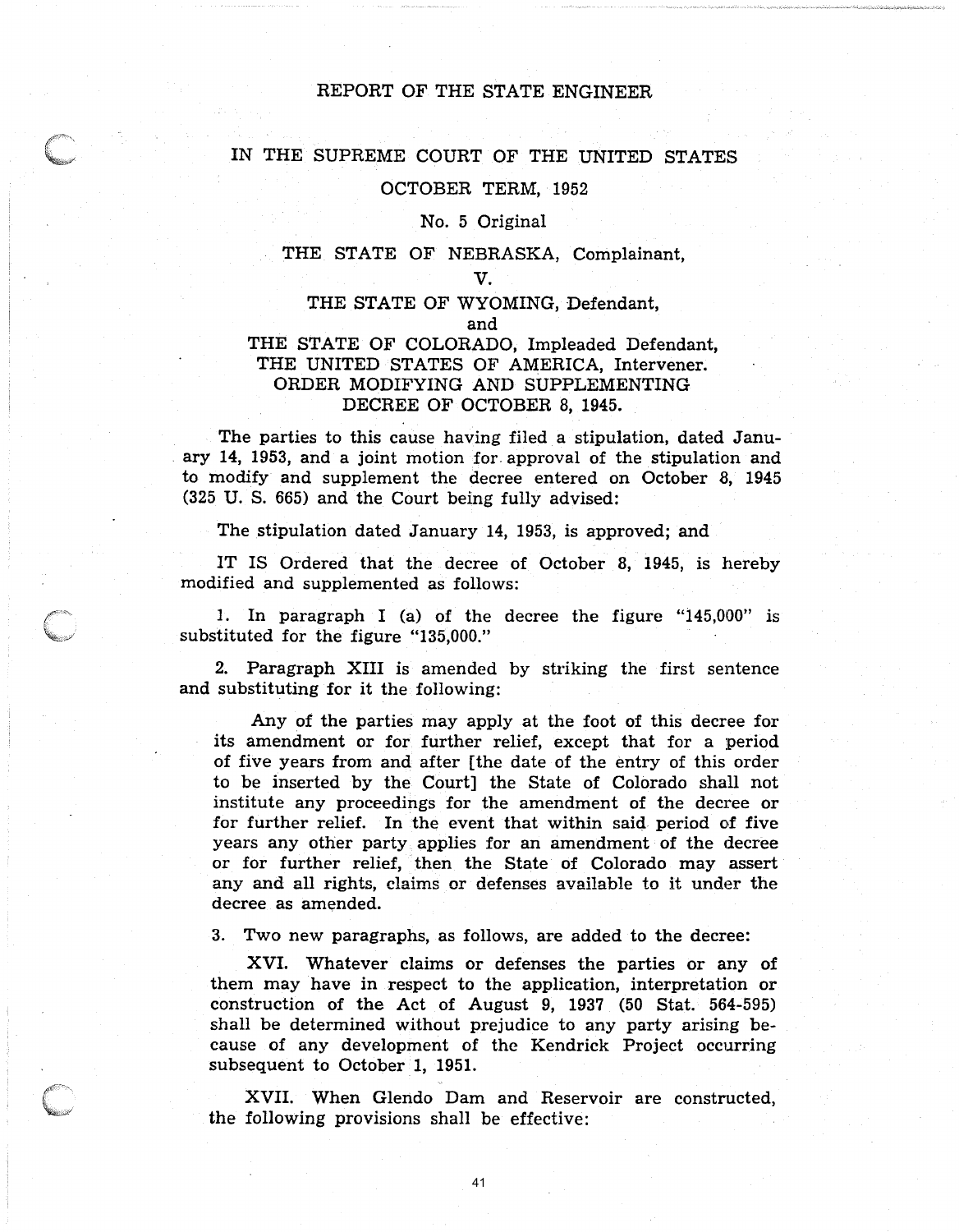## BUREAU OF IRRIGATION

(a) The construction and operation of the Glendo Project shall not impose any demand on areas at or above Seminoe Reservoir which will prejudice any rights that the State of Colorado or Wyoming might have to secure a modification of the decree permitting an expansion of water uses in the natural basin of the North Platte River in Colorado· or above Seminoe Reservoir in Wyoming.

(b) The construction and operation of Glendo Reservoir shall not affect the regimen of the natural flow of the North Platte River above Pathfinder Dam. The regimen of the natural flow of the North Platte River below Pathfinder Dam shall not be changed, except that not more than 40,000 acre feet of the natural flow of the North Platte River and its tributaries which cannot be stored in upstream reservoirs under the provisions of this decree may be stored in the Glendo Reservoir during any water year, in addition to evaporation losses on such storage, and, further, the amount of such storage water that may be held in storage at any one time, including carryover storage, shall never exceed 100,000 acre feet. Such storage water shall be disposed of in accordance with contracts to be hereafter executed, and it may be used for the irrigation of lands in the basin of the North Platte River in western Nebraska to the extent of 25,000 acre feet annually, and for the irrigation of lands in the basin of the North Platte River in southeastern Wyoming below Guernsey Reservoir to the extent of 15,000 acre feet annually, provided that it shall not be used as a substitute for storage water contracted for under any existing permanent arrangements. The above limitation on storage of natural flow does not apply to flood water which may be temporarily stored in any capacity allocated for flood control in the Glendo Reservoir, nor to water originally stored in Pathfinder Reservoir which may be temporarily re-stored in Glendo Reservoir after its release from Pathfinder and before its delivery pursuant to contract; nor to water which may be impounded behind Glendo Dam, as provided in the Bureau of Reclamation Definite Plan Report for the Glendo Unit dated December 1952, for the purpose of creating a head for the development of water power.

(c) Paragraph III of the decree is amended to read as follows:

III. The State of Wyoming, its officers, attorneys, agents and employees, be and they are hereby severally enjoined from storing or permitting the storage of water in Pathfinder, Guernsey, Seminoe, Alcova and Glendo Reservoirs otherwise than in accordance with the relative storage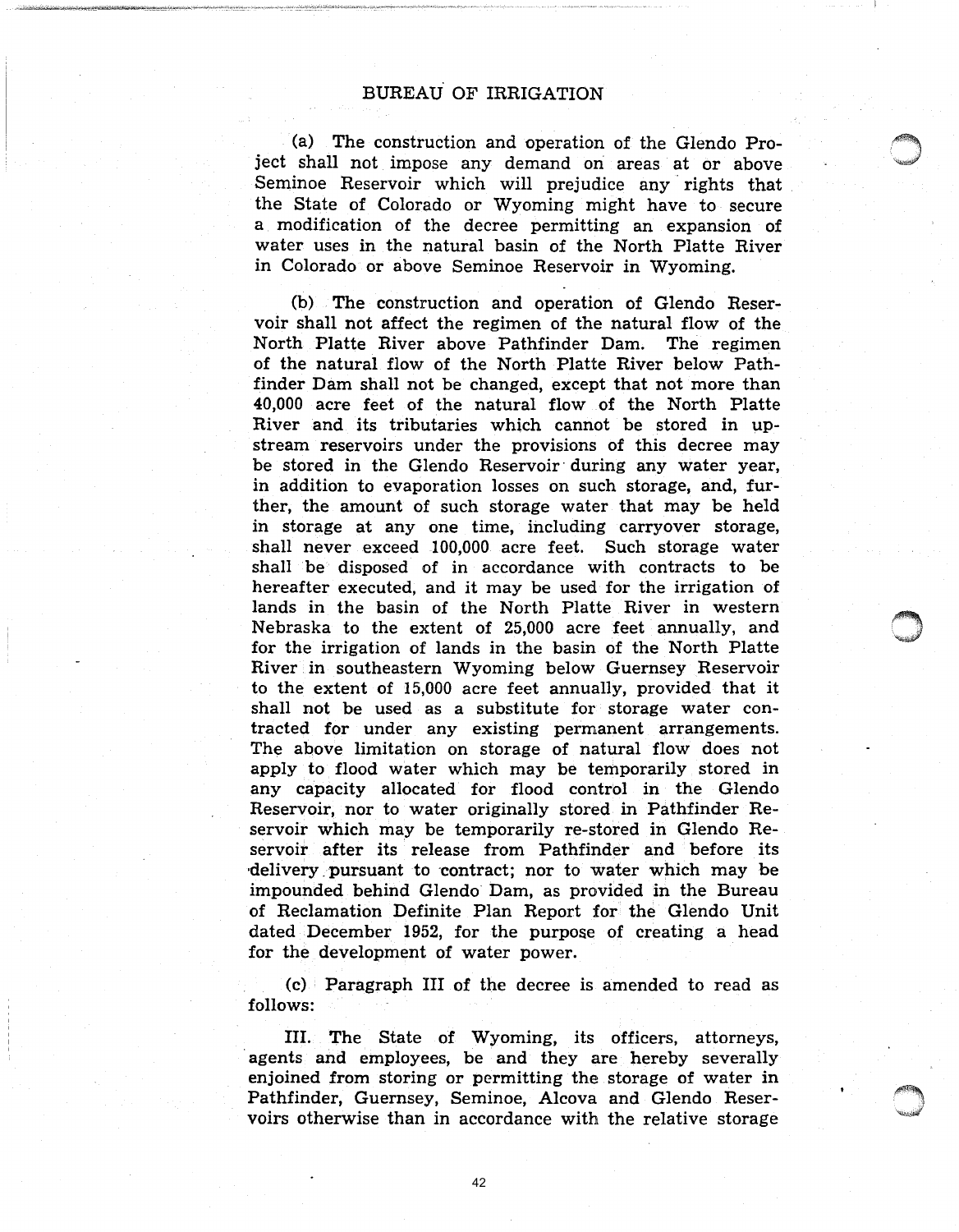### REPORT OF THE STATE ENGINEER

rights, as among themselves, of such reservoirs, which are hereby defined and fixed as follows:

First, Pathfinder Reservoir; Second, Guernsey Reservoir; Third, Seminoe Reservoir; Fourth, Alcova Reservoir; and Fifth, Glendo Reservoir;

Provided, however that water may be impounded in or released from Seminoe Reservoir, contrary to the foregoing rule of priority operation for use in the generation of , electric power when and only when such storage or release will not materially interfere with the administration of water for irrigation purposes according to the priority decreed for the French Canal and the State Line Canals.

Storage rights of Glendo Reservoir shall be subject to the provisions of this paragraph III.

(d) Paragraph IV of the decree is amended to read as follows:

IV. The State of Wyoming, its officers, attorneys, agents and employees be and they are hereby severally enjoined from storing or permitting the storage of water in Pathfinder, Guernsey, Seminoe, Alcova and Glendo Reservoirs, and from the diversion of natural flow water through the Casper Canal for the Kendrick Project between and including May 1 and September 30 of each year otherwise than in accordance with the rule of priority in relation to the appropriations of the Nebraska lands supplied by the French Canal and by the State Line Canals, which said Nebraska appropriations are hereby adjudged to be senior to said five reservoirs and said Casper Canal, and which said Nebraska appropriations are hereby identified and defined, and their diversion limitations in second feet and seasonal limitations in acre feet fixed as follows:

| Lands                                                                             | Canal | Limitation<br>in<br>Sec. Feet | Seasonal<br>Limitation in<br><b>Acre Feet</b> |  |
|-----------------------------------------------------------------------------------|-------|-------------------------------|-----------------------------------------------|--|
|                                                                                   |       | -15                           | 2.227                                         |  |
|                                                                                   |       | 195                           | 35,000                                        |  |
| Gering Irrigation District _______________Gering ________________________________ |       | 193                           | 36,000                                        |  |
| Farmers Irrigation DistrictTri-State                                              |       | 748                           | 183,050                                       |  |
|                                                                                   |       | 14                            | 3.000                                         |  |

43

(e) Paragraph V of the Decree is amended to read as follows:

V. The natural flow in the Guernsey Dam to Tri-State Dam section between and including May 1 and September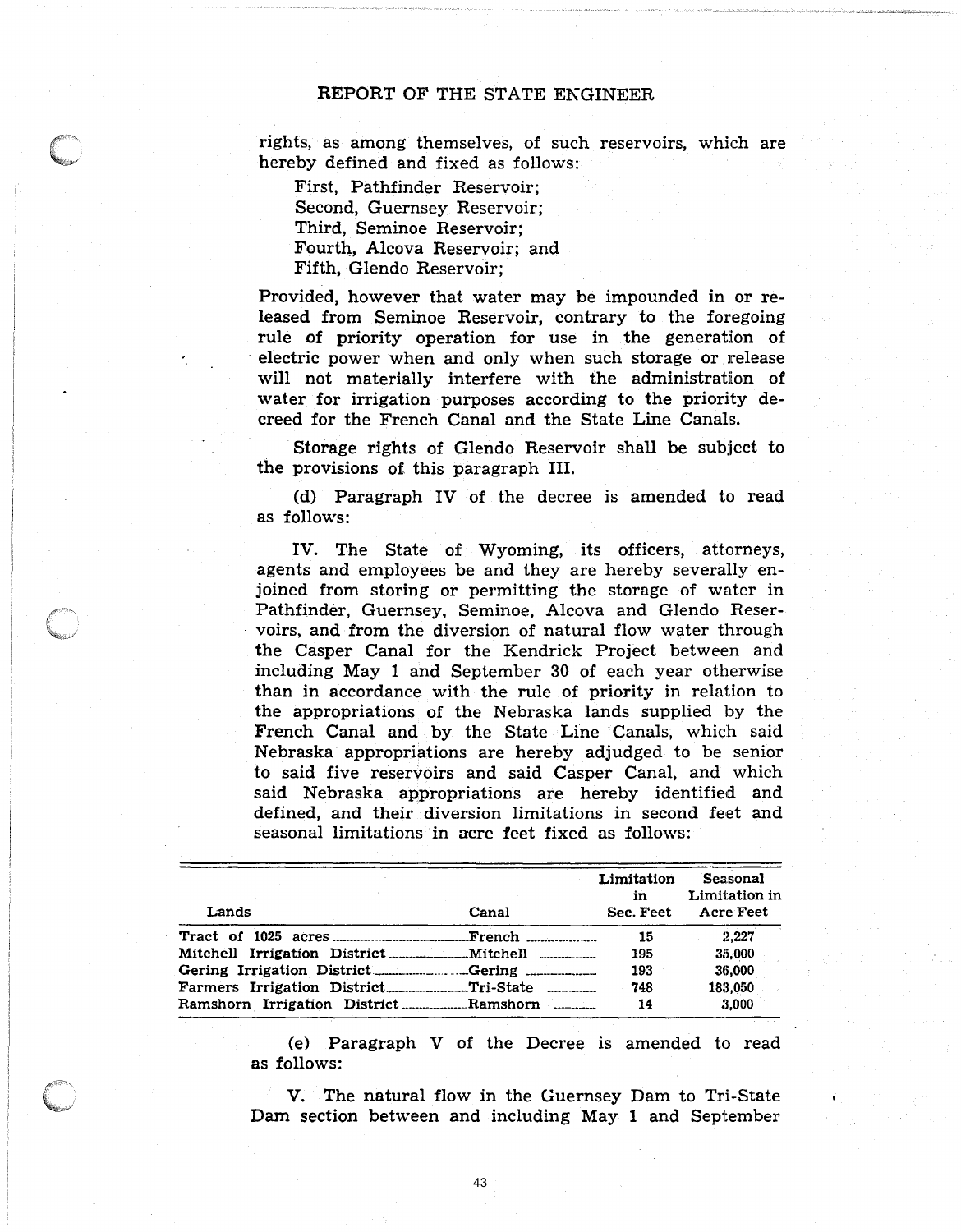#### BUREAU OF IRRIGATION

30 of each year, including the contribution of Spring Creek, be and the same hereby is apportioned between Wyoming and Nebraska on the basis of twenty-five per cent to Wyoming and seventy-five per cent to Nebraska, with the right granted Nebraska to designate from time to time the portion of its share which shall be delivered into the Interstate, Fort Laramie, French and Mitchell Canals for use on the Nebraska lands served by these canals. The State of Nebraska, its officers, attorneys, agents and employees, and the State of Wyoming, its officers, attorneys, agents and employees, are hereby enjoined and restrained from diversion or use contrary to this apportionment, provided that in the apportionment of water in this section the flow for each day, until ascertainable, shall be assumed to be the same as that of the preceding day, as shown by the measurements and computations for that day, and provided further, that unless and until Nebraska, Wyoming and the United States agree upon a modification thereof, or upon another formula, reservoir evaporation and transportation losses in the segregation of natural flow and storage shall be computed in accordance with the following formula taken from United States' Exhibit 204A and the stipulation of the parties dated January 14, 1953, and filed on January 30, 1953:

#### Reservoir Evaporation Losses.

Seminoe, Pathfinder and Alcova Reservoirs.

Evaporation will be computed daily based upon evaporation from Weather Bureau Standard 4 foot diameter Class "A' pan located at Pathfinder Reservoir. Daily evaporation will be multiplied by area of water surface of reservoir in acres and by co-efficient of 70% to reduce pan record to open water surface.

Glendo and Guernsey Reservoirs.

Compute same as above except use pan evaporation at Whalen Dam.

#### River Carriage, Losses.

River carriage losses will be computed upon basis of area of river water surface as determined by aerial surveys made in 1939 and previous years and upon average monthly evaporation at Pathfinder reservoir for the period  $1921$  to 1939, inclusive, using a co-efficient of 70% to reduce pan records to open water surface.

Daily evaporation losses in second-feet for various sections of the river are shown in the following table: